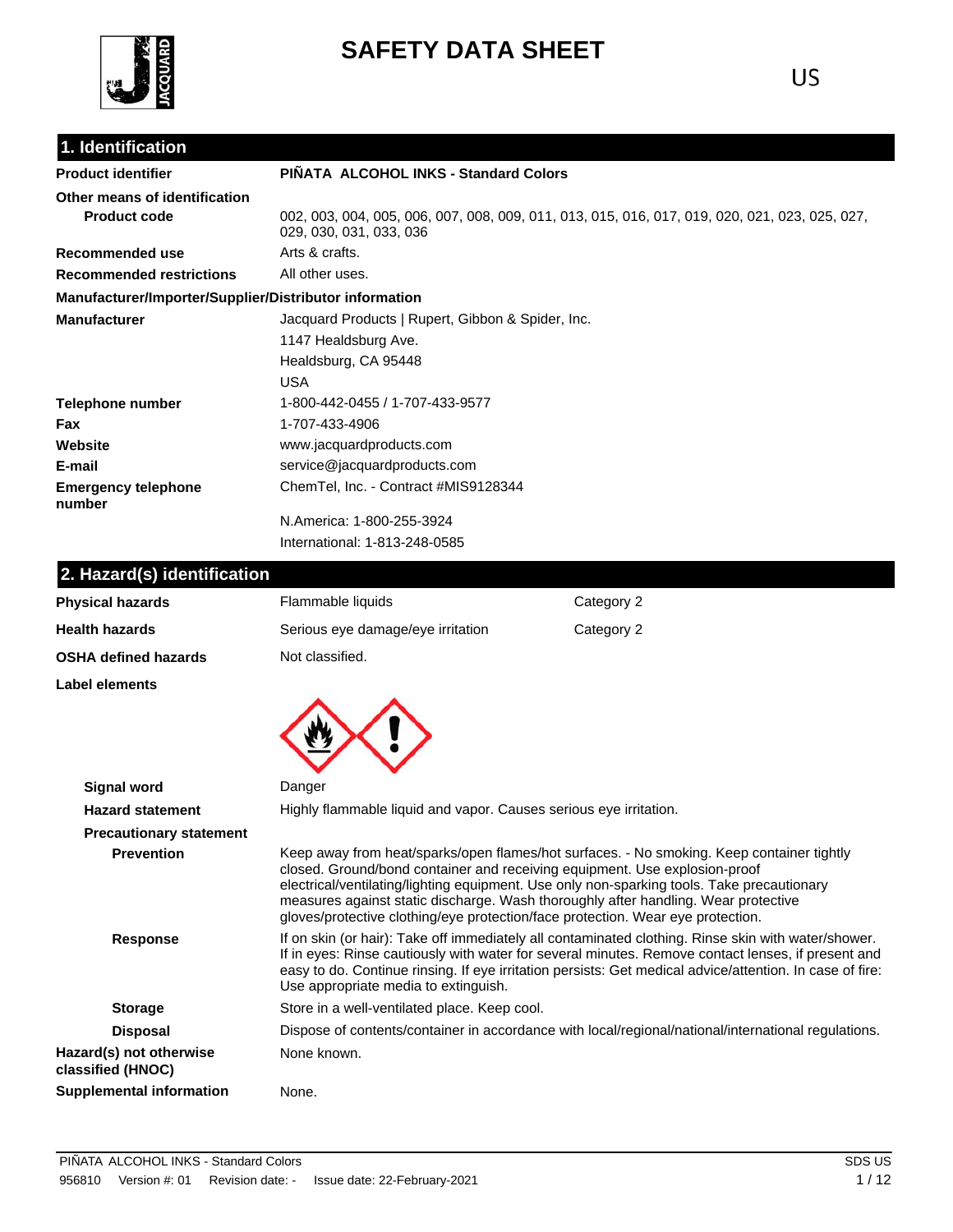#### **3. Composition/information on ingredients**

**Mixtures Chemical name CAS number %** Ethanol 64-17-5 50 - 70 Propyl acetate 109-60-4 1 - 5 Propan-2-ol 67-63-0 1 - 5 Ethylene glycol monopropyl ether 2807-30-9 10 - 15 Titanium dioxide 13463-67-7 0 - 15  $\mu$  isopropyl acetate 0 - 6.2 Solvent blue 70 0 - <5 Solvent orange 62 67352-37-8 0 - <5 Diacetone alcohol 0 - <3 Basic yellow 37 0 - <2.5 Solvent red 119 0 - <2.5 Solvent red 49 0 - <2.5

| 4. First-aid measures                                                        |                                                                                                                                                                                                                 |
|------------------------------------------------------------------------------|-----------------------------------------------------------------------------------------------------------------------------------------------------------------------------------------------------------------|
| <b>Inhalation</b>                                                            | Move to fresh air. Call a physician if symptoms develop or persist.                                                                                                                                             |
| <b>Skin contact</b>                                                          | Take off immediately all contaminated clothing. Rinse skin with water/shower. Get medical<br>attention if irritation develops and persists.                                                                     |
| Eye contact                                                                  | Immediately flush eyes with plenty of water for at least 15 minutes. Remove contact lenses, if<br>present and easy to do. Continue rinsing. Get medical attention if irritation develops and persists.          |
| Ingestion                                                                    | Rinse mouth. Get medical attention if symptoms occur.                                                                                                                                                           |
| <b>Most important</b><br>symptoms/effects, acute and<br>delayed              | Headache. Severe eye irritation. Symptoms may include stinging, tearing, redness, swelling, and<br>blurred vision. Coughing.                                                                                    |
| Indication of immediate<br>medical attention and special<br>treatment needed | Provide general supportive measures and treat symptomatically. Keep victim under observation.<br>Symptoms may be delayed.                                                                                       |
| <b>General information</b>                                                   | Take off all contaminated clothing immediately. Ensure that medical personnel are aware of the<br>material(s) involved, and take precautions to protect themselves. Wash contaminated clothing<br>before reuse. |
| 5. Fire-fighting measures                                                    |                                                                                                                                                                                                                 |
| Suitable extinguishing media                                                 | Water fog. Alcohol resistant foam. Dry chemical powder. Carbon dioxide (CO2).                                                                                                                                   |

| Suitable extinguishing media                                     | Water fog. Alcohol resistant foam. Dry chemical powder. Carbon dioxide (CO2).                                                                                                         |
|------------------------------------------------------------------|---------------------------------------------------------------------------------------------------------------------------------------------------------------------------------------|
| Unsuitable extinguishing<br>media                                | Do not use water jet as an extinguisher, as this will spread the fire.                                                                                                                |
| Specific hazards arising from<br>the chemical                    | Vapors may form explosive mixtures with air. Vapors may travel considerable distance to a source<br>of ignition and flash back. During fire, gases hazardous to health may be formed. |
| Special protective equipment<br>and precautions for firefighters | Self-contained breathing apparatus and full protective clothing must be worn in case of fire.                                                                                         |
| Fire fighting<br>equipment/instructions                          | In case of fire and/or explosion do not breathe fumes. Move containers from fire area if you can do<br>so without risk.                                                               |
| <b>Specific methods</b>                                          | Use standard firefighting procedures and consider the hazards of other involved materials.                                                                                            |
| <b>General fire hazards</b>                                      | Highly flammable liquid and vapor.                                                                                                                                                    |
|                                                                  |                                                                                                                                                                                       |

#### **6. Accidental release measures**

**Personal precautions, protective equipment and emergency procedures**

Keep unnecessary personnel away. Keep people away from and upwind of spill/leak. Eliminate all ignition sources (no smoking, flares, sparks, or flames in immediate area). Wear appropriate protective equipment and clothing during clean-up. Do not touch damaged containers or spilled material unless wearing appropriate protective clothing. Ventilate closed spaces before entering them. Local authorities should be advised if significant spillages cannot be contained. For personal protection, see section 8 of the SDS.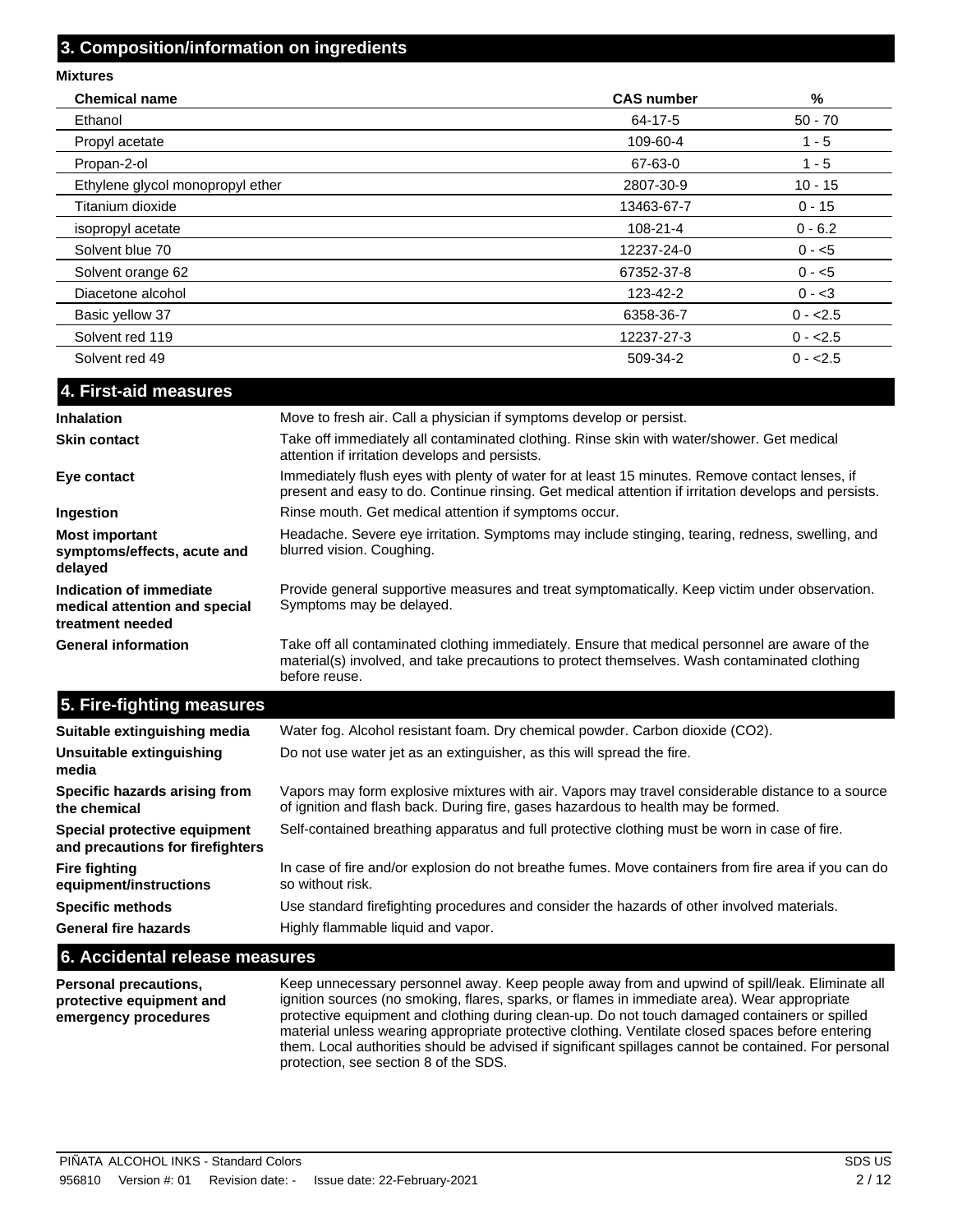| <b>Methods and materials for</b><br>containment and cleaning up | Use water spray to reduce vapors or divert vapor cloud drift. Eliminate all ignition sources (no<br>smoking, flares, sparks, or flames in immediate area). Keep combustibles (wood, paper, oil, etc.)<br>away from spilled material. Take precautionary measures against static discharge. Use only<br>non-sparking tools.                                                                                                                                                             |
|-----------------------------------------------------------------|----------------------------------------------------------------------------------------------------------------------------------------------------------------------------------------------------------------------------------------------------------------------------------------------------------------------------------------------------------------------------------------------------------------------------------------------------------------------------------------|
|                                                                 | Large Spills: Stop the flow of material, if this is without risk. Dike the spilled material, where this is<br>possible. Use a non-combustible material like vermiculite, sand or earth to soak up the product<br>and place into a container for later disposal. Following product recovery, flush area with water.                                                                                                                                                                     |
|                                                                 | Small Spills: Absorb with earth, sand or other non-combustible material and transfer to containers<br>for later disposal. Clean surface thoroughly to remove residual contamination.                                                                                                                                                                                                                                                                                                   |
| <b>Environmental precautions</b>                                | Never return spills to original containers for re-use. For waste disposal, see section 13 of the SDS.<br>Avoid discharge into drains, water courses or onto the ground.                                                                                                                                                                                                                                                                                                                |
| 7. Handling and storage                                         |                                                                                                                                                                                                                                                                                                                                                                                                                                                                                        |
| <b>Precautions for safe handling</b>                            | Do not handle, store or open near an open flame, sources of heat or sources of ignition. Protect<br>material from direct sunlight. When using do not smoke. Explosion-proof general and local exhaust<br>ventilation. Take precautionary measures against static discharges. Use non-sparking tools and<br>explosion-proof equipment. Avoid contact with eyes. Avoid prolonged exposure. Wear appropriate<br>personal protective equipment. Observe good industrial hygiene practices. |
| Conditions for safe storage,<br>including any incompatibilities | Keep away from heat, sparks and open flame. Store in a cool, dry place out of direct sunlight.<br>Store in tightly closed container. Store in a well-ventilated place. Store away from incompatible<br>materials (see Section 10 of the SDS).                                                                                                                                                                                                                                          |
| 8. Exposure controls/personal protection                        |                                                                                                                                                                                                                                                                                                                                                                                                                                                                                        |

## **Occupational exposure limits**

| <b>Components</b>                        | US. OSHA Table Z-1 Limits for Air Contaminants (29 CFR 1910.1000)<br><b>Type</b> | Value             | <b>Form</b> |
|------------------------------------------|----------------------------------------------------------------------------------|-------------------|-------------|
| Diacetone alcohol (CAS<br>$123 - 42 - 2$ | <b>PEL</b>                                                                       | 240 mg/m3         |             |
|                                          |                                                                                  | 50 ppm            |             |
| Ethanol (CAS 64-17-5)                    | PEL                                                                              | 1900 mg/m3        |             |
|                                          |                                                                                  | $1000$ ppm        |             |
| isopropyl acetate (CAS<br>$108 - 21 - 4$ | PEL.                                                                             | 950 mg/m3         |             |
|                                          |                                                                                  | $250$ ppm         |             |
| Propan-2-ol (CAS 67-63-0)                | PEL                                                                              | 980 mg/m3         |             |
|                                          |                                                                                  | $400$ ppm         |             |
| Propyl acetate (CAS<br>$109 - 60 - 4$    | PEL                                                                              | 840 mg/m3         |             |
|                                          |                                                                                  | 200 ppm           |             |
| Titanium dioxide (CAS<br>13463-67-7)     | PEL                                                                              | $15 \text{ mg/m}$ | Total dust. |

## **US. ACGIH Threshold Limit Values**

| <b>Components</b>                        | <b>Type</b> | Value     |  |
|------------------------------------------|-------------|-----------|--|
| Diacetone alcohol (CAS<br>$123 - 42 - 2$ | <b>TWA</b>  | 50 ppm    |  |
| Ethanol (CAS 64-17-5)                    | <b>STEL</b> | 1000 ppm  |  |
| isopropyl acetate (CAS<br>$108 - 21 - 4$ | <b>STEL</b> | $150$ ppm |  |
|                                          | <b>TWA</b>  | $100$ ppm |  |
| Propan-2-ol (CAS 67-63-0)                | <b>STEL</b> | 400 ppm   |  |
|                                          | TWA         | 200 ppm   |  |
| Propyl acetate (CAS<br>$109-60-4$        | <b>STEL</b> | $150$ ppm |  |
|                                          | <b>TWA</b>  | 100 ppm   |  |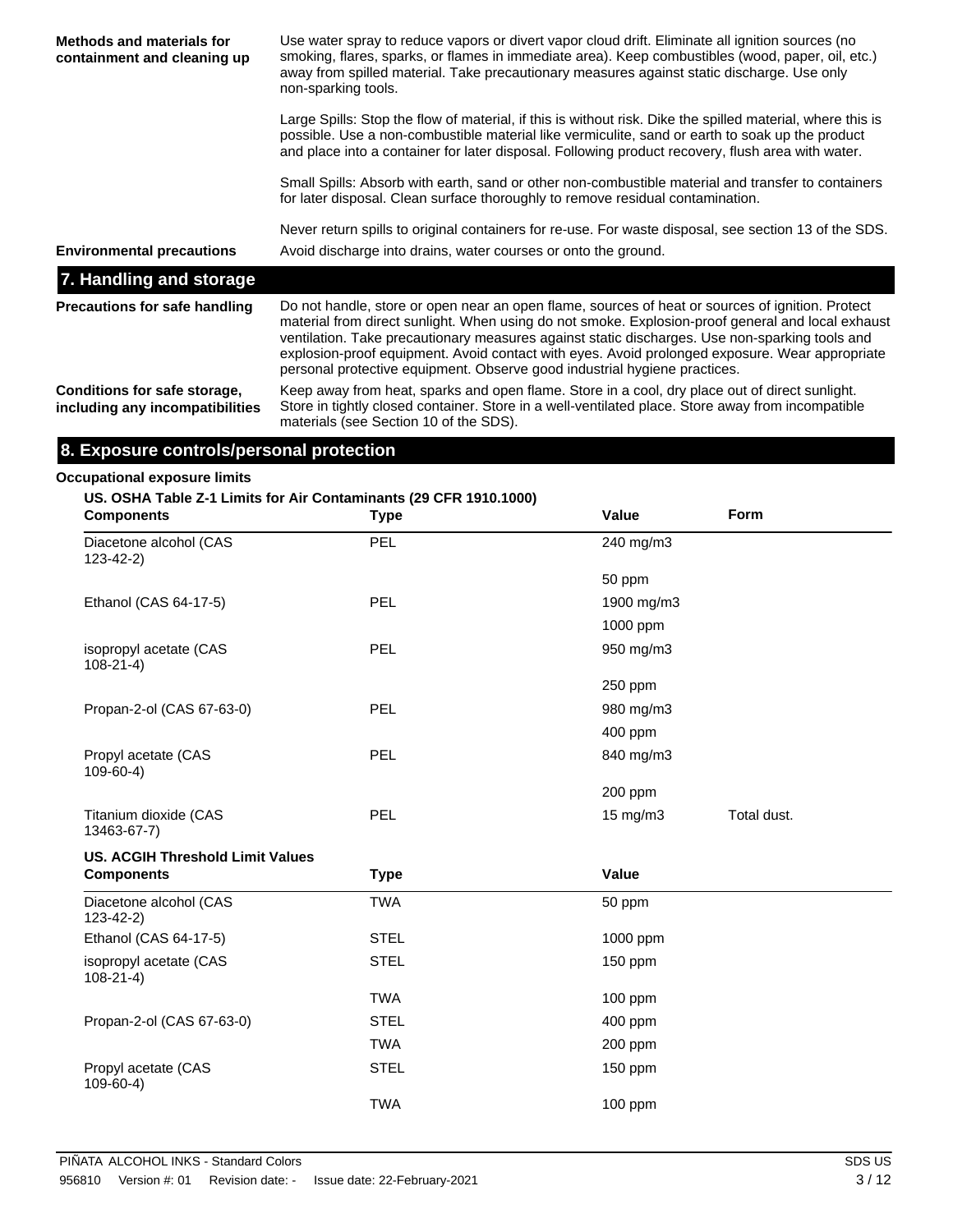| <b>US. ACGIH Threshold Limit Values</b><br><b>Components</b>                                                                                                                                                                                                                                                                                                                                                                                                                                                   | <b>Type</b>                                                   |         |         | <b>Value</b>                                                                                                                                                                                   |  |
|----------------------------------------------------------------------------------------------------------------------------------------------------------------------------------------------------------------------------------------------------------------------------------------------------------------------------------------------------------------------------------------------------------------------------------------------------------------------------------------------------------------|---------------------------------------------------------------|---------|---------|------------------------------------------------------------------------------------------------------------------------------------------------------------------------------------------------|--|
| Titanium dioxide (CAS<br>13463-67-7)                                                                                                                                                                                                                                                                                                                                                                                                                                                                           | <b>TWA</b>                                                    |         |         | 10 mg/m3                                                                                                                                                                                       |  |
| US. NIOSH: Pocket Guide to Chemical Hazards                                                                                                                                                                                                                                                                                                                                                                                                                                                                    |                                                               |         |         |                                                                                                                                                                                                |  |
| <b>Components</b>                                                                                                                                                                                                                                                                                                                                                                                                                                                                                              | <b>Type</b>                                                   |         |         | Value                                                                                                                                                                                          |  |
| Diacetone alcohol (CAS<br>$123 - 42 - 2$                                                                                                                                                                                                                                                                                                                                                                                                                                                                       | <b>TWA</b>                                                    |         |         | 240 mg/m3                                                                                                                                                                                      |  |
|                                                                                                                                                                                                                                                                                                                                                                                                                                                                                                                |                                                               |         |         | 50 ppm                                                                                                                                                                                         |  |
| Ethanol (CAS 64-17-5)                                                                                                                                                                                                                                                                                                                                                                                                                                                                                          | <b>TWA</b>                                                    |         |         | 1900 mg/m3                                                                                                                                                                                     |  |
|                                                                                                                                                                                                                                                                                                                                                                                                                                                                                                                |                                                               |         |         | 1000 ppm                                                                                                                                                                                       |  |
| Propan-2-ol (CAS 67-63-0)                                                                                                                                                                                                                                                                                                                                                                                                                                                                                      | <b>STEL</b>                                                   |         |         | 1225 mg/m3                                                                                                                                                                                     |  |
|                                                                                                                                                                                                                                                                                                                                                                                                                                                                                                                |                                                               |         |         | 500 ppm                                                                                                                                                                                        |  |
|                                                                                                                                                                                                                                                                                                                                                                                                                                                                                                                | <b>TWA</b>                                                    |         |         | 980 mg/m3                                                                                                                                                                                      |  |
|                                                                                                                                                                                                                                                                                                                                                                                                                                                                                                                |                                                               |         | 400 ppm |                                                                                                                                                                                                |  |
| Propyl acetate (CAS<br>$109-60-4)$                                                                                                                                                                                                                                                                                                                                                                                                                                                                             | <b>STEL</b>                                                   |         |         | 1050 mg/m3                                                                                                                                                                                     |  |
|                                                                                                                                                                                                                                                                                                                                                                                                                                                                                                                |                                                               |         |         | 250 ppm                                                                                                                                                                                        |  |
|                                                                                                                                                                                                                                                                                                                                                                                                                                                                                                                | <b>TWA</b>                                                    |         |         | 840 mg/m3                                                                                                                                                                                      |  |
|                                                                                                                                                                                                                                                                                                                                                                                                                                                                                                                |                                                               |         |         | 200 ppm                                                                                                                                                                                        |  |
| Propan-2-ol (CAS 67-63-0) 40 mg/l                                                                                                                                                                                                                                                                                                                                                                                                                                                                              |                                                               | Acetone | Urine   |                                                                                                                                                                                                |  |
| * - For sampling details, please see the source document.                                                                                                                                                                                                                                                                                                                                                                                                                                                      |                                                               |         |         |                                                                                                                                                                                                |  |
| Explosion-proof general and local exhaust ventilation. Good general ventilation should be used.<br>Appropriate engineering<br>Ventilation rates should be matched to conditions. If applicable, use process enclosures, local<br>controls<br>exhaust ventilation, or other engineering controls to maintain airborne levels below recommended<br>exposure limits. If exposure limits have not been established, maintain airborne levels to an<br>acceptable level. Provide eyewash station and safety shower. |                                                               |         |         |                                                                                                                                                                                                |  |
| Individual protection measures, such as personal protective equipment                                                                                                                                                                                                                                                                                                                                                                                                                                          |                                                               |         |         |                                                                                                                                                                                                |  |
| <b>Eye/face protection</b>                                                                                                                                                                                                                                                                                                                                                                                                                                                                                     | Wear safety glasses with side shields (or goggles).           |         |         |                                                                                                                                                                                                |  |
| <b>Skin protection</b><br><b>Hand protection</b>                                                                                                                                                                                                                                                                                                                                                                                                                                                               | Wear appropriate chemical resistant gloves.                   |         |         |                                                                                                                                                                                                |  |
| <b>Skin protection</b><br><b>Other</b>                                                                                                                                                                                                                                                                                                                                                                                                                                                                         | Wear suitable protective clothing.                            |         |         |                                                                                                                                                                                                |  |
| <b>Respiratory protection</b>                                                                                                                                                                                                                                                                                                                                                                                                                                                                                  | been established), an approved respirator must be worn.       |         |         | If engineering controls do not maintain airborne concentrations below recommended exposure<br>limits (where applicable) or to an acceptable level (in countries where exposure limits have not |  |
| <b>Thermal hazards</b>                                                                                                                                                                                                                                                                                                                                                                                                                                                                                         | Wear appropriate thermal protective clothing, when necessary. |         |         |                                                                                                                                                                                                |  |
| <b>General hygiene</b><br>considerations                                                                                                                                                                                                                                                                                                                                                                                                                                                                       | clothing and protective equipment to remove contaminants.     |         |         | When using do not smoke. Always observe good personal hygiene measures, such as washing<br>after handling the material and before eating, drinking, and/or smoking. Routinely wash work        |  |
| 9. Physical and chemical properties                                                                                                                                                                                                                                                                                                                                                                                                                                                                            |                                                               |         |         |                                                                                                                                                                                                |  |
| Appearance                                                                                                                                                                                                                                                                                                                                                                                                                                                                                                     |                                                               |         |         |                                                                                                                                                                                                |  |
| <b>Physical state</b>                                                                                                                                                                                                                                                                                                                                                                                                                                                                                          | Liquid.                                                       |         |         |                                                                                                                                                                                                |  |

| <b>Physical state</b>        | Liquid.         |
|------------------------------|-----------------|
| <b>Form</b>                  | Liquid.         |
| Color                        | Various.        |
| Odor                         | Alcoholic.      |
| рH                           | <b>Neutral</b>  |
| Melting point/freezing point | Not determined. |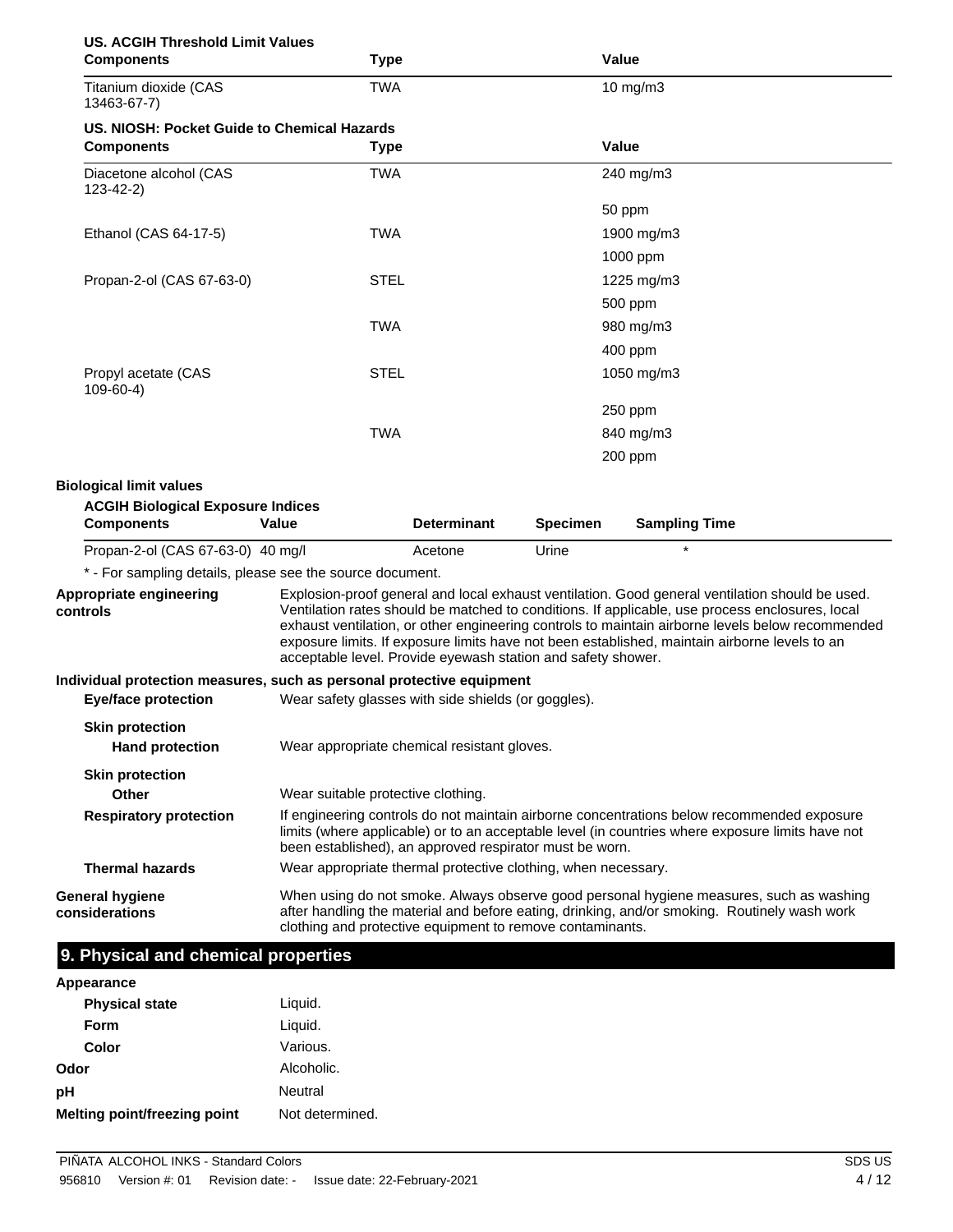| Initial boiling point and boiling<br>range        | $> 95$ °F ( $> 35$ °C)                                                                                          |
|---------------------------------------------------|-----------------------------------------------------------------------------------------------------------------|
| <b>Flash point</b>                                | 57.2 °F (14.0 °C)                                                                                               |
| <b>Evaporation rate</b>                           | No data available                                                                                               |
| Flammability (solid, gas)                         | Not applicable.                                                                                                 |
| Upper/lower flammability or explosive limits      |                                                                                                                 |
| <b>Flammability limit - lower</b><br>(%)          | 3.3 (Ethanol)                                                                                                   |
| <b>Flammability limit - upper</b><br>$(\% )$      | 19 (Ethanol)                                                                                                    |
| Vapor pressure                                    | 57.3 hPa (19.6°C) (Ethanol)                                                                                     |
| Vapor density                                     | Not determined.                                                                                                 |
| <b>Relative density</b>                           | Not determined.                                                                                                 |
| Solubility(ies)                                   |                                                                                                                 |
| <b>Solubility (water)</b>                         | Not miscible or difficult to mix.                                                                               |
| <b>Partition coefficient</b><br>(n-octanol/water) | Not applicable, product is a mixture.                                                                           |
| <b>Auto-ignition temperature</b>                  | 685.4 °F (363 °C) (Ethanol)                                                                                     |
| <b>Decomposition temperature</b>                  | Not determined.                                                                                                 |
| <b>Other information</b>                          |                                                                                                                 |
| Kinematic viscosity                               | Not determined.                                                                                                 |
| <b>Particle size</b>                              | Not applicable, material is a liquid.                                                                           |
| 10. Stability and reactivity                      |                                                                                                                 |
| <b>Reactivity</b>                                 | The product is stable and non-reactive under normal conditions of use, storage and transport.                   |
| <b>Chemical stability</b>                         | Material is stable under normal conditions.                                                                     |
| <b>Possibility of hazardous</b><br>reactions      | No dangerous reaction known under conditions of normal use.                                                     |
|                                                   | the contract of the contract of the contract of the contract of the contract of the contract of the contract of |

Avoid heat, sparks, open flames and other ignition sources. Avoid temperatures exceeding the flash point. Contact with incompatible materials. **Conditions to avoid Incompatible materials** Strong oxidizing agents. Hazardous decomposition No hazardous decomposition products are known. **products**

## **11. Toxicological information**

### **Information on likely routes of exposure**

| <b>Inhalation</b>                                                                  | Prolonged inhalation may be harmful.                                                                                         |  |  |  |
|------------------------------------------------------------------------------------|------------------------------------------------------------------------------------------------------------------------------|--|--|--|
| <b>Skin contact</b>                                                                | Components of the product may be absorbed into the body through the skin.                                                    |  |  |  |
| Eye contact                                                                        | Causes serious eye irritation.                                                                                               |  |  |  |
| Ingestion                                                                          | May be harmful if swallowed. However, ingestion is not likely to be a primary route of occupational<br>exposure.             |  |  |  |
| Symptoms related to the<br>physical, chemical and<br>toxicological characteristics | Headache. Severe eye irritation. Symptoms may include stinging, tearing, redness, swelling, and<br>blurred vision. Coughing. |  |  |  |

## **Information on toxicological effects**

|  |  |  | Information on toxicological effects |  |
|--|--|--|--------------------------------------|--|
|  |  |  |                                      |  |

| <b>Acute toxicity</b><br><b>Components</b> |                                 | May be harmful if swallowed. |                       |  |
|--------------------------------------------|---------------------------------|------------------------------|-----------------------|--|
|                                            |                                 | <b>Species</b>               | <b>Test Results</b>   |  |
|                                            | Basic yellow 37 (CAS 6358-36-7) |                              |                       |  |
|                                            | <b>Acute</b>                    |                              |                       |  |
|                                            | <b>Dermal</b>                   |                              |                       |  |
|                                            | LD50                            | Rat                          | > 2000 mg/kg bw/day   |  |
|                                            | Oral                            |                              |                       |  |
|                                            | LD50                            | Rat                          | 50 - 300 mg/kg bw/day |  |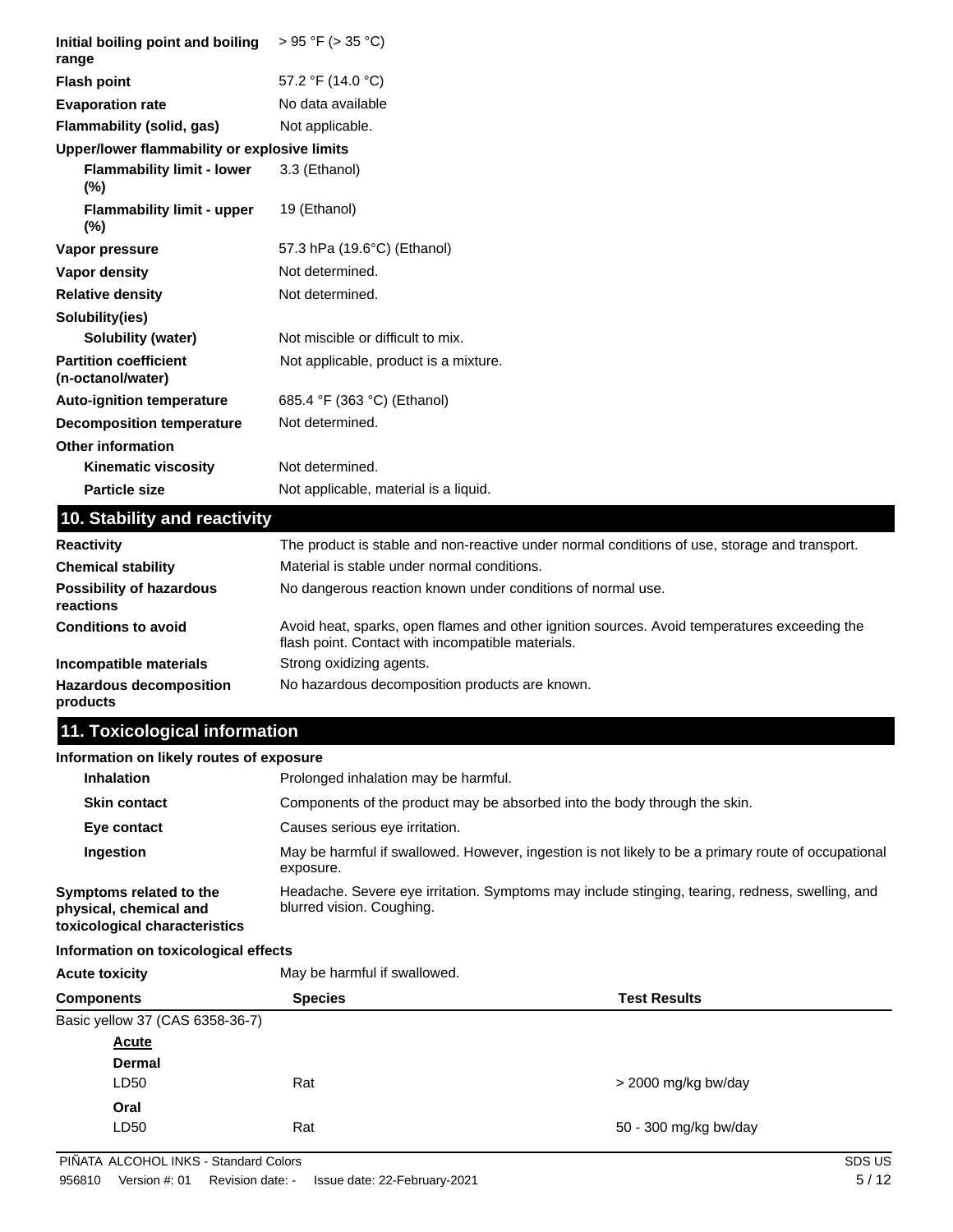| <b>Components</b>                                | <b>Species</b> | <b>Test Results</b>     |  |
|--------------------------------------------------|----------------|-------------------------|--|
|                                                  |                | 300 mg/kg               |  |
| Diacetone alcohol (CAS 123-42-2)                 |                |                         |  |
| <b>Acute</b>                                     |                |                         |  |
| <b>Dermal</b>                                    |                |                         |  |
| LD <sub>0</sub>                                  | Rat            | > 1875 mg/kg bw/day     |  |
| Inhalation<br>LC <sub>0</sub>                    | Rat            | 7600 mg/m3              |  |
|                                                  |                |                         |  |
| Oral<br>LD50                                     | Rat            | 3002 mg/kg              |  |
| Ethanol (CAS 64-17-5)                            |                |                         |  |
| <b>Acute</b>                                     |                |                         |  |
| <b>Dermal</b>                                    |                |                         |  |
| LD50                                             | Rat            | > 2000 mg/kg            |  |
| Inhalation                                       |                |                         |  |
| Vapor                                            |                |                         |  |
| LC50                                             | Mouse          | 39 g/m3, 4 Hours        |  |
| Oral                                             |                |                         |  |
| LD50                                             | Rat            | 7000 - 11000 mg/kg      |  |
| Ethylene glycol monopropyl ether (CAS 2807-30-9) |                |                         |  |
| <b>Acute</b>                                     |                |                         |  |
| <b>Dermal</b>                                    |                |                         |  |
| LD50                                             | Rabbit         | 1300 mg/kg              |  |
| <b>Inhalation</b>                                |                |                         |  |
| Vapor<br><b>LC50</b>                             | Rat            | > 2132 ppm, 6 hours     |  |
| Oral                                             |                |                         |  |
| LD50                                             | Mouse          | 1774 mg/kg              |  |
|                                                  | Rat            | 3089 mg/kg              |  |
| isopropyl acetate (CAS 108-21-4)                 |                |                         |  |
| <b>Acute</b>                                     |                |                         |  |
| <b>Dermal</b>                                    |                |                         |  |
| LD50                                             | Rabbit         | > 17.4 mg/kg            |  |
| Inhalation                                       |                |                         |  |
| Vapor                                            |                |                         |  |
| LC50                                             | Rat            | 50600 mg/m3, 8 Hours    |  |
| Oral                                             |                |                         |  |
| LD50                                             | Rat            | 6750 mg/kg              |  |
| Propan-2-ol (CAS 67-63-0)                        |                |                         |  |
| <b>Acute</b>                                     |                |                         |  |
| <b>Dermal</b>                                    |                |                         |  |
| LD50                                             | Rabbit         | 12870 mg/kg             |  |
| <b>Inhalation</b>                                |                |                         |  |
| Vapor<br>LC50                                    | Rat            | 72.6 mg/l, 4 hours      |  |
| Oral                                             |                |                         |  |
| LD50                                             | Rat            | 4710 mg/kg              |  |
| Propyl acetate (CAS 109-60-4)                    |                |                         |  |
| <b>Acute</b>                                     |                |                         |  |
| <b>Dermal</b>                                    |                |                         |  |
| LD50                                             | Rabbit         | > 17800 mg/kg, 24 Hours |  |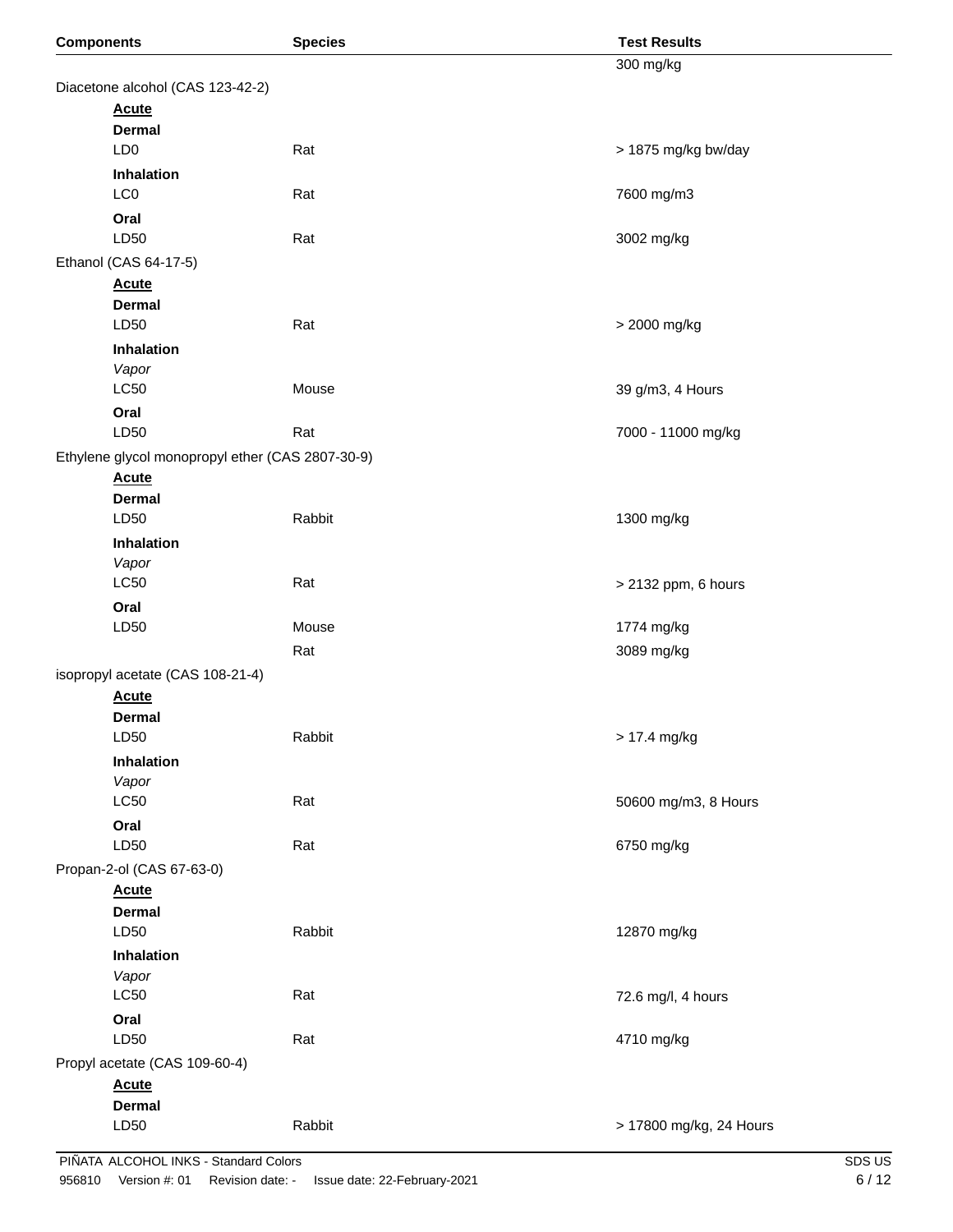| <b>Components</b>                                                     | <b>Species</b>                                                                             |                                     | <b>Test Results</b>                                                                      |  |  |
|-----------------------------------------------------------------------|--------------------------------------------------------------------------------------------|-------------------------------------|------------------------------------------------------------------------------------------|--|--|
| <b>Inhalation</b>                                                     |                                                                                            |                                     |                                                                                          |  |  |
| Vapor                                                                 |                                                                                            |                                     |                                                                                          |  |  |
| <b>LC50</b>                                                           | Rat                                                                                        |                                     | 32 mg/l, 4 Hours                                                                         |  |  |
| Oral                                                                  |                                                                                            |                                     |                                                                                          |  |  |
| LD50                                                                  | Rat                                                                                        |                                     | 8700 mg/kg                                                                               |  |  |
| Solvent orange 62 (CAS 67352-37-8)                                    |                                                                                            |                                     |                                                                                          |  |  |
| <b>Acute</b>                                                          |                                                                                            |                                     |                                                                                          |  |  |
| Oral                                                                  |                                                                                            |                                     |                                                                                          |  |  |
| LD50                                                                  | Rat                                                                                        |                                     | > 5000 mg/kg bw/day, 14 day                                                              |  |  |
| Solvent red 119 (CAS 12237-27-3)                                      |                                                                                            |                                     |                                                                                          |  |  |
| <b>Acute</b>                                                          |                                                                                            |                                     |                                                                                          |  |  |
| Oral<br>Solid                                                         |                                                                                            |                                     |                                                                                          |  |  |
| LD50                                                                  |                                                                                            |                                     | 2000 mg/kg bw/day                                                                        |  |  |
| Solvent red 49 (CAS 509-34-2)                                         |                                                                                            |                                     |                                                                                          |  |  |
| <b>Acute</b>                                                          |                                                                                            |                                     |                                                                                          |  |  |
| <b>Dermal</b>                                                         |                                                                                            |                                     |                                                                                          |  |  |
| LD50                                                                  | Rabbit                                                                                     |                                     | 4095 mg/kg bw/day                                                                        |  |  |
| Oral                                                                  |                                                                                            |                                     |                                                                                          |  |  |
| LD50                                                                  | Rat                                                                                        |                                     | 1185 mg/kg bw/day                                                                        |  |  |
| Titanium dioxide (CAS 13463-67-7)                                     |                                                                                            |                                     |                                                                                          |  |  |
| <b>Acute</b>                                                          |                                                                                            |                                     |                                                                                          |  |  |
| Oral                                                                  |                                                                                            |                                     |                                                                                          |  |  |
| LD50                                                                  | Rat                                                                                        |                                     | > 5000 mg/kg                                                                             |  |  |
| <b>Skin corrosion/irritation</b>                                      | Prolonged skin contact may cause temporary irritation.                                     |                                     |                                                                                          |  |  |
| Serious eye damage/eye<br><i>irritation</i>                           | Causes serious eye irritation.                                                             |                                     |                                                                                          |  |  |
| Respiratory or skin sensitization                                     |                                                                                            |                                     |                                                                                          |  |  |
| <b>Respiratory sensitization</b>                                      | Not a respiratory sensitizer.                                                              |                                     |                                                                                          |  |  |
| <b>Skin sensitization</b>                                             | This product is not expected to cause skin sensitization.                                  |                                     |                                                                                          |  |  |
| Germ cell mutagenicity                                                | mutagenic or genotoxic.                                                                    |                                     | No data available to indicate product or any components present at greater than 0.1% are |  |  |
| Carcinogenicity                                                       | Not classifiable as to carcinogenicity to humans.                                          |                                     |                                                                                          |  |  |
| IARC Monographs. Overall Evaluation of Carcinogenicity                |                                                                                            |                                     |                                                                                          |  |  |
| Propan-2-ol (CAS 67-63-0)                                             |                                                                                            |                                     | 3 Not classifiable as to carcinogenicity to humans.                                      |  |  |
| Titanium dioxide (CAS 13463-67-7)<br><b>NTP Report on Carcinogens</b> |                                                                                            | 2B Possibly carcinogenic to humans. |                                                                                          |  |  |
| Not listed.                                                           |                                                                                            |                                     |                                                                                          |  |  |
| Not listed.                                                           | OSHA Specifically Regulated Substances (29 CFR 1910.1001-1053)                             |                                     |                                                                                          |  |  |
| <b>Reproductive toxicity</b>                                          | This product is not expected to cause reproductive or developmental effects.               |                                     |                                                                                          |  |  |
| Specific target organ toxicity -<br>single exposure                   | Not classified.                                                                            |                                     |                                                                                          |  |  |
| Specific target organ toxicity -<br>repeated exposure                 | Not classified.                                                                            |                                     |                                                                                          |  |  |
| <b>Aspiration hazard</b>                                              | Not an aspiration hazard.                                                                  |                                     |                                                                                          |  |  |
| <b>Chronic effects</b>                                                | Prolonged inhalation may be harmful.                                                       |                                     |                                                                                          |  |  |
| <b>Further information</b>                                            | Ethanol is metabolized to acetaldehyde and acetic acid which in large quantities result in |                                     |                                                                                          |  |  |
|                                                                       | metabolic acidosis and CNS depression.                                                     |                                     |                                                                                          |  |  |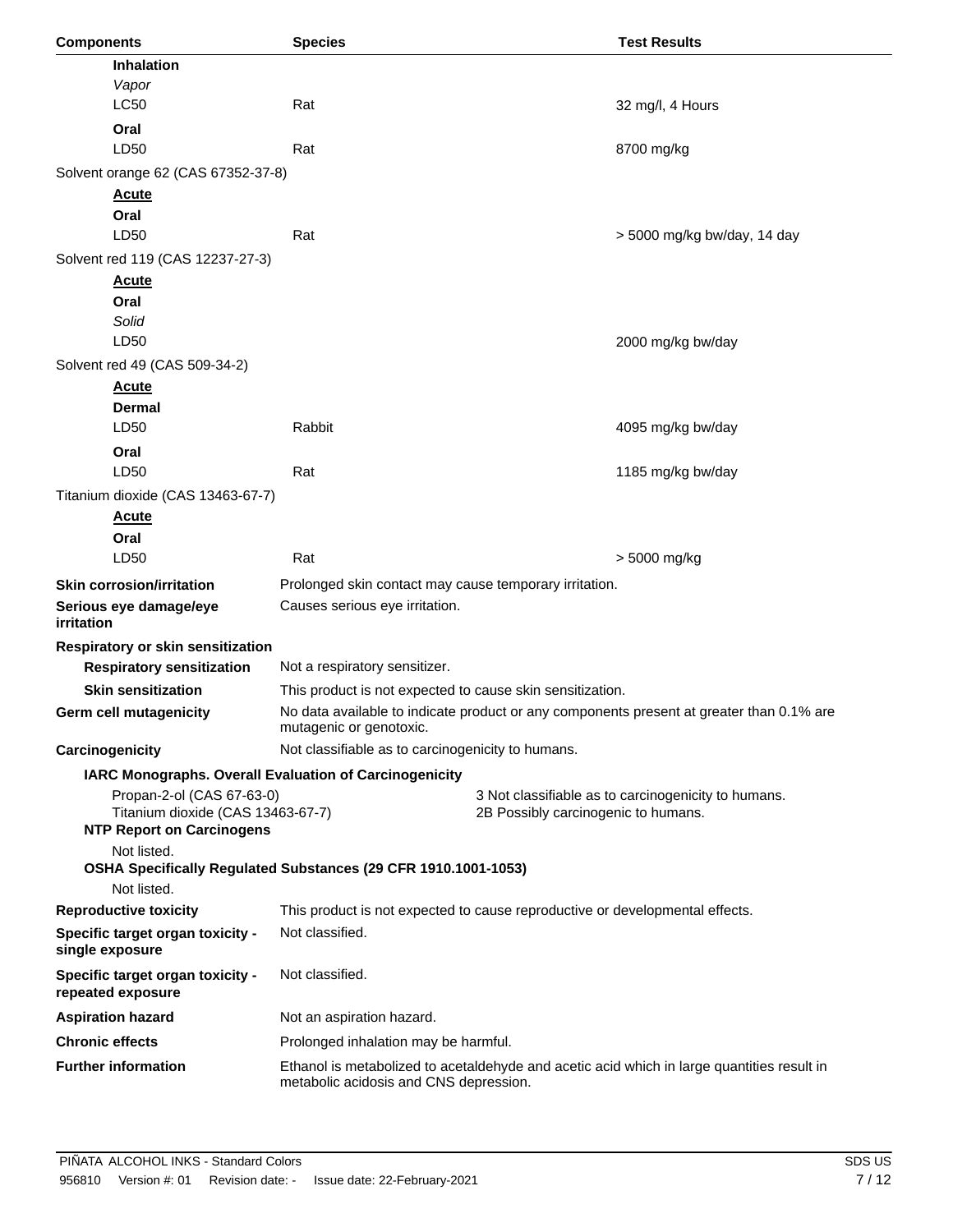## **12. Ecological information**

| <b>Ecotoxicity</b>                               |             | The product is not classified as environmentally hazardous. However, this does not exclude the<br>possibility that large or frequent spills can have a harmful or damaging effect on the environment. |                        |  |  |
|--------------------------------------------------|-------------|-------------------------------------------------------------------------------------------------------------------------------------------------------------------------------------------------------|------------------------|--|--|
| <b>Components</b>                                |             | <b>Species</b>                                                                                                                                                                                        | <b>Test Results</b>    |  |  |
| Basic yellow 37 (CAS 6358-36-7)                  |             |                                                                                                                                                                                                       |                        |  |  |
| <b>Aquatic</b>                                   |             |                                                                                                                                                                                                       |                        |  |  |
| Acute                                            |             |                                                                                                                                                                                                       |                        |  |  |
| Crustacea                                        | EC50        | Water flea (Daphnia magna)                                                                                                                                                                            | 0.016 mg/l, 48 h       |  |  |
| Fish                                             | <b>LC50</b> | Zebra danio (Danio rerio)                                                                                                                                                                             | $0.625$ mg/l, 96 h     |  |  |
| Diacetone alcohol (CAS 123-42-2)                 |             |                                                                                                                                                                                                       |                        |  |  |
| <b>Aquatic</b>                                   |             |                                                                                                                                                                                                       |                        |  |  |
| Acute                                            |             |                                                                                                                                                                                                       |                        |  |  |
| Crustacea                                        | <b>EC50</b> | Daphnia magna                                                                                                                                                                                         | > 1000 mg/l, 48 hours  |  |  |
| Fish                                             | <b>LC50</b> | Oryzias latipes                                                                                                                                                                                       | > 100 mg/l, 96 hours   |  |  |
| Ethanol (CAS 64-17-5)                            |             |                                                                                                                                                                                                       |                        |  |  |
| <b>Aquatic</b>                                   |             |                                                                                                                                                                                                       |                        |  |  |
| Acute                                            |             |                                                                                                                                                                                                       |                        |  |  |
| Crustacea                                        | <b>LC50</b> | Ceriodaphnia dubia                                                                                                                                                                                    | 5012 mg/l, 48 hours    |  |  |
|                                                  |             | Daphnia magna                                                                                                                                                                                         | 454 mg/l, 11 days      |  |  |
| Fish                                             | <b>LC50</b> | Pimephales promelas                                                                                                                                                                                   | 13480 mg/l, 96 hours   |  |  |
| Chronic                                          |             |                                                                                                                                                                                                       |                        |  |  |
| Crustacea                                        | <b>NOEC</b> | Ceriodaphnia dubia                                                                                                                                                                                    | 9.6 mg/l, 10 days      |  |  |
| Ethylene glycol monopropyl ether (CAS 2807-30-9) |             |                                                                                                                                                                                                       |                        |  |  |
| Chronic                                          |             |                                                                                                                                                                                                       |                        |  |  |
|                                                  | <b>NOEC</b> | Selenastrum capricornutum<br>(Pseudokirchnerella subcapitata)                                                                                                                                         | 125 mg/l, 7 days       |  |  |
| <b>Aquatic</b>                                   |             |                                                                                                                                                                                                       |                        |  |  |
| Acute                                            |             |                                                                                                                                                                                                       |                        |  |  |
| <b>Fish</b>                                      | <b>LC50</b> | Pimephales promelas                                                                                                                                                                                   | 4926 mg/l, 96 hours    |  |  |
| Propan-2-ol (CAS 67-63-0)                        |             |                                                                                                                                                                                                       |                        |  |  |
| <b>Aquatic</b>                                   |             |                                                                                                                                                                                                       |                        |  |  |
| Acute                                            |             |                                                                                                                                                                                                       |                        |  |  |
| Crustacea                                        | <b>LC50</b> | Daphnia magna                                                                                                                                                                                         | > 10000 mg/l, 24 hours |  |  |
| Fish                                             | LC50        | Pimephales promelas                                                                                                                                                                                   | 9640 mg/l, 96 hours    |  |  |
| Chronic                                          |             |                                                                                                                                                                                                       |                        |  |  |
| Crustacea                                        | <b>EC50</b> | Daphnia magna                                                                                                                                                                                         | > 100 mg/l, 21 days    |  |  |
|                                                  | <b>NOEC</b> | Daphnia magna                                                                                                                                                                                         | 141 mg/l, 16 days      |  |  |
|                                                  |             |                                                                                                                                                                                                       | 30 mg/l, 21 days       |  |  |
| Propyl acetate (CAS 109-60-4)                    |             |                                                                                                                                                                                                       |                        |  |  |
| <b>Aquatic</b>                                   |             |                                                                                                                                                                                                       |                        |  |  |
| Acute                                            |             |                                                                                                                                                                                                       |                        |  |  |
| Algae                                            | <b>EC50</b> | Pseudokirchnerella subcapitata                                                                                                                                                                        | 672 mg/l, 72 hours     |  |  |
| Crustacea                                        | <b>EC50</b> | Daphnia magna                                                                                                                                                                                         | 91.5 mg/l, 48 hours    |  |  |
| Fish                                             | <b>LC50</b> | Pimephales promelas                                                                                                                                                                                   | 60 mg/l, 96 hours      |  |  |
| Solvent orange 62 (CAS 67352-37-8)               |             |                                                                                                                                                                                                       |                        |  |  |
| <b>Aquatic</b>                                   |             |                                                                                                                                                                                                       |                        |  |  |
| Acute                                            |             |                                                                                                                                                                                                       |                        |  |  |
| Crustacea                                        | <b>EC50</b> | Daphnia magna                                                                                                                                                                                         | 24.1 mg/l, 48 h        |  |  |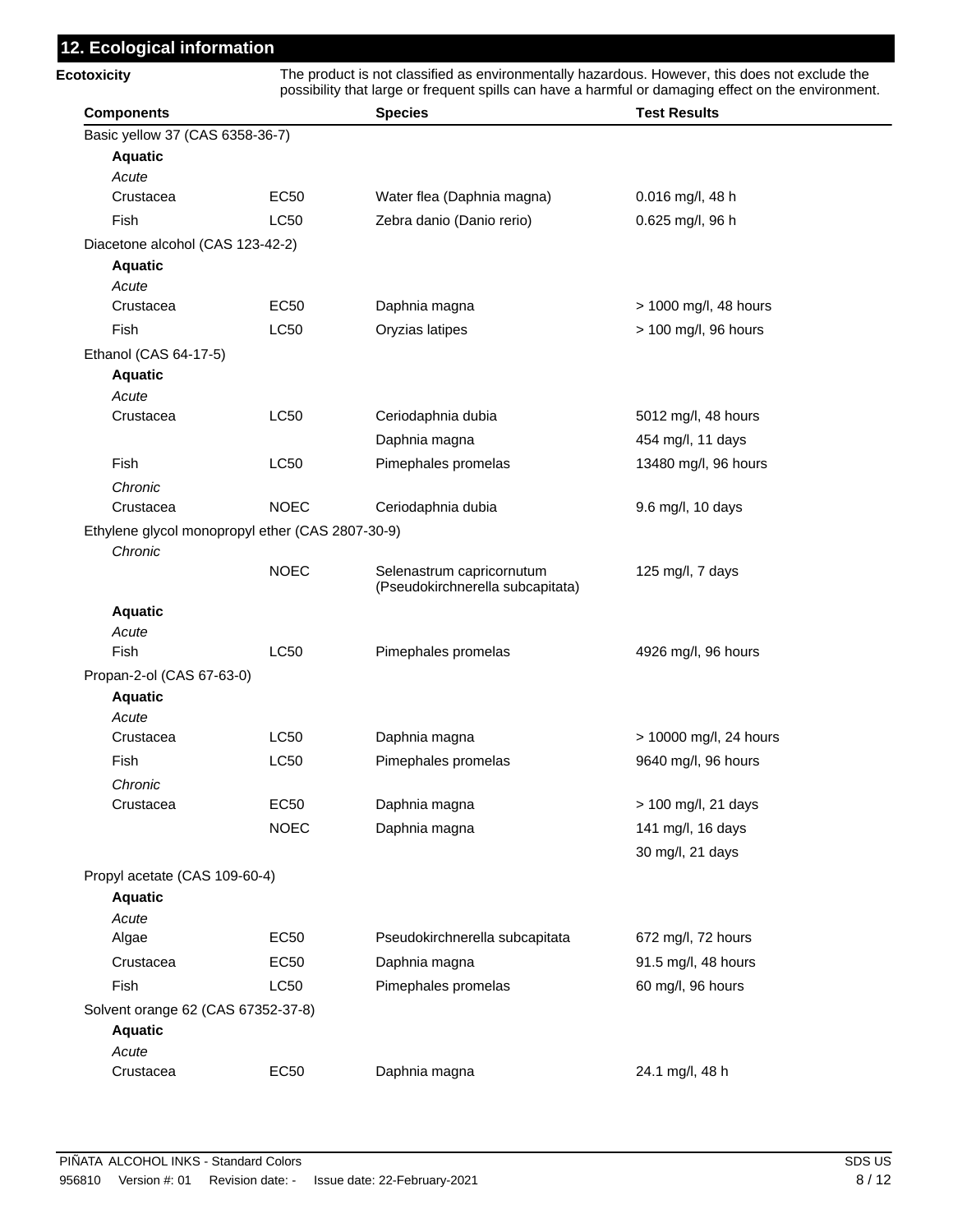| Solvent red 119 (CAS 12237-27-3)<br><b>Aquatic</b><br>Acute<br>EC <sub>50</sub><br>Algae<br>Algae<br>0.27 mg/l, 72 hours<br><b>EC50</b><br>Crustacea<br>Americamysis bahia; Daphnia magna;<br>0.12 mg/l, 48 hours<br>Paratanytarsus parthenoge<br>Solvent red 49 (CAS 509-34-2)<br><b>Aquatic</b><br>Acute<br><b>EC50</b><br>Desmodesmus subspicatus<br>Algae<br>13.4 mg/l, 72 hours<br><b>EC50</b><br>Crustacea<br>Daphnia<br>3.4 mg/l, 48 hours<br><b>Fish</b><br><b>LC50</b><br>Zebra danio (Danio rerio)<br>50 mg/l, 96 hours<br>Titanium dioxide (CAS 13463-67-7)<br><b>Aquatic</b><br>Acute<br>EC50<br>Daphnia magna<br>Crustacea<br>$> 100$ mg/l, 48 Hours<br>Fish<br><b>LL50</b><br>Oryzias latipes<br>> 100 mg/l, 96 Hours<br>Persistence and degradability<br>Expected to be readily biodegradable.<br><b>Bioaccumulative potential</b><br>Partition coefficient n-octanol / water (log Kow)<br>Diacetone alcohol (CAS 123-42-2)<br>-0.098<br>Ethanol (CAS 64-17-5)<br>$-0.31$<br>Propan-2-ol (CAS 67-63-0)<br>0.05<br>Propyl acetate (CAS 109-60-4)<br>1.24<br>isopropyl acetate (CAS 108-21-4)<br>1.02<br><b>Mobility in soil</b><br>No data available.<br>Other adverse effects<br>The product contains volatile organic compounds which have a photochemical ozone creation<br>potential.<br>13. Disposal considerations<br>Collect and reclaim or dispose in sealed containers at licensed waste disposal site. Incinerate the<br><b>Disposal instructions</b><br>material under controlled conditions in an approved incinerator. Do not incinerate sealed<br>containers. If discarded, this product is considered a RCRA ignitable waste, D001. Dispose of<br>contents/container in accordance with local/regional/national/international regulations.<br>Dispose in accordance with all applicable regulations.<br><b>Local disposal regulations</b><br>Hazardous waste code<br>D001: Waste Flammable material with a flash point <140 F<br>The waste code should be assigned in discussion between the user, the producer and the waste<br>disposal company.<br>Dispose in accordance with local regulations. Empty containers or liners may retain some product<br>Waste from residues / unused<br>residues. This material and its container must be disposed of in a safe manner (see: Disposal<br>products<br>instructions).<br>Since emptied containers may retain product residue, follow label warnings even after container is<br>Contaminated packaging<br>emptied. Empty containers should be taken to an approved waste handling site for recycling or<br>disposal.<br>14. Transport information<br>DOT | <b>Components</b> |  | <b>Species</b> | <b>Test Results</b> |
|--------------------------------------------------------------------------------------------------------------------------------------------------------------------------------------------------------------------------------------------------------------------------------------------------------------------------------------------------------------------------------------------------------------------------------------------------------------------------------------------------------------------------------------------------------------------------------------------------------------------------------------------------------------------------------------------------------------------------------------------------------------------------------------------------------------------------------------------------------------------------------------------------------------------------------------------------------------------------------------------------------------------------------------------------------------------------------------------------------------------------------------------------------------------------------------------------------------------------------------------------------------------------------------------------------------------------------------------------------------------------------------------------------------------------------------------------------------------------------------------------------------------------------------------------------------------------------------------------------------------------------------------------------------------------------------------------------------------------------------------------------------------------------------------------------------------------------------------------------------------------------------------------------------------------------------------------------------------------------------------------------------------------------------------------------------------------------------------------------------------------------------------------------------------------------------------------------------------------------------------------------------------------------------------------------------------------------------------------------------------------------------------------------------------------------------------------------------------------------------------------------------------------------------------------------------------------------------------------------------------------------------|-------------------|--|----------------|---------------------|
|                                                                                                                                                                                                                                                                                                                                                                                                                                                                                                                                                                                                                                                                                                                                                                                                                                                                                                                                                                                                                                                                                                                                                                                                                                                                                                                                                                                                                                                                                                                                                                                                                                                                                                                                                                                                                                                                                                                                                                                                                                                                                                                                                                                                                                                                                                                                                                                                                                                                                                                                                                                                                                      |                   |  |                |                     |
|                                                                                                                                                                                                                                                                                                                                                                                                                                                                                                                                                                                                                                                                                                                                                                                                                                                                                                                                                                                                                                                                                                                                                                                                                                                                                                                                                                                                                                                                                                                                                                                                                                                                                                                                                                                                                                                                                                                                                                                                                                                                                                                                                                                                                                                                                                                                                                                                                                                                                                                                                                                                                                      |                   |  |                |                     |
|                                                                                                                                                                                                                                                                                                                                                                                                                                                                                                                                                                                                                                                                                                                                                                                                                                                                                                                                                                                                                                                                                                                                                                                                                                                                                                                                                                                                                                                                                                                                                                                                                                                                                                                                                                                                                                                                                                                                                                                                                                                                                                                                                                                                                                                                                                                                                                                                                                                                                                                                                                                                                                      |                   |  |                |                     |
|                                                                                                                                                                                                                                                                                                                                                                                                                                                                                                                                                                                                                                                                                                                                                                                                                                                                                                                                                                                                                                                                                                                                                                                                                                                                                                                                                                                                                                                                                                                                                                                                                                                                                                                                                                                                                                                                                                                                                                                                                                                                                                                                                                                                                                                                                                                                                                                                                                                                                                                                                                                                                                      |                   |  |                |                     |
|                                                                                                                                                                                                                                                                                                                                                                                                                                                                                                                                                                                                                                                                                                                                                                                                                                                                                                                                                                                                                                                                                                                                                                                                                                                                                                                                                                                                                                                                                                                                                                                                                                                                                                                                                                                                                                                                                                                                                                                                                                                                                                                                                                                                                                                                                                                                                                                                                                                                                                                                                                                                                                      |                   |  |                |                     |
|                                                                                                                                                                                                                                                                                                                                                                                                                                                                                                                                                                                                                                                                                                                                                                                                                                                                                                                                                                                                                                                                                                                                                                                                                                                                                                                                                                                                                                                                                                                                                                                                                                                                                                                                                                                                                                                                                                                                                                                                                                                                                                                                                                                                                                                                                                                                                                                                                                                                                                                                                                                                                                      |                   |  |                |                     |
|                                                                                                                                                                                                                                                                                                                                                                                                                                                                                                                                                                                                                                                                                                                                                                                                                                                                                                                                                                                                                                                                                                                                                                                                                                                                                                                                                                                                                                                                                                                                                                                                                                                                                                                                                                                                                                                                                                                                                                                                                                                                                                                                                                                                                                                                                                                                                                                                                                                                                                                                                                                                                                      |                   |  |                |                     |
|                                                                                                                                                                                                                                                                                                                                                                                                                                                                                                                                                                                                                                                                                                                                                                                                                                                                                                                                                                                                                                                                                                                                                                                                                                                                                                                                                                                                                                                                                                                                                                                                                                                                                                                                                                                                                                                                                                                                                                                                                                                                                                                                                                                                                                                                                                                                                                                                                                                                                                                                                                                                                                      |                   |  |                |                     |
|                                                                                                                                                                                                                                                                                                                                                                                                                                                                                                                                                                                                                                                                                                                                                                                                                                                                                                                                                                                                                                                                                                                                                                                                                                                                                                                                                                                                                                                                                                                                                                                                                                                                                                                                                                                                                                                                                                                                                                                                                                                                                                                                                                                                                                                                                                                                                                                                                                                                                                                                                                                                                                      |                   |  |                |                     |
|                                                                                                                                                                                                                                                                                                                                                                                                                                                                                                                                                                                                                                                                                                                                                                                                                                                                                                                                                                                                                                                                                                                                                                                                                                                                                                                                                                                                                                                                                                                                                                                                                                                                                                                                                                                                                                                                                                                                                                                                                                                                                                                                                                                                                                                                                                                                                                                                                                                                                                                                                                                                                                      |                   |  |                |                     |
|                                                                                                                                                                                                                                                                                                                                                                                                                                                                                                                                                                                                                                                                                                                                                                                                                                                                                                                                                                                                                                                                                                                                                                                                                                                                                                                                                                                                                                                                                                                                                                                                                                                                                                                                                                                                                                                                                                                                                                                                                                                                                                                                                                                                                                                                                                                                                                                                                                                                                                                                                                                                                                      |                   |  |                |                     |
|                                                                                                                                                                                                                                                                                                                                                                                                                                                                                                                                                                                                                                                                                                                                                                                                                                                                                                                                                                                                                                                                                                                                                                                                                                                                                                                                                                                                                                                                                                                                                                                                                                                                                                                                                                                                                                                                                                                                                                                                                                                                                                                                                                                                                                                                                                                                                                                                                                                                                                                                                                                                                                      |                   |  |                |                     |
|                                                                                                                                                                                                                                                                                                                                                                                                                                                                                                                                                                                                                                                                                                                                                                                                                                                                                                                                                                                                                                                                                                                                                                                                                                                                                                                                                                                                                                                                                                                                                                                                                                                                                                                                                                                                                                                                                                                                                                                                                                                                                                                                                                                                                                                                                                                                                                                                                                                                                                                                                                                                                                      |                   |  |                |                     |
|                                                                                                                                                                                                                                                                                                                                                                                                                                                                                                                                                                                                                                                                                                                                                                                                                                                                                                                                                                                                                                                                                                                                                                                                                                                                                                                                                                                                                                                                                                                                                                                                                                                                                                                                                                                                                                                                                                                                                                                                                                                                                                                                                                                                                                                                                                                                                                                                                                                                                                                                                                                                                                      |                   |  |                |                     |
|                                                                                                                                                                                                                                                                                                                                                                                                                                                                                                                                                                                                                                                                                                                                                                                                                                                                                                                                                                                                                                                                                                                                                                                                                                                                                                                                                                                                                                                                                                                                                                                                                                                                                                                                                                                                                                                                                                                                                                                                                                                                                                                                                                                                                                                                                                                                                                                                                                                                                                                                                                                                                                      |                   |  |                |                     |
|                                                                                                                                                                                                                                                                                                                                                                                                                                                                                                                                                                                                                                                                                                                                                                                                                                                                                                                                                                                                                                                                                                                                                                                                                                                                                                                                                                                                                                                                                                                                                                                                                                                                                                                                                                                                                                                                                                                                                                                                                                                                                                                                                                                                                                                                                                                                                                                                                                                                                                                                                                                                                                      |                   |  |                |                     |
|                                                                                                                                                                                                                                                                                                                                                                                                                                                                                                                                                                                                                                                                                                                                                                                                                                                                                                                                                                                                                                                                                                                                                                                                                                                                                                                                                                                                                                                                                                                                                                                                                                                                                                                                                                                                                                                                                                                                                                                                                                                                                                                                                                                                                                                                                                                                                                                                                                                                                                                                                                                                                                      |                   |  |                |                     |
|                                                                                                                                                                                                                                                                                                                                                                                                                                                                                                                                                                                                                                                                                                                                                                                                                                                                                                                                                                                                                                                                                                                                                                                                                                                                                                                                                                                                                                                                                                                                                                                                                                                                                                                                                                                                                                                                                                                                                                                                                                                                                                                                                                                                                                                                                                                                                                                                                                                                                                                                                                                                                                      |                   |  |                |                     |
|                                                                                                                                                                                                                                                                                                                                                                                                                                                                                                                                                                                                                                                                                                                                                                                                                                                                                                                                                                                                                                                                                                                                                                                                                                                                                                                                                                                                                                                                                                                                                                                                                                                                                                                                                                                                                                                                                                                                                                                                                                                                                                                                                                                                                                                                                                                                                                                                                                                                                                                                                                                                                                      |                   |  |                |                     |
|                                                                                                                                                                                                                                                                                                                                                                                                                                                                                                                                                                                                                                                                                                                                                                                                                                                                                                                                                                                                                                                                                                                                                                                                                                                                                                                                                                                                                                                                                                                                                                                                                                                                                                                                                                                                                                                                                                                                                                                                                                                                                                                                                                                                                                                                                                                                                                                                                                                                                                                                                                                                                                      |                   |  |                |                     |
|                                                                                                                                                                                                                                                                                                                                                                                                                                                                                                                                                                                                                                                                                                                                                                                                                                                                                                                                                                                                                                                                                                                                                                                                                                                                                                                                                                                                                                                                                                                                                                                                                                                                                                                                                                                                                                                                                                                                                                                                                                                                                                                                                                                                                                                                                                                                                                                                                                                                                                                                                                                                                                      |                   |  |                |                     |
|                                                                                                                                                                                                                                                                                                                                                                                                                                                                                                                                                                                                                                                                                                                                                                                                                                                                                                                                                                                                                                                                                                                                                                                                                                                                                                                                                                                                                                                                                                                                                                                                                                                                                                                                                                                                                                                                                                                                                                                                                                                                                                                                                                                                                                                                                                                                                                                                                                                                                                                                                                                                                                      |                   |  |                |                     |
|                                                                                                                                                                                                                                                                                                                                                                                                                                                                                                                                                                                                                                                                                                                                                                                                                                                                                                                                                                                                                                                                                                                                                                                                                                                                                                                                                                                                                                                                                                                                                                                                                                                                                                                                                                                                                                                                                                                                                                                                                                                                                                                                                                                                                                                                                                                                                                                                                                                                                                                                                                                                                                      |                   |  |                |                     |
|                                                                                                                                                                                                                                                                                                                                                                                                                                                                                                                                                                                                                                                                                                                                                                                                                                                                                                                                                                                                                                                                                                                                                                                                                                                                                                                                                                                                                                                                                                                                                                                                                                                                                                                                                                                                                                                                                                                                                                                                                                                                                                                                                                                                                                                                                                                                                                                                                                                                                                                                                                                                                                      |                   |  |                |                     |
|                                                                                                                                                                                                                                                                                                                                                                                                                                                                                                                                                                                                                                                                                                                                                                                                                                                                                                                                                                                                                                                                                                                                                                                                                                                                                                                                                                                                                                                                                                                                                                                                                                                                                                                                                                                                                                                                                                                                                                                                                                                                                                                                                                                                                                                                                                                                                                                                                                                                                                                                                                                                                                      |                   |  |                |                     |
|                                                                                                                                                                                                                                                                                                                                                                                                                                                                                                                                                                                                                                                                                                                                                                                                                                                                                                                                                                                                                                                                                                                                                                                                                                                                                                                                                                                                                                                                                                                                                                                                                                                                                                                                                                                                                                                                                                                                                                                                                                                                                                                                                                                                                                                                                                                                                                                                                                                                                                                                                                                                                                      |                   |  |                |                     |
|                                                                                                                                                                                                                                                                                                                                                                                                                                                                                                                                                                                                                                                                                                                                                                                                                                                                                                                                                                                                                                                                                                                                                                                                                                                                                                                                                                                                                                                                                                                                                                                                                                                                                                                                                                                                                                                                                                                                                                                                                                                                                                                                                                                                                                                                                                                                                                                                                                                                                                                                                                                                                                      |                   |  |                |                     |
|                                                                                                                                                                                                                                                                                                                                                                                                                                                                                                                                                                                                                                                                                                                                                                                                                                                                                                                                                                                                                                                                                                                                                                                                                                                                                                                                                                                                                                                                                                                                                                                                                                                                                                                                                                                                                                                                                                                                                                                                                                                                                                                                                                                                                                                                                                                                                                                                                                                                                                                                                                                                                                      |                   |  |                |                     |
|                                                                                                                                                                                                                                                                                                                                                                                                                                                                                                                                                                                                                                                                                                                                                                                                                                                                                                                                                                                                                                                                                                                                                                                                                                                                                                                                                                                                                                                                                                                                                                                                                                                                                                                                                                                                                                                                                                                                                                                                                                                                                                                                                                                                                                                                                                                                                                                                                                                                                                                                                                                                                                      |                   |  |                |                     |

| UN number<br>UN proper shipping name<br>Transport hazard class(es) | UN1170<br>Ethanol solution |
|--------------------------------------------------------------------|----------------------------|
| Class                                                              | 3                          |
| <b>Subsidiary risk</b>                                             |                            |
| Label(s)                                                           | з                          |
| Packing group                                                      | Ш                          |
| <b>Environmental hazards</b>                                       |                            |
| <b>Marine pollutant</b>                                            | N۸                         |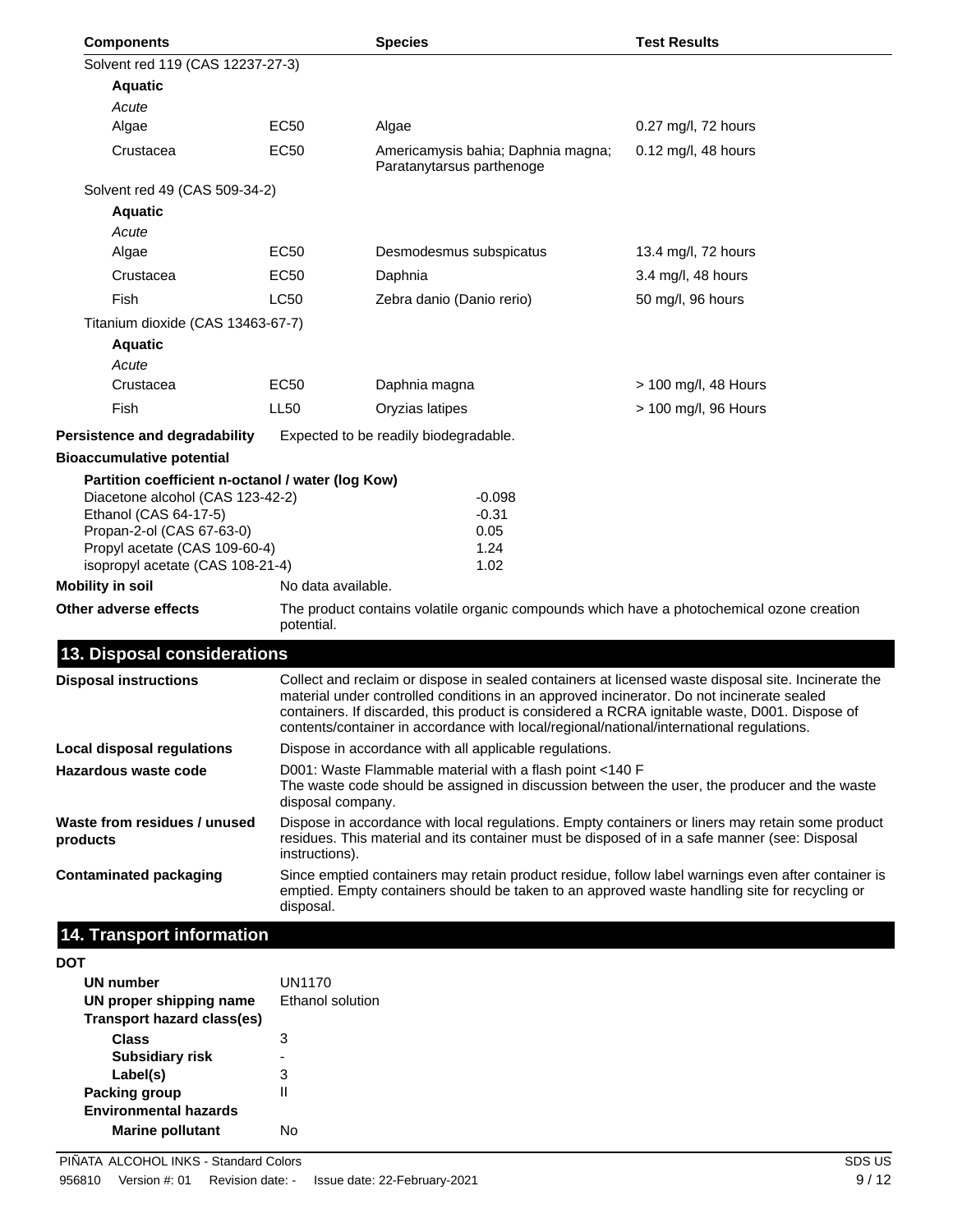|             | Special precautions for user Read safety instructions, SDS and emergency procedures before handling.<br><b>Special provisions</b><br><b>Packaging exceptions</b><br>Packaging non bulk<br>Packaging bulk | 24, IB2, T4, TP1<br>4b, 150<br>202<br>242                                               |                    |                               |                                                                                    |  |
|-------------|----------------------------------------------------------------------------------------------------------------------------------------------------------------------------------------------------------|-----------------------------------------------------------------------------------------|--------------------|-------------------------------|------------------------------------------------------------------------------------|--|
| <b>IATA</b> |                                                                                                                                                                                                          |                                                                                         |                    |                               |                                                                                    |  |
|             | UN number<br>UN proper shipping name<br><b>Transport hazard class(es)</b>                                                                                                                                | <b>UN1170</b><br>Ethanol solution                                                       |                    |                               |                                                                                    |  |
|             |                                                                                                                                                                                                          |                                                                                         |                    |                               |                                                                                    |  |
|             | <b>Class</b>                                                                                                                                                                                             | 3                                                                                       |                    |                               |                                                                                    |  |
|             | <b>Subsidiary risk</b>                                                                                                                                                                                   | $\blacksquare$                                                                          |                    |                               |                                                                                    |  |
|             | <b>Packing group</b>                                                                                                                                                                                     | Ш                                                                                       |                    |                               |                                                                                    |  |
|             | <b>Environmental hazards</b>                                                                                                                                                                             | No                                                                                      |                    |                               |                                                                                    |  |
|             | <b>ERG Code</b>                                                                                                                                                                                          | 3L                                                                                      |                    |                               |                                                                                    |  |
|             | Special precautions for user Read safety instructions, SDS and emergency procedures before handling.                                                                                                     |                                                                                         |                    |                               |                                                                                    |  |
| <b>IMDG</b> |                                                                                                                                                                                                          |                                                                                         |                    |                               |                                                                                    |  |
|             | UN number                                                                                                                                                                                                | <b>UN1170</b>                                                                           |                    |                               |                                                                                    |  |
|             | UN proper shipping name                                                                                                                                                                                  | ETHANOL SOLUTION                                                                        |                    |                               |                                                                                    |  |
|             | <b>Transport hazard class(es)</b>                                                                                                                                                                        |                                                                                         |                    |                               |                                                                                    |  |
|             | <b>Class</b>                                                                                                                                                                                             | 3                                                                                       |                    |                               |                                                                                    |  |
|             | <b>Subsidiary risk</b>                                                                                                                                                                                   |                                                                                         |                    |                               |                                                                                    |  |
|             | <b>Packing group</b>                                                                                                                                                                                     | Ш                                                                                       |                    |                               |                                                                                    |  |
|             | <b>Environmental hazards</b>                                                                                                                                                                             |                                                                                         |                    |                               |                                                                                    |  |
|             |                                                                                                                                                                                                          |                                                                                         |                    |                               |                                                                                    |  |
|             | <b>Marine pollutant</b>                                                                                                                                                                                  | No                                                                                      |                    |                               |                                                                                    |  |
|             | EmS<br>Special precautions for user Read safety instructions, SDS and emergency procedures before handling.                                                                                              | $F-E$ , S-D                                                                             |                    |                               |                                                                                    |  |
|             | Transport in bulk according to<br>Annex II of MARPOL 73/78 and<br>the IBC Code                                                                                                                           | Not established.                                                                        |                    |                               |                                                                                    |  |
|             | 15. Regulatory information                                                                                                                                                                               |                                                                                         |                    |                               |                                                                                    |  |
|             | <b>US federal regulations</b>                                                                                                                                                                            | Standard, 29 CFR 1910.1200.                                                             |                    |                               | This product is a "Hazardous Chemical" as defined by the OSHA Hazard Communication |  |
|             | TSCA Section 12(b) Export Notification (40 CFR 707, Subpt. D)                                                                                                                                            |                                                                                         |                    |                               |                                                                                    |  |
|             | Not regulated.                                                                                                                                                                                           |                                                                                         |                    |                               |                                                                                    |  |
|             | <b>CERCLA Hazardous Substance List (40 CFR 302.4)</b>                                                                                                                                                    |                                                                                         |                    |                               |                                                                                    |  |
|             |                                                                                                                                                                                                          |                                                                                         |                    |                               |                                                                                    |  |
|             |                                                                                                                                                                                                          | Ethylene glycol monopropyl ether (CAS 2807-30-9)                                        | Listed.            |                               |                                                                                    |  |
|             | isopropyl acetate (CAS 108-21-4)<br>Propan-2-ol (CAS 67-63-0)                                                                                                                                            |                                                                                         | Listed.            |                               |                                                                                    |  |
|             | Propyl acetate (CAS 109-60-4)                                                                                                                                                                            |                                                                                         | Listed.<br>Listed. |                               |                                                                                    |  |
|             | <b>SARA 304 Emergency release notification</b>                                                                                                                                                           |                                                                                         |                    |                               |                                                                                    |  |
|             |                                                                                                                                                                                                          |                                                                                         |                    |                               |                                                                                    |  |
|             | Not regulated.                                                                                                                                                                                           |                                                                                         |                    |                               |                                                                                    |  |
|             | OSHA Specifically Regulated Substances (29 CFR 1910.1001-1053)                                                                                                                                           |                                                                                         |                    |                               |                                                                                    |  |
|             | Not listed.                                                                                                                                                                                              |                                                                                         |                    |                               |                                                                                    |  |
|             | <b>Toxic Substances Control Act (TSCA)</b>                                                                                                                                                               |                                                                                         |                    | or are designated "inactive". | One or more components of the mixture are not on the TSCA 8(b) inventory           |  |
|             | Superfund Amendments and Reauthorization Act of 1986 (SARA)                                                                                                                                              |                                                                                         |                    |                               |                                                                                    |  |
|             | SARA 302 Extremely hazardous substance                                                                                                                                                                   |                                                                                         |                    |                               |                                                                                    |  |
|             | Not listed.                                                                                                                                                                                              |                                                                                         |                    |                               |                                                                                    |  |
|             |                                                                                                                                                                                                          |                                                                                         |                    |                               |                                                                                    |  |
|             | SARA 311/312 Hazardous<br>chemical                                                                                                                                                                       | Yes                                                                                     |                    |                               |                                                                                    |  |
|             | <b>Classified hazard</b><br>categories                                                                                                                                                                   | Flammable (gases, aerosols, liquids, or solids)<br>Serious eye damage or eye irritation |                    |                               |                                                                                    |  |
|             | SARA 313 (TRI reporting)                                                                                                                                                                                 |                                                                                         |                    |                               |                                                                                    |  |
|             | <b>Chemical name</b>                                                                                                                                                                                     |                                                                                         | <b>CAS number</b>  |                               | % by wt.                                                                           |  |
|             | Ethylene glycol monopropyl ether                                                                                                                                                                         |                                                                                         | 2807-30-9          |                               | $10 - 15$                                                                          |  |
|             | Propan-2-ol                                                                                                                                                                                              |                                                                                         | 67-63-0            |                               | $1 - 5$                                                                            |  |

PIÑATA ALCOHOL INKS - Standard Colors SDS US SOS US SOS US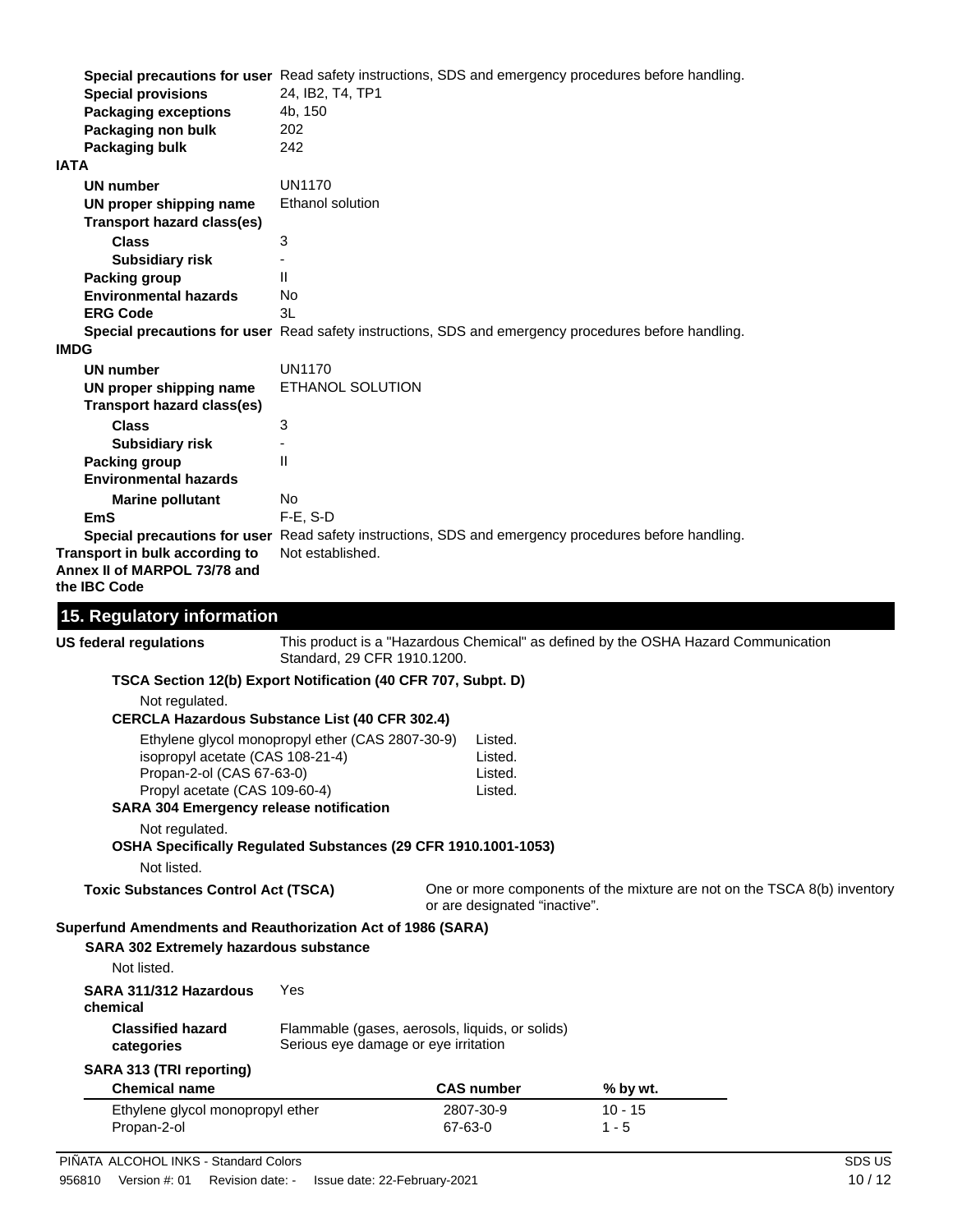#### **Other federal regulations**

#### **Clean Air Act (CAA) Section 112 Hazardous Air Pollutants (HAPs) List**

Ethylene glycol monopropyl ether (CAS 2807-30-9) Solvent orange 62 (CAS 67352-37-8)

#### **Clean Air Act (CAA) Section 112(r) Accidental Release Prevention (40 CFR 68.130)**

Not regulated.

**Safe Drinking Water Act** Contains component(s) regulated under the Safe Drinking Water Act.

**(SDWA)**

#### **FEMA Priority Substances Respiratory Health and Safety in the Flavor Manufacturing Workplace**

Ethanol (CAS 64-17-5) Low priority isopropyl acetate (CAS 108-21-4) Low priority Propan-2-ol (CAS 67-63-0) Low priority Propyl acetate (CAS 109-60-4) Low priority

#### **US state regulations**

#### **US. Massachusetts RTK - Substance List**

Diacetone alcohol (CAS 123-42-2) Ethanol (CAS 64-17-5) isopropyl acetate (CAS 108-21-4) Propan-2-ol (CAS 67-63-0) Propyl acetate (CAS 109-60-4) Titanium dioxide (CAS 13463-67-7)

#### **US. New Jersey Worker and Community Right-to-Know Act**

Diacetone alcohol (CAS 123-42-2) Ethanol (CAS 64-17-5) Ethylene glycol monopropyl ether (CAS 2807-30-9) isopropyl acetate (CAS 108-21-4) Propan-2-ol (CAS 67-63-0) Propyl acetate (CAS 109-60-4) Solvent orange 62 (CAS 67352-37-8) Titanium dioxide (CAS 13463-67-7)

#### **US. Pennsylvania Worker and Community Right-to-Know Law**

Diacetone alcohol (CAS 123-42-2) Ethanol (CAS 64-17-5) Ethylene glycol monopropyl ether (CAS 2807-30-9) isopropyl acetate (CAS 108-21-4) Propan-2-ol (CAS 67-63-0) Propyl acetate (CAS 109-60-4) Solvent orange 62 (CAS 67352-37-8) Titanium dioxide (CAS 13463-67-7)

#### **US. Rhode Island RTK**

Diacetone alcohol (CAS 123-42-2) Ethanol (CAS 64-17-5) isopropyl acetate (CAS 108-21-4) Propan-2-ol (CAS 67-63-0) Propyl acetate (CAS 109-60-4) Titanium dioxide (CAS 13463-67-7)

#### **California Proposition 65**

Reference to titanium dioxide is based on unbound respirable particles and is not generally applicable to product as supplied.

#### **California Proposition 65 - CRT: Listed date/Carcinogenic substance**

Titanium dioxide (CAS 13463-67-7) Listed: September 2, 2011

**US. California. Candidate Chemicals List. Safer Consumer Products Regulations (Cal. Code Regs, tit. 22, 69502.3, subd. (a))**

Ethylene glycol monopropyl ether (CAS 2807-30-9) Propan-2-ol (CAS 67-63-0) Solvent red 49 (CAS 509-34-2) Titanium dioxide (CAS 13463-67-7)

#### **International Inventories**

| Country(s) or region | Inventory name                                       | On inventory (yes/no)* |
|----------------------|------------------------------------------------------|------------------------|
| Australia            | Australian Inventory of Industrial Chemicals (AICIS) | No                     |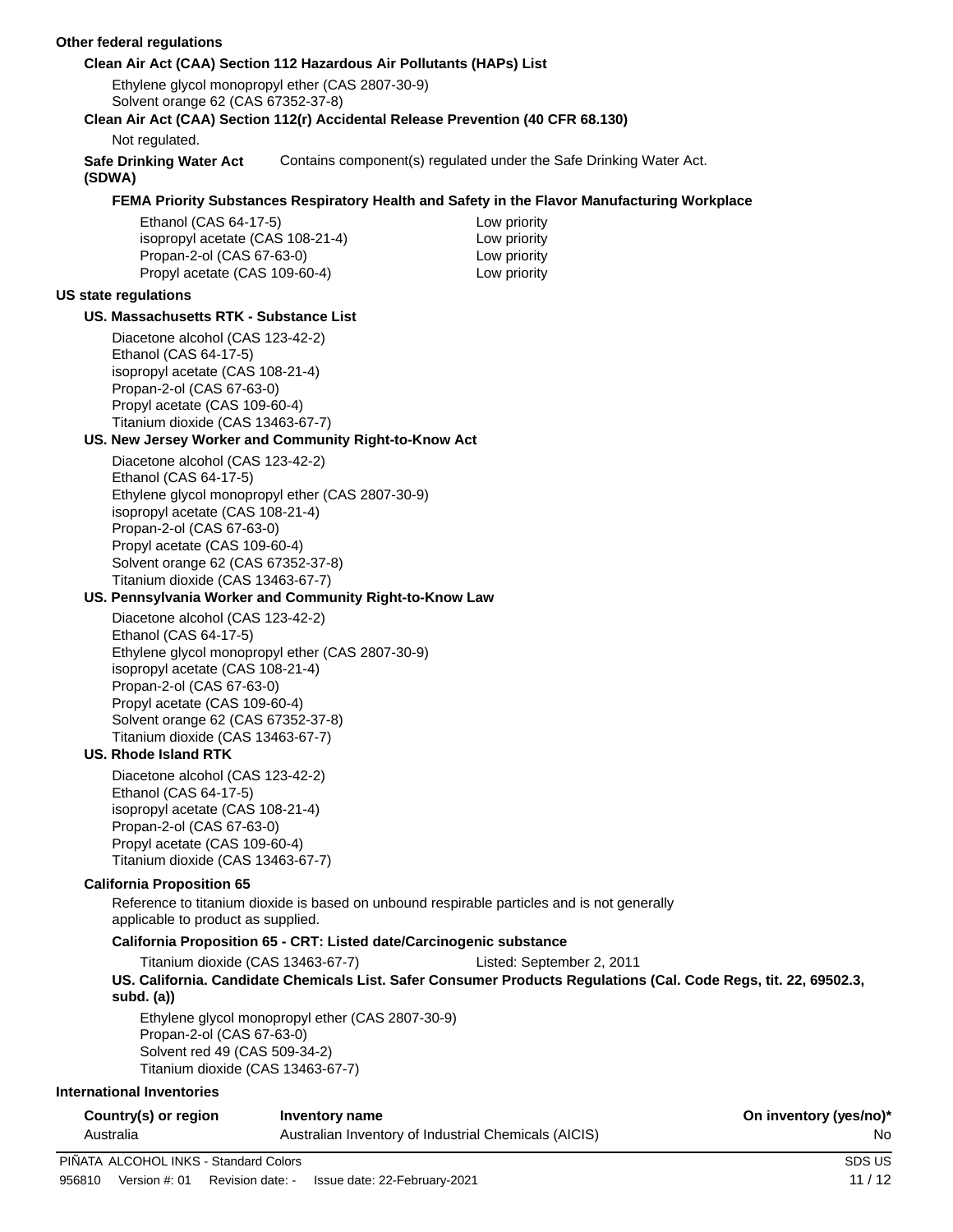| Country(s) or region        | Inventory name                                                            | On inventory (yes/no)* |
|-----------------------------|---------------------------------------------------------------------------|------------------------|
| Canada                      | Domestic Substances List (DSL)                                            | No.                    |
| Canada                      | Non-Domestic Substances List (NDSL)                                       | <b>No</b>              |
| China                       | Inventory of Existing Chemical Substances in China (IECSC)                | No.                    |
| Europe                      | European Inventory of Existing Commercial Chemical<br>Substances (EINECS) | <b>No</b>              |
| Europe                      | European List of Notified Chemical Substances (ELINCS)                    | No.                    |
| Japan                       | Inventory of Existing and New Chemical Substances (ENCS)                  | No.                    |
| Korea                       | Existing Chemicals List (ECL)                                             | <b>No</b>              |
| New Zealand                 | New Zealand Inventory                                                     | No.                    |
| <b>Philippines</b>          | Philippine Inventory of Chemicals and Chemical Substances<br>(PICCS)      | No.                    |
| Taiwan                      | Taiwan Chemical Substance Inventory (TCSI)                                | No.                    |
| United States & Puerto Rico | Toxic Substances Control Act (TSCA) Inventory                             | Yes                    |

\*A "Yes" indicates that all components of this product comply with the inventory requirements administered by the governing country(s) A "No" indicates that one or more components of the product are not listed or exempt from listing on the inventory administered by the governing country(s).

### **16. Other information, including date of preparation or last revision**

| <b>Issue date</b>         | 22-February-2021                                                                                                                                                                                                                                                                                                                                                                                                                                                                                                                                                                                         |
|---------------------------|----------------------------------------------------------------------------------------------------------------------------------------------------------------------------------------------------------------------------------------------------------------------------------------------------------------------------------------------------------------------------------------------------------------------------------------------------------------------------------------------------------------------------------------------------------------------------------------------------------|
| <b>Revision date</b>      |                                                                                                                                                                                                                                                                                                                                                                                                                                                                                                                                                                                                          |
| <b>Version #</b>          | 01                                                                                                                                                                                                                                                                                                                                                                                                                                                                                                                                                                                                       |
| HMIS <sup>®</sup> ratings | Health: 2<br>Flammability: 3<br>Physical hazard: 0                                                                                                                                                                                                                                                                                                                                                                                                                                                                                                                                                       |
| List of abbreviations     | DOT: Department of Transportation.<br>EC50: Effective Concentration, 50%.<br>IATA: International Air Transport Association.<br>IBC Code: International Code for the Construction and Equipment of Ships Carrying Dangerous<br>Chemicals in Bulk.<br>IMDG: International Maritime Dangerous Goods.<br>LC50: Lethal Concentration, 50%.<br>LD50: Lethal Dose, 50%.<br>MARPOL: International Convention for the Prevention of Pollution from Ships.<br>NOEC: No observed effect concentration.<br>PEL: Permissible Exposure Limit.<br>STEL: Short-Term Exposure Limit.<br>TWA: Time Weighted Average Value. |
| <b>References</b>         | IARC Monographs. Overall Evaluation of Carcinogenicity<br>National Toxicology Program (NTP) Report on Carcinogens<br>ACGIH Documentation of the Threshold Limit Values and Biological Exposure Indices<br>HSDB® - Hazardous Substances Data Bank                                                                                                                                                                                                                                                                                                                                                         |
| <b>Disclaimer</b>         | Rupert, Gibbon & Spider, Inc. cannot anticipate all conditions under which this information and its<br>product, or the products of other manufacturers in combination with its product, may be used. It is<br>the user's responsibility to ensure safe conditions for handling, storage and disposal of the<br>product, and to assume liability for loss, injury, damage or expense due to improper use. The<br>information in the sheet was written based on the best knowledge and experience currently<br>available.                                                                                  |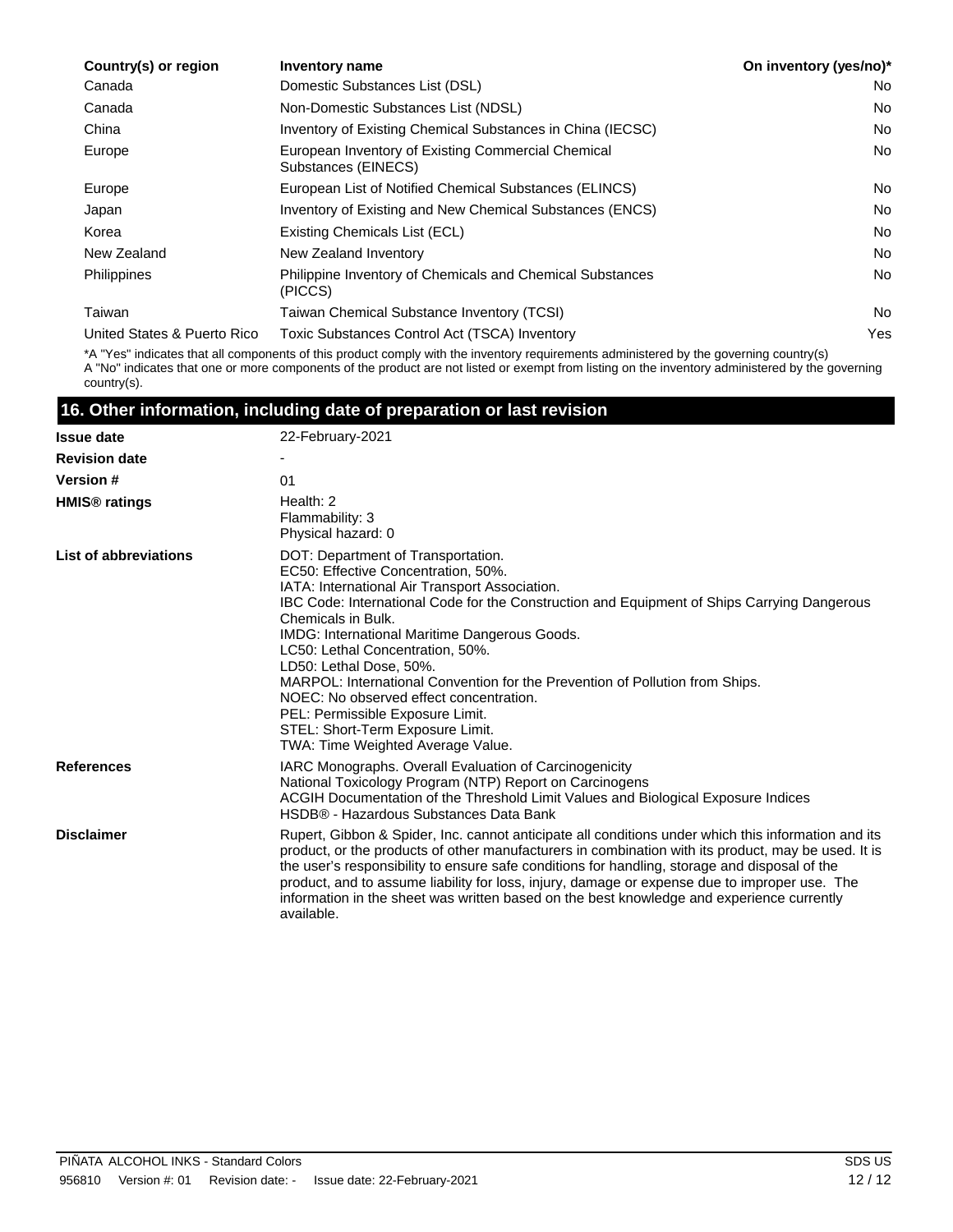

# **SAFETY DATA SHEET**

## **1. Identification**

| <b>Product identifier</b>                              | PIÑATA CLEAN UP SOLUTION                          |
|--------------------------------------------------------|---------------------------------------------------|
| Other means of identification                          |                                                   |
| <b>Product code</b>                                    | JFC1000, JFC2000                                  |
| Recommended use                                        | Arts & crafts.                                    |
| <b>Recommended restrictions</b>                        | All other uses.                                   |
| Manufacturer/Importer/Supplier/Distributor information |                                                   |
| <b>Manufacturer</b>                                    | Jacquard Products   Rupert, Gibbon & Spider, Inc. |
|                                                        | 1147 Healdsburg Ave.                              |
|                                                        | Healdsburg, CA 95448                              |
|                                                        | USA                                               |
| Telephone number                                       | 1-800-442-0455 / 1-707-433-9577                   |
| Fax                                                    | 1-707-433-4906                                    |
| Website                                                | www.jacquardproducts.com                          |
| E-mail                                                 | service@jacquardproducts.com                      |
| <b>Emergency telephone</b><br>number                   | ChemTel, Inc. - Contract #MIS9128344              |
|                                                        | N.America: 1-800-255-3924                         |

International: 1-813-248-0585

## **2. Hazard(s) identification**

| <b>Physical hazards</b>                      | Flammable liquids                                                                                                                                                                                                                                                                                                                                             | Category 2                                                                                                                                                                                                                                                                    |  |
|----------------------------------------------|---------------------------------------------------------------------------------------------------------------------------------------------------------------------------------------------------------------------------------------------------------------------------------------------------------------------------------------------------------------|-------------------------------------------------------------------------------------------------------------------------------------------------------------------------------------------------------------------------------------------------------------------------------|--|
| Health hazards                               | Serious eye damage/eye irritation                                                                                                                                                                                                                                                                                                                             | Category 2                                                                                                                                                                                                                                                                    |  |
| OSHA defined hazards                         | Not classified.                                                                                                                                                                                                                                                                                                                                               |                                                                                                                                                                                                                                                                               |  |
| Label elements                               |                                                                                                                                                                                                                                                                                                                                                               |                                                                                                                                                                                                                                                                               |  |
|                                              |                                                                                                                                                                                                                                                                                                                                                               |                                                                                                                                                                                                                                                                               |  |
| <b>Signal word</b>                           | Danger                                                                                                                                                                                                                                                                                                                                                        |                                                                                                                                                                                                                                                                               |  |
| <b>Hazard statement</b>                      | Highly flammable liquid and vapor. Causes serious eye irritation.                                                                                                                                                                                                                                                                                             |                                                                                                                                                                                                                                                                               |  |
| <b>Precautionary statement</b>               |                                                                                                                                                                                                                                                                                                                                                               |                                                                                                                                                                                                                                                                               |  |
| <b>Prevention</b>                            | closed. Ground/bond container and receiving equipment. Use explosion-proof<br>gloves/protective clothing/eye protection/face protection. Wear eye protection.                                                                                                                                                                                                 | Keep away from heat/sparks/open flames/hot surfaces. - No smoking. Keep container tightly<br>electrical/ventilating/lighting equipment. Use only non-sparking tools. Take precautionary<br>measures against static discharge. Wash thoroughly after handling. Wear protective |  |
| <b>Response</b>                              | If on skin (or hair): Take off immediately all contaminated clothing. Rinse skin with water/shower.<br>If in eyes: Rinse cautiously with water for several minutes. Remove contact lenses, if present and<br>easy to do. Continue rinsing. If eye irritation persists: Get medical advice/attention. In case of fire:<br>Use appropriate media to extinguish. |                                                                                                                                                                                                                                                                               |  |
| <b>Storage</b>                               | Store in a well-ventilated place. Keep cool.                                                                                                                                                                                                                                                                                                                  |                                                                                                                                                                                                                                                                               |  |
| <b>Disposal</b>                              |                                                                                                                                                                                                                                                                                                                                                               | Dispose of contents/container in accordance with local/regional/national/international regulations.                                                                                                                                                                           |  |
| Hazard(s) not otherwise<br>classified (HNOC) | None known.                                                                                                                                                                                                                                                                                                                                                   |                                                                                                                                                                                                                                                                               |  |
| <b>Supplemental information</b>              | None.                                                                                                                                                                                                                                                                                                                                                         |                                                                                                                                                                                                                                                                               |  |

## **3. Composition/information on ingredients**

#### **Mixtures**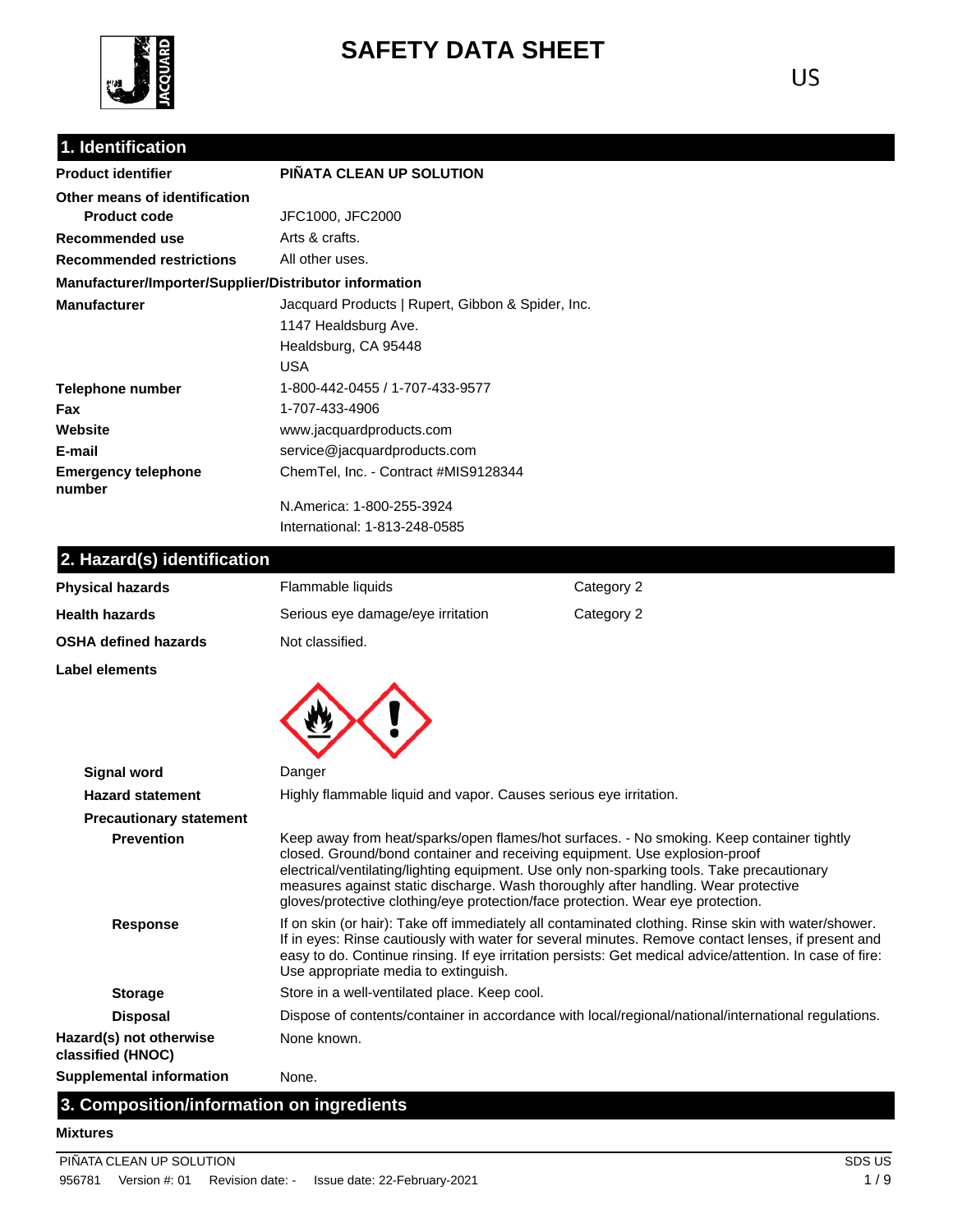| <b>Chemical name</b> | <b>CAS number</b> | %         |
|----------------------|-------------------|-----------|
| Ethanol              | 64-17-5           | $85 - 95$ |
| Propan-2-ol          | 67-63-0           | 1 - 5     |
| Propyl acetate       | 109-60-4          | $1 - 5$   |

## **4. First-aid measures**

| <b>Inhalation</b>                                                            | Move to fresh air. Call a physician if symptoms develop or persist.                                                                                                                                    |  |  |
|------------------------------------------------------------------------------|--------------------------------------------------------------------------------------------------------------------------------------------------------------------------------------------------------|--|--|
| <b>Skin contact</b>                                                          | Take off immediately all contaminated clothing. Rinse skin with water/shower. Get medical<br>attention if irritation develops and persists.                                                            |  |  |
| Eye contact                                                                  | Immediately flush eyes with plenty of water for at least 15 minutes. Remove contact lenses, if<br>present and easy to do. Continue rinsing. Get medical attention if irritation develops and persists. |  |  |
| Ingestion                                                                    | Rinse mouth. Get medical attention if symptoms occur.                                                                                                                                                  |  |  |
| <b>Most important</b><br>symptoms/effects, acute and<br>delayed              | Headache. Severe eye irritation. Symptoms may include stinging, tearing, redness, swelling, and<br>blurred vision. Coughing.                                                                           |  |  |
| Indication of immediate<br>medical attention and special<br>treatment needed | Provide general supportive measures and treat symptomatically. Keep victim under observation.<br>Symptoms may be delayed.                                                                              |  |  |
| <b>General information</b>                                                   | Take off all contaminated clothing immediately. Ensure that medical personnel are aware of the<br>material(s) involved, and take precautions to protect themselves. Wash contaminated clothing         |  |  |

## **5. Fire-fighting measures**

before reuse.

| Suitable extinguishing media                                     | Water fog. Alcohol resistant foam. Dry chemical powder. Carbon dioxide (CO2).                                                                                                         |  |  |
|------------------------------------------------------------------|---------------------------------------------------------------------------------------------------------------------------------------------------------------------------------------|--|--|
| Unsuitable extinguishing<br>media                                | Do not use water jet as an extinguisher, as this will spread the fire.                                                                                                                |  |  |
| Specific hazards arising from<br>the chemical                    | Vapors may form explosive mixtures with air. Vapors may travel considerable distance to a source<br>of ignition and flash back. During fire, gases hazardous to health may be formed. |  |  |
| Special protective equipment<br>and precautions for firefighters | Self-contained breathing apparatus and full protective clothing must be worn in case of fire.                                                                                         |  |  |
| <b>Fire fighting</b><br>equipment/instructions                   | In case of fire and/or explosion do not breathe fumes. Move containers from fire area if you can do<br>so without risk.                                                               |  |  |
| <b>Specific methods</b>                                          | Use standard firefighting procedures and consider the hazards of other involved materials.                                                                                            |  |  |
| <b>General fire hazards</b>                                      | Highly flammable liquid and vapor.                                                                                                                                                    |  |  |

| 6. Accidental release measures                                            |                                                                                                                                                                                                                                                                                                                                                                                                                                                                                                                                                      |  |  |
|---------------------------------------------------------------------------|------------------------------------------------------------------------------------------------------------------------------------------------------------------------------------------------------------------------------------------------------------------------------------------------------------------------------------------------------------------------------------------------------------------------------------------------------------------------------------------------------------------------------------------------------|--|--|
| Personal precautions,<br>protective equipment and<br>emergency procedures | Keep unnecessary personnel away. Keep people away from and upwind of spill/leak. Eliminate all<br>ignition sources (no smoking, flares, sparks, or flames in immediate area). Wear appropriate<br>protective equipment and clothing during clean-up. Do not touch damaged containers or spilled<br>material unless wearing appropriate protective clothing. Ventilate closed spaces before entering<br>them. Local authorities should be advised if significant spillages cannot be contained. For personal<br>protection, see section 8 of the SDS. |  |  |
| <b>Methods and materials for</b><br>containment and cleaning up           | Eliminate all ignition sources (no smoking, flares, sparks, or flames in immediate area). Keep<br>combustibles (wood, paper, oil, etc.) away from spilled material. Take precautionary measures<br>against static discharge. Use only non-sparking tools. This product is miscible in water.                                                                                                                                                                                                                                                         |  |  |
|                                                                           | Large Spills: Stop the flow of material, if this is without risk. Dike the spilled material, where this is<br>possible. Use a non-combustible material like vermiculite, sand or earth to soak up the product<br>and place into a container for later disposal. Following product recovery, flush area with water.                                                                                                                                                                                                                                   |  |  |
|                                                                           | Small Spills: Absorb with earth, sand or other non-combustible material and transfer to containers<br>for later disposal. Clean surface thoroughly to remove residual contamination.                                                                                                                                                                                                                                                                                                                                                                 |  |  |
| <b>Environmental precautions</b>                                          | Never return spills to original containers for re-use. For waste disposal, see section 13 of the SDS.<br>Avoid discharge into drains, water courses or onto the ground.                                                                                                                                                                                                                                                                                                                                                                              |  |  |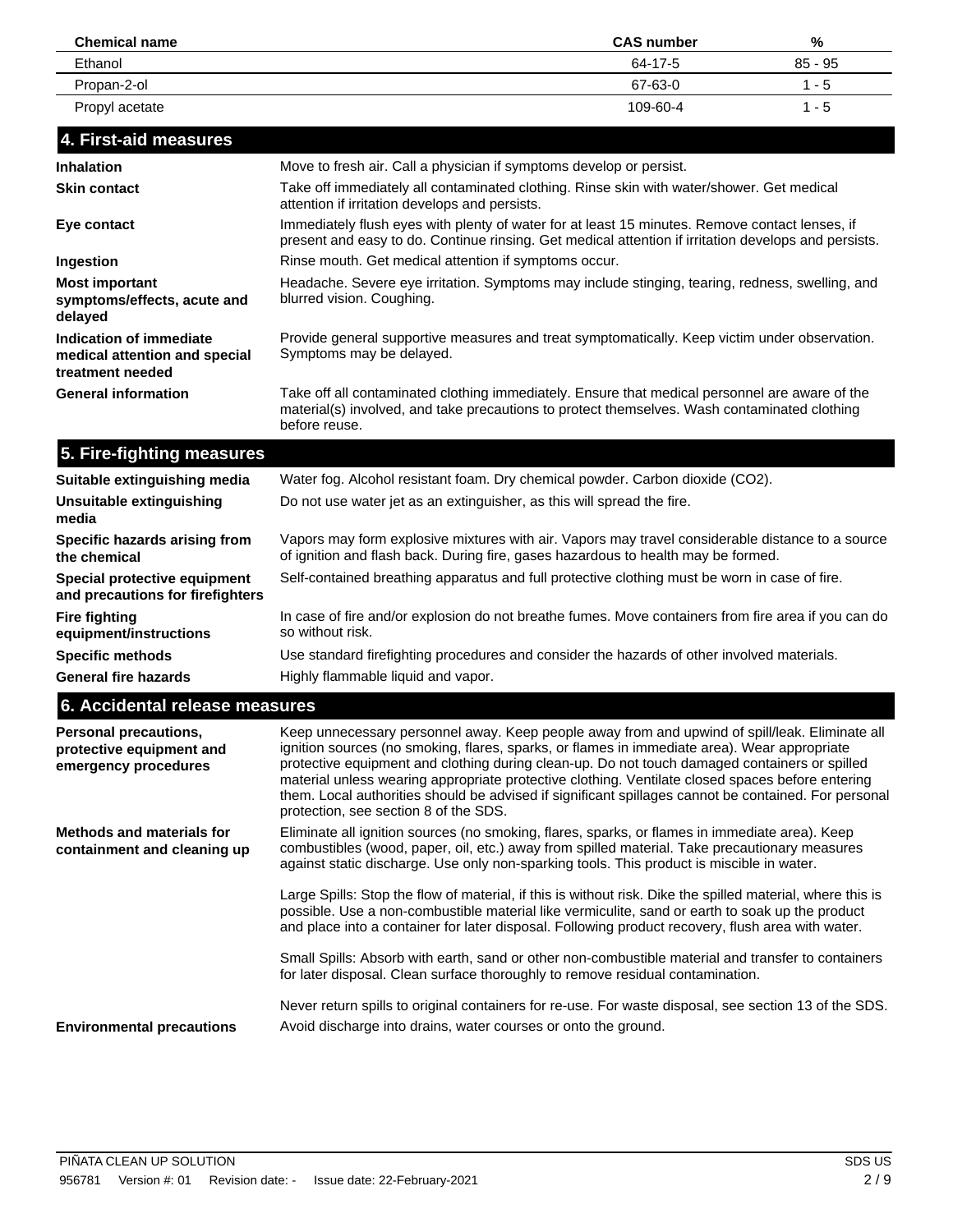### **7. Handling and storage**

**Precautions for safe handling**

Do not handle, store or open near an open flame, sources of heat or sources of ignition. Protect material from direct sunlight. When using do not smoke. Explosion-proof general and local exhaust ventilation. Take precautionary measures against static discharges. Use non-sparking tools and explosion-proof equipment. Avoid contact with eyes. Avoid prolonged exposure. Wear appropriate personal protective equipment. Observe good industrial hygiene practices.

**Conditions for safe storage, including any incompatibilities**

Keep away from heat, sparks and open flame. Store in a cool, dry place out of direct sunlight. Store in tightly closed container. Store in a well-ventilated place. Store away from incompatible materials (see Section 10 of the SDS).

#### **8. Exposure controls/personal protection**

#### **Occupational exposure limits**

#### **US. OSHA Table Z-1 Limits for Air Contaminants (29 CFR 1910.1000)**

| <b>Components</b>                                             | <b>Type</b>                 | Value                                   |
|---------------------------------------------------------------|-----------------------------|-----------------------------------------|
| Ethanol (CAS 64-17-5)                                         | <b>PEL</b>                  | 1900 mg/m3                              |
|                                                               |                             | 1000 ppm                                |
| Propan-2-ol (CAS 67-63-0)                                     | PEL                         | 980 mg/m3                               |
|                                                               |                             | 400 ppm                                 |
| Propyl acetate (CAS<br>$109-60-4$                             | <b>PEL</b>                  | 840 mg/m3                               |
|                                                               |                             | 200 ppm                                 |
| <b>US. ACGIH Threshold Limit Values</b>                       |                             |                                         |
| <b>Components</b>                                             | <b>Type</b>                 | Value                                   |
| Ethanol (CAS 64-17-5)                                         | <b>STEL</b>                 | 1000 ppm                                |
| Propan-2-ol (CAS 67-63-0)                                     | <b>STEL</b>                 | 400 ppm                                 |
|                                                               | <b>TWA</b>                  | 200 ppm                                 |
| Propyl acetate (CAS<br>$109 - 60 - 4$ )                       | <b>STEL</b>                 | 150 ppm                                 |
|                                                               | <b>TWA</b>                  | 100 ppm                                 |
| US. NIOSH: Pocket Guide to Chemical Hazards                   |                             |                                         |
| <b>Components</b>                                             | <b>Type</b>                 | Value                                   |
|                                                               |                             |                                         |
| Ethanol (CAS 64-17-5)                                         | <b>TWA</b>                  | 1900 mg/m3                              |
|                                                               |                             | 1000 ppm                                |
| Propan-2-ol (CAS 67-63-0)                                     | <b>STEL</b>                 | 1225 mg/m3                              |
|                                                               |                             | 500 ppm                                 |
|                                                               | <b>TWA</b>                  | 980 mg/m3                               |
|                                                               |                             | 400 ppm                                 |
| Propyl acetate (CAS<br>$109-60-4)$                            | <b>STEL</b>                 | 1050 mg/m3                              |
|                                                               |                             | 250 ppm                                 |
|                                                               | <b>TWA</b>                  | 840 mg/m3                               |
|                                                               |                             | 200 ppm                                 |
| <b>Biological limit values</b>                                |                             |                                         |
| <b>ACGIH Biological Exposure Indices</b><br><b>Components</b> | Value<br><b>Determinant</b> | <b>Specimen</b><br><b>Sampling Time</b> |

\* - For sampling details, please see the source document.

Explosion-proof general and local exhaust ventilation. Good general ventilation should be used. Ventilation rates should be matched to conditions. If applicable, use process enclosures, local exhaust ventilation, or other engineering controls to maintain airborne levels below recommended exposure limits. If exposure limits have not been established, maintain airborne levels to an acceptable level. Provide eyewash station and safety shower.

**Appropriate engineering controls**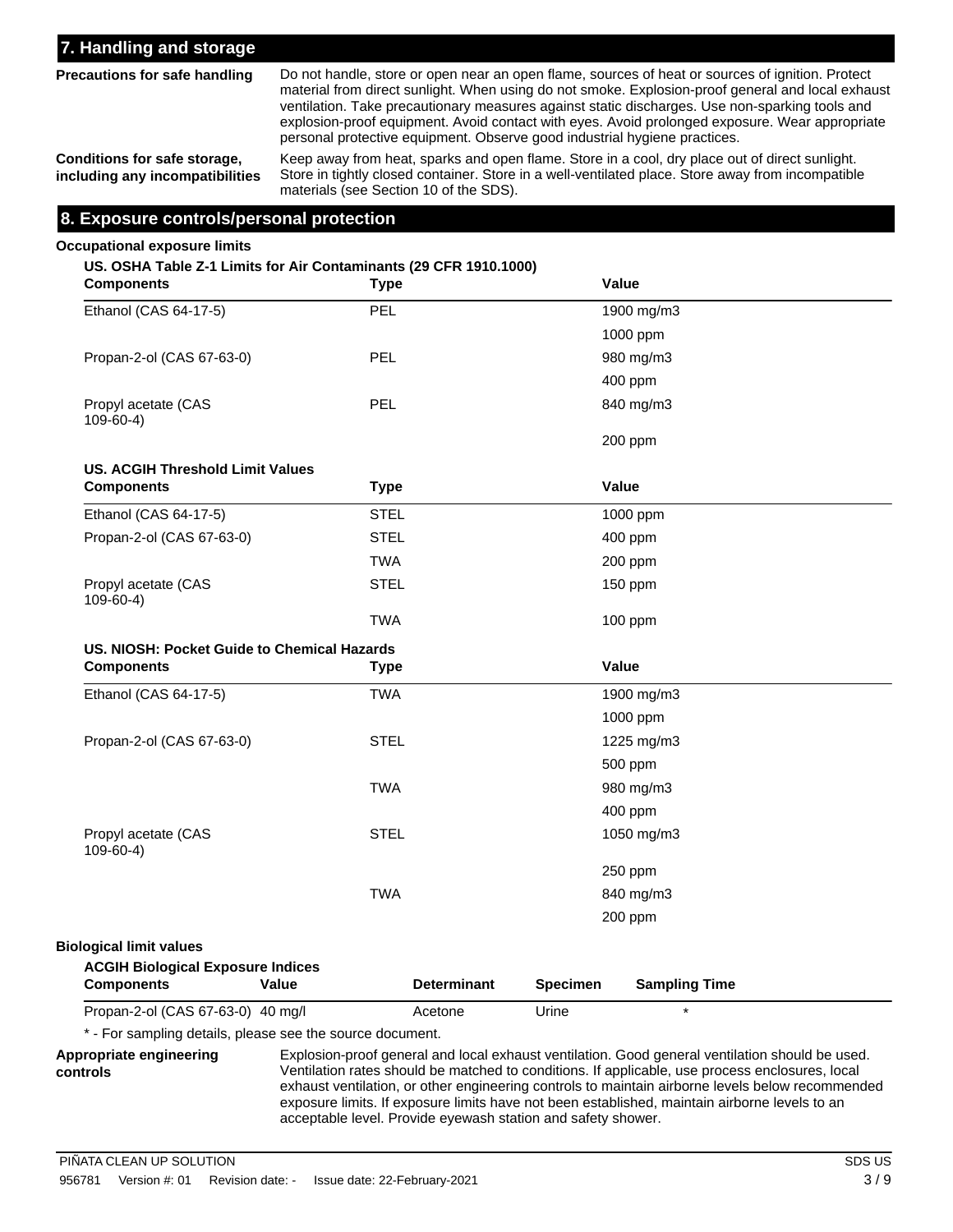|                                                  | Individual protection measures, such as personal protective equipment                                                                                                                                                                                     |  |  |
|--------------------------------------------------|-----------------------------------------------------------------------------------------------------------------------------------------------------------------------------------------------------------------------------------------------------------|--|--|
| <b>Eye/face protection</b>                       | Wear safety glasses with side shields (or goggles).                                                                                                                                                                                                       |  |  |
| <b>Skin protection</b><br><b>Hand protection</b> | Wear appropriate chemical resistant gloves.                                                                                                                                                                                                               |  |  |
| <b>Skin protection</b>                           |                                                                                                                                                                                                                                                           |  |  |
| <b>Other</b>                                     | Wear suitable protective clothing.                                                                                                                                                                                                                        |  |  |
| <b>Respiratory protection</b>                    | If engineering controls do not maintain airborne concentrations below recommended exposure<br>limits (where applicable) or to an acceptable level (in countries where exposure limits have not<br>been established), an approved respirator must be worn. |  |  |
| <b>Thermal hazards</b>                           | Wear appropriate thermal protective clothing, when necessary.                                                                                                                                                                                             |  |  |
| General hygiene<br>considerations                | When using do not smoke. Always observe good personal hygiene measures, such as washing<br>after handling the material and before eating, drinking, and/or smoking. Routinely wash work<br>clothing and protective equipment to remove contaminants.      |  |  |

## **9. Physical and chemical properties**

| Appearance                                        |                                                                                             |  |  |  |  |
|---------------------------------------------------|---------------------------------------------------------------------------------------------|--|--|--|--|
| <b>Physical state</b>                             | Liquid.                                                                                     |  |  |  |  |
| Form                                              | Liquid.                                                                                     |  |  |  |  |
| Color                                             | Colorless.                                                                                  |  |  |  |  |
| Odor                                              | Alcoholic.                                                                                  |  |  |  |  |
| pH                                                | <b>Neutral</b>                                                                              |  |  |  |  |
| Melting point/freezing point                      | Not determined.                                                                             |  |  |  |  |
| Initial boiling point and boiling<br>range        | > 95 °F (> 35 °C)                                                                           |  |  |  |  |
| <b>Flash point</b>                                | 57.2 °F (14.0 °C)                                                                           |  |  |  |  |
| <b>Evaporation rate</b>                           | No data available                                                                           |  |  |  |  |
| Flammability (solid, gas)                         | Not applicable.                                                                             |  |  |  |  |
| Upper/lower flammability or explosive limits      |                                                                                             |  |  |  |  |
| <b>Flammability limit - lower</b><br>(%)          | 3.3 (Ethanol)                                                                               |  |  |  |  |
| <b>Flammability limit - upper</b><br>(%)          | 19 (Ethanol)                                                                                |  |  |  |  |
| Vapor pressure                                    | 57.3 hPa (19.6°C) (Ethanol)                                                                 |  |  |  |  |
| <b>Vapor density</b>                              | Not determined.                                                                             |  |  |  |  |
| <b>Relative density</b>                           | Not determined.                                                                             |  |  |  |  |
| Solubility(ies)                                   |                                                                                             |  |  |  |  |
| Solubility (water)                                | Soluble in water.                                                                           |  |  |  |  |
| <b>Partition coefficient</b><br>(n-octanol/water) | Not applicable, product is a mixture.                                                       |  |  |  |  |
| <b>Auto-ignition temperature</b>                  | 685.4 °F (363 °C) (Ethanol)                                                                 |  |  |  |  |
| <b>Decomposition temperature</b>                  | Not determined.                                                                             |  |  |  |  |
| <b>Other information</b>                          |                                                                                             |  |  |  |  |
| <b>Kinematic viscosity</b>                        | Not determined.                                                                             |  |  |  |  |
| <b>Particle size</b>                              | Not applicable, product is a liquid.                                                        |  |  |  |  |
| 10. Stability and reactivity                      |                                                                                             |  |  |  |  |
| <b>Popotivity</b>                                 | The product is stable and non-reactive under normal conditions of use storage and transport |  |  |  |  |

| <b>Reactivity</b>                            | The product is stable and non-reactive under normal conditions of use, storage and transport.                                                     |
|----------------------------------------------|---------------------------------------------------------------------------------------------------------------------------------------------------|
| <b>Chemical stability</b>                    | Material is stable under normal conditions.                                                                                                       |
| <b>Possibility of hazardous</b><br>reactions | No dangerous reaction known under conditions of normal use.                                                                                       |
| <b>Conditions to avoid</b>                   | Avoid heat, sparks, open flames and other ignition sources. Avoid temperatures exceeding the<br>flash point. Contact with incompatible materials. |
| Incompatible materials                       | Acids. Strong oxidizing agents. Chlorine. Isocyanates. Nitrates.                                                                                  |

PIÑATA CLEAN UP SOLUTION SOLUTION SOLUTION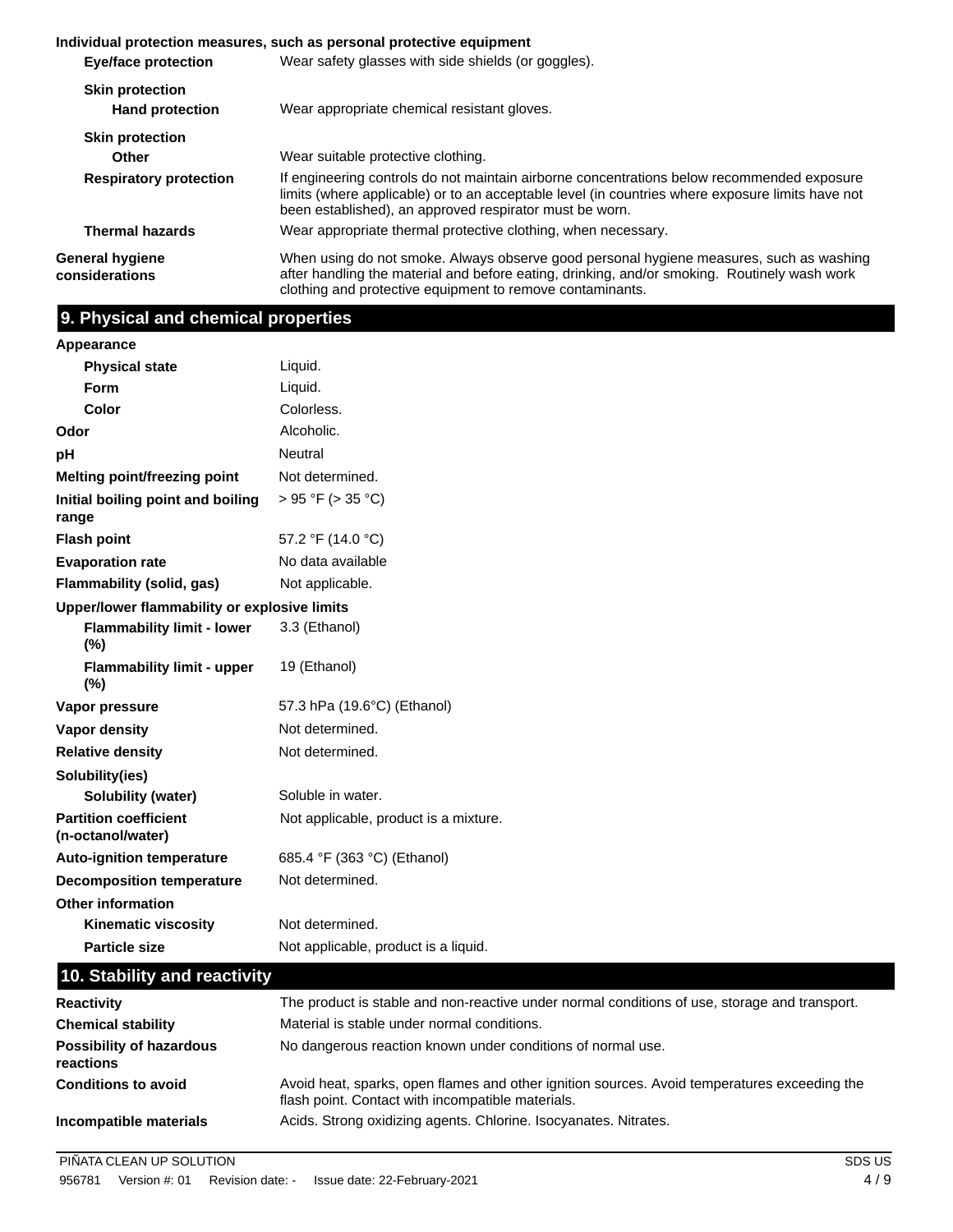**11. Toxicological information**

| Information on likely routes of exposure                                           |                                                                                                                              |  |  |
|------------------------------------------------------------------------------------|------------------------------------------------------------------------------------------------------------------------------|--|--|
| <b>Inhalation</b>                                                                  | Prolonged inhalation may be harmful.                                                                                         |  |  |
| <b>Skin contact</b>                                                                | Components of the product may be absorbed into the body through the skin.                                                    |  |  |
| Eye contact                                                                        | Causes serious eye irritation.                                                                                               |  |  |
| <b>Ingestion</b>                                                                   | May be harmful if swallowed. However, ingestion is not likely to be a primary route of occupational<br>exposure.             |  |  |
| Symptoms related to the<br>physical, chemical and<br>toxicological characteristics | Headache. Severe eye irritation. Symptoms may include stinging, tearing, redness, swelling, and<br>blurred vision. Coughing. |  |  |

#### **Information on toxicological effects**

Acute toxicity **May be harmful if swallowed.** 

| <b>Components</b>                    | <b>Species</b>                                                                                                      | <b>Test Results</b>     |  |
|--------------------------------------|---------------------------------------------------------------------------------------------------------------------|-------------------------|--|
| Ethanol (CAS 64-17-5)                |                                                                                                                     |                         |  |
| Acute                                |                                                                                                                     |                         |  |
| <b>Dermal</b>                        |                                                                                                                     |                         |  |
| LD50                                 | Rat<br>> 2000 mg/kg                                                                                                 |                         |  |
| <b>Inhalation</b>                    |                                                                                                                     |                         |  |
| Vapor                                |                                                                                                                     |                         |  |
| <b>LC50</b>                          | Mouse<br>39 g/m3, 4 Hours                                                                                           |                         |  |
| Oral                                 |                                                                                                                     |                         |  |
| LD50                                 | Rat                                                                                                                 | 7000 - 11000 mg/kg      |  |
| Propan-2-ol (CAS 67-63-0)            |                                                                                                                     |                         |  |
| <u>Acute</u>                         |                                                                                                                     |                         |  |
| <b>Dermal</b><br>LD50                | Rabbit                                                                                                              | 12870 mg/kg             |  |
|                                      |                                                                                                                     |                         |  |
| <b>Inhalation</b><br>Vapor           |                                                                                                                     |                         |  |
| <b>LC50</b>                          | Rat                                                                                                                 | 72.6 mg/l, 4 hours      |  |
| Oral                                 |                                                                                                                     |                         |  |
| LD50                                 | Rat                                                                                                                 | 4710 mg/kg              |  |
| Propyl acetate (CAS 109-60-4)        |                                                                                                                     |                         |  |
| Acute                                |                                                                                                                     |                         |  |
| <b>Dermal</b>                        |                                                                                                                     |                         |  |
| LD50                                 | Rabbit                                                                                                              | > 17800 mg/kg, 24 Hours |  |
| <b>Inhalation</b>                    |                                                                                                                     |                         |  |
| Vapor                                |                                                                                                                     |                         |  |
| <b>LC50</b>                          | Rat                                                                                                                 | 32 mg/l, 4 Hours        |  |
| Oral                                 |                                                                                                                     |                         |  |
| LD50                                 | Rat                                                                                                                 | 8700 mg/kg              |  |
| <b>Skin corrosion/irritation</b>     | Prolonged skin contact may cause temporary irritation.                                                              |                         |  |
| Serious eye damage/eye<br>irritation | Causes serious eye irritation.                                                                                      |                         |  |
| Respiratory or skin sensitization    |                                                                                                                     |                         |  |
| <b>Respiratory sensitization</b>     | Not a respiratory sensitizer.                                                                                       |                         |  |
| <b>Skin sensitization</b>            | This product is not expected to cause skin sensitization.                                                           |                         |  |
| <b>Germ cell mutagenicity</b>        | No data available to indicate product or any components present at greater than 0.1% are<br>mutagenic or genotoxic. |                         |  |
| Carcinogenicity                      | Not classifiable as to carcinogenicity to humans.                                                                   |                         |  |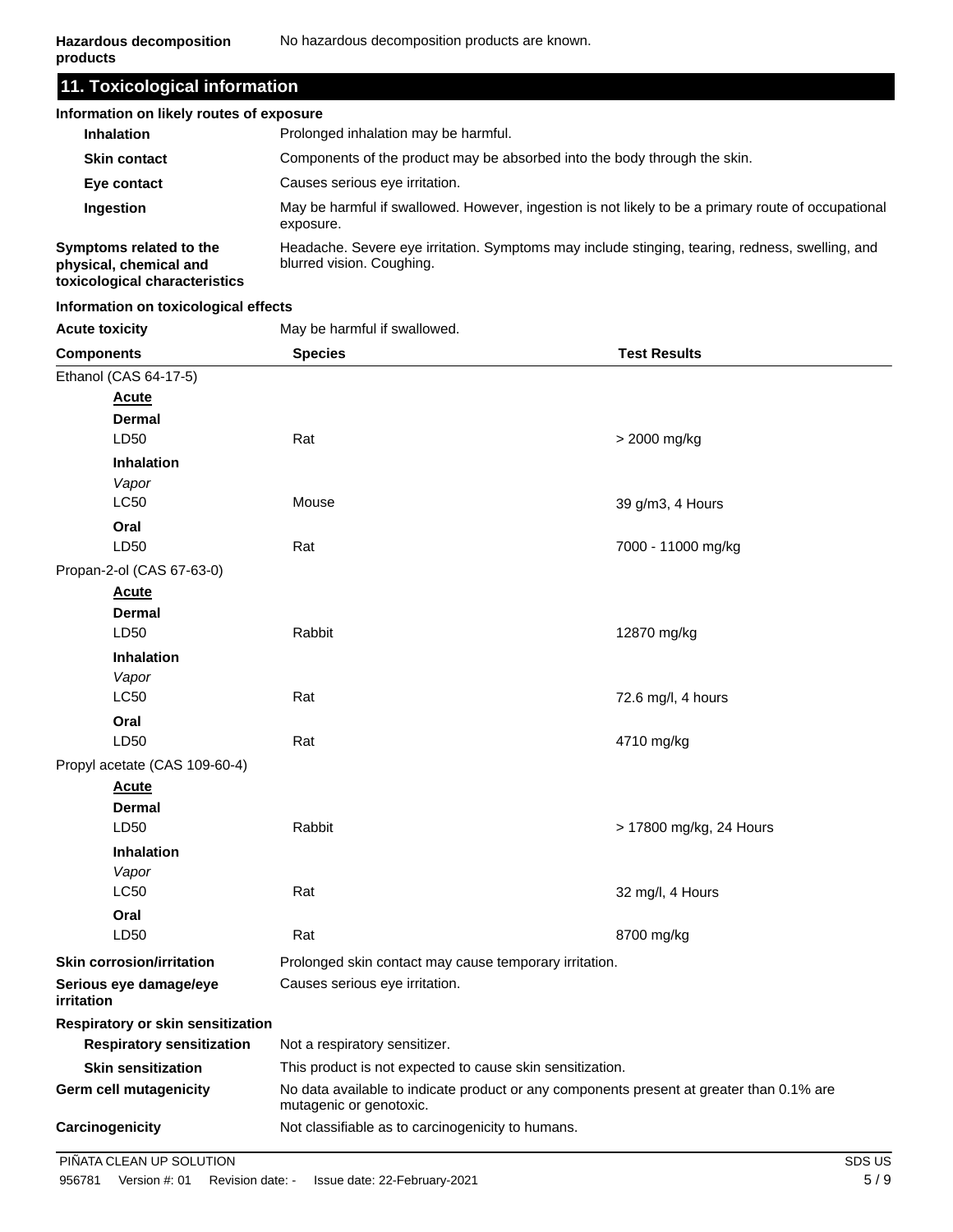|                                                               | <b>IARC Monographs. Overall Evaluation of Carcinogenicity</b>                                                                        |  |  |
|---------------------------------------------------------------|--------------------------------------------------------------------------------------------------------------------------------------|--|--|
| Propan-2-ol (CAS 67-63-0)<br><b>NTP Report on Carcinogens</b> | 3 Not classifiable as to carcinogenicity to humans.                                                                                  |  |  |
| Not listed.                                                   | OSHA Specifically Regulated Substances (29 CFR 1910.1001-1053)                                                                       |  |  |
| Not listed.                                                   |                                                                                                                                      |  |  |
| <b>Reproductive toxicity</b>                                  | This product is not expected to cause reproductive or developmental effects.                                                         |  |  |
| Specific target organ toxicity -<br>single exposure           | Not classified.                                                                                                                      |  |  |
| Specific target organ toxicity -<br>repeated exposure         | Not classified.                                                                                                                      |  |  |
| <b>Aspiration hazard</b>                                      | Not an aspiration hazard.                                                                                                            |  |  |
| <b>Chronic effects</b>                                        | Prolonged inhalation may be harmful.                                                                                                 |  |  |
| <b>Further information</b>                                    | Ethanol is metabolized to acetaldehyde and acetic acid which in large quantities result in<br>metabolic acidosis and CNS depression. |  |  |
| 12. Ecological information                                    |                                                                                                                                      |  |  |

| Ecotoxicity                                              |                                                                                                         | The product is not classified as environmentally hazardous. However, this does not exclude the<br>possibility that large or frequent spills can have a harmful or damaging effect on the environment. |                        |  |
|----------------------------------------------------------|---------------------------------------------------------------------------------------------------------|-------------------------------------------------------------------------------------------------------------------------------------------------------------------------------------------------------|------------------------|--|
| <b>Components</b>                                        |                                                                                                         | <b>Species</b>                                                                                                                                                                                        | <b>Test Results</b>    |  |
| Ethanol (CAS 64-17-5)                                    |                                                                                                         |                                                                                                                                                                                                       |                        |  |
| <b>Aquatic</b>                                           |                                                                                                         |                                                                                                                                                                                                       |                        |  |
| Acute                                                    |                                                                                                         |                                                                                                                                                                                                       |                        |  |
| Crustacea                                                | <b>LC50</b>                                                                                             | Ceriodaphnia dubia                                                                                                                                                                                    | 5012 mg/l, 48 hours    |  |
|                                                          |                                                                                                         | Daphnia magna                                                                                                                                                                                         | 454 mg/l, 11 days      |  |
| Fish                                                     | <b>LC50</b>                                                                                             | Pimephales promelas                                                                                                                                                                                   | 13480 mg/l, 96 hours   |  |
| Chronic                                                  |                                                                                                         |                                                                                                                                                                                                       |                        |  |
| Crustacea                                                | <b>NOEC</b>                                                                                             | Ceriodaphnia dubia                                                                                                                                                                                    | 9.6 mg/l, 10 days      |  |
| Propan-2-ol (CAS 67-63-0)                                |                                                                                                         |                                                                                                                                                                                                       |                        |  |
| <b>Aquatic</b>                                           |                                                                                                         |                                                                                                                                                                                                       |                        |  |
| Acute                                                    |                                                                                                         |                                                                                                                                                                                                       |                        |  |
| Crustacea                                                | <b>LC50</b>                                                                                             | Daphnia magna                                                                                                                                                                                         | > 10000 mg/l, 24 hours |  |
| Fish                                                     | <b>LC50</b>                                                                                             | Pimephales promelas                                                                                                                                                                                   | 9640 mg/l, 96 hours    |  |
| Chronic                                                  |                                                                                                         |                                                                                                                                                                                                       |                        |  |
| Crustacea                                                | <b>EC50</b>                                                                                             | Daphnia magna                                                                                                                                                                                         | > 100 mg/l, 21 days    |  |
|                                                          | <b>NOEC</b>                                                                                             | Daphnia magna                                                                                                                                                                                         | 141 mg/l, 16 days      |  |
|                                                          |                                                                                                         |                                                                                                                                                                                                       | 30 mg/l, 21 days       |  |
| Propyl acetate (CAS 109-60-4)                            |                                                                                                         |                                                                                                                                                                                                       |                        |  |
| <b>Aquatic</b>                                           |                                                                                                         |                                                                                                                                                                                                       |                        |  |
| Acute                                                    |                                                                                                         |                                                                                                                                                                                                       |                        |  |
| Algae                                                    | EC50                                                                                                    | Pseudokirchnerella subcapitata                                                                                                                                                                        | 672 mg/l, 72 hours     |  |
| Crustacea                                                | EC50                                                                                                    | Daphnia magna                                                                                                                                                                                         | 91.5 mg/l, 48 hours    |  |
| Fish                                                     | LC50                                                                                                    | Pimephales promelas                                                                                                                                                                                   | 60 mg/l, 96 hours      |  |
| Persistence and degradability                            |                                                                                                         | Expected to be readily biodegradable.                                                                                                                                                                 |                        |  |
| <b>Bioaccumulative potential</b>                         |                                                                                                         |                                                                                                                                                                                                       |                        |  |
| Partition coefficient n-octanol / water (log Kow)        |                                                                                                         |                                                                                                                                                                                                       |                        |  |
| Ethanol (CAS 64-17-5)                                    |                                                                                                         | $-0.31$                                                                                                                                                                                               |                        |  |
| Propan-2-ol (CAS 67-63-0)                                |                                                                                                         | 0.05                                                                                                                                                                                                  |                        |  |
| Propyl acetate (CAS 109-60-4)<br><b>Mobility in soil</b> | No data available.                                                                                      | 1.24                                                                                                                                                                                                  |                        |  |
|                                                          |                                                                                                         |                                                                                                                                                                                                       |                        |  |
| Other adverse effects                                    | The product contains volatile organic compounds which have a photochemical ozone creation<br>potential. |                                                                                                                                                                                                       |                        |  |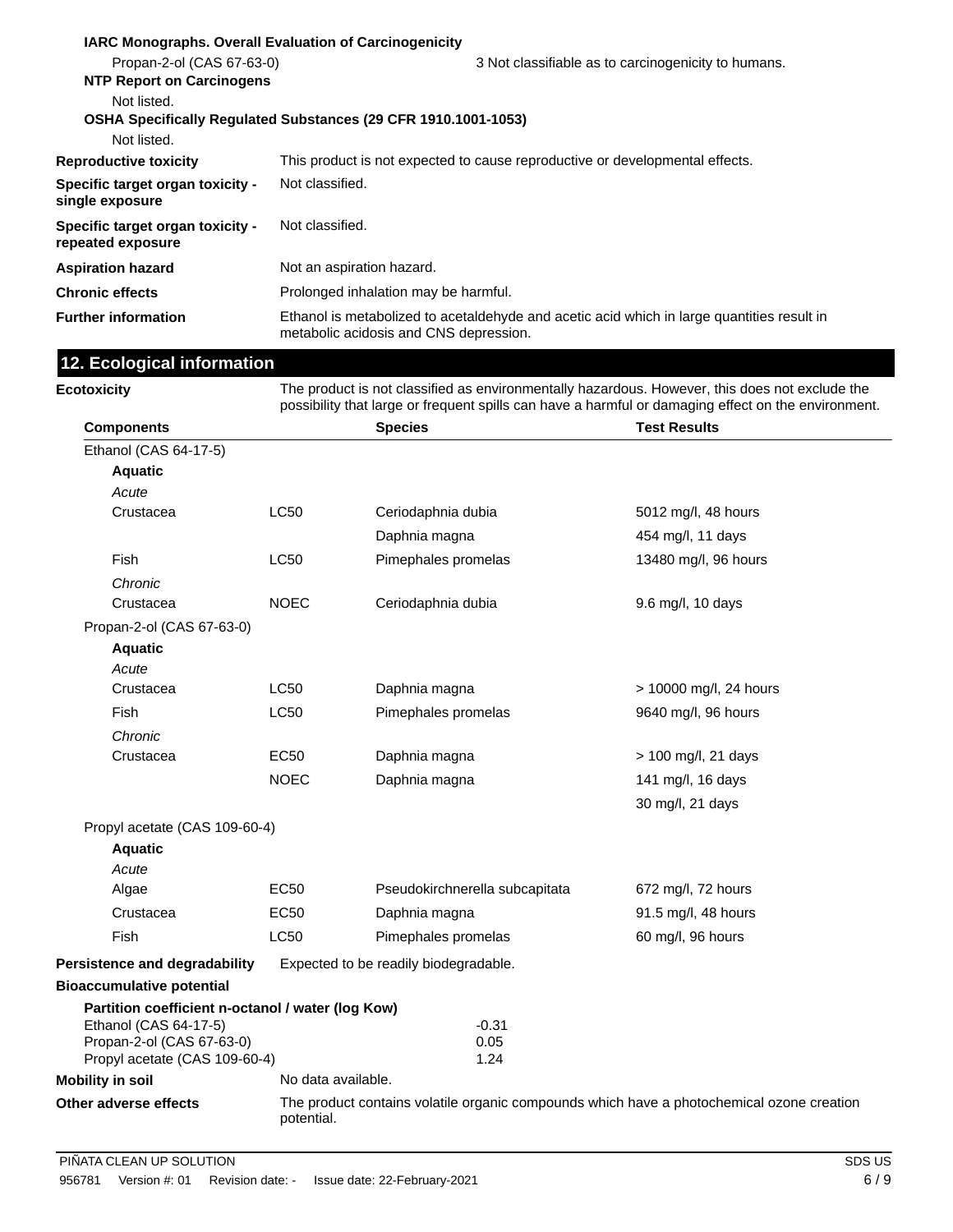| 13. Disposal considerations              |                                                                                                                                                                                                                                                                                                                                                                                               |  |  |
|------------------------------------------|-----------------------------------------------------------------------------------------------------------------------------------------------------------------------------------------------------------------------------------------------------------------------------------------------------------------------------------------------------------------------------------------------|--|--|
| <b>Disposal instructions</b>             | Collect and reclaim or dispose in sealed containers at licensed waste disposal site. Incinerate the<br>material under controlled conditions in an approved incinerator. Do not incinerate sealed<br>containers. If discarded, this product is considered a RCRA ignitable waste, D001. Dispose of<br>contents/container in accordance with local/regional/national/international regulations. |  |  |
| Local disposal regulations               | Dispose in accordance with all applicable regulations.                                                                                                                                                                                                                                                                                                                                        |  |  |
| Hazardous waste code                     | D001: Waste Flammable material with a flash point <140 F<br>The waste code should be assigned in discussion between the user, the producer and the waste<br>disposal company.                                                                                                                                                                                                                 |  |  |
| Waste from residues / unused<br>products | Dispose in accordance with local regulations. Empty containers or liners may retain some product<br>residues. This material and its container must be disposed of in a safe manner (see: Disposal<br>instructions).                                                                                                                                                                           |  |  |
| <b>Contaminated packaging</b>            | Since emptied containers may retain product residue, follow label warnings even after container is<br>emptied. Empty containers should be taken to an approved waste handling site for recycling or<br>disposal.                                                                                                                                                                              |  |  |

## **14. Transport information**

| DOT                                     |                                                                                                      |
|-----------------------------------------|------------------------------------------------------------------------------------------------------|
| <b>UN number</b>                        | <b>UN1170</b>                                                                                        |
| UN proper shipping name                 | Ethanol solution                                                                                     |
| <b>Transport hazard class(es)</b>       |                                                                                                      |
| <b>Class</b>                            | 3                                                                                                    |
| <b>Subsidiary risk</b>                  | ÷,                                                                                                   |
| Label(s)                                | 3                                                                                                    |
| <b>Packing group</b>                    | $\mathbf{I}$                                                                                         |
| <b>Environmental hazards</b>            |                                                                                                      |
| <b>Marine pollutant</b>                 | <b>No</b>                                                                                            |
|                                         | Special precautions for user Read safety instructions, SDS and emergency procedures before handling. |
| <b>Special provisions</b>               | 24, IB2, T4, TP1                                                                                     |
| <b>Packaging exceptions</b>             | 4b, 150                                                                                              |
| Packaging non bulk                      | 202                                                                                                  |
| Packaging bulk                          | 242                                                                                                  |
| <b>IATA</b>                             |                                                                                                      |
| UN number                               | UN1170                                                                                               |
| UN proper shipping name                 | Ethanol solution                                                                                     |
| <b>Transport hazard class(es)</b>       |                                                                                                      |
| <b>Class</b>                            | 3                                                                                                    |
| <b>Subsidiary risk</b>                  | L.                                                                                                   |
| <b>Packing group</b>                    | $\mathbf{I}$                                                                                         |
| <b>Environmental hazards</b>            | <b>No</b>                                                                                            |
| <b>ERG Code</b>                         | 3L                                                                                                   |
|                                         | Special precautions for user Read safety instructions, SDS and emergency procedures before handling. |
| <b>IMDG</b>                             |                                                                                                      |
| <b>UN number</b>                        | <b>UN1170</b>                                                                                        |
| UN proper shipping name                 | ETHANOL SOLUTION                                                                                     |
| <b>Transport hazard class(es)</b>       |                                                                                                      |
| <b>Class</b>                            | 3                                                                                                    |
| <b>Subsidiary risk</b>                  | $\overline{\phantom{a}}$                                                                             |
| <b>Packing group</b>                    | $\mathbf{I}$                                                                                         |
| <b>Environmental hazards</b>            |                                                                                                      |
| <b>Marine pollutant</b>                 | No.                                                                                                  |
| EmS                                     | F-E, S-D                                                                                             |
|                                         | Special precautions for user Read safety instructions, SDS and emergency procedures before handling. |
| Transport in bulk according to          | Not established.                                                                                     |
| Annex II of MARPOL 73/78 and            |                                                                                                      |
| the IBC Code                            |                                                                                                      |
| <b>Service</b> Construction<br>a.<br>ı. |                                                                                                      |

#### **15. Regulatory information**

**US federal regulations**

This product is a "Hazardous Chemical" as defined by the OSHA Hazard Communication Standard, 29 CFR 1910.1200.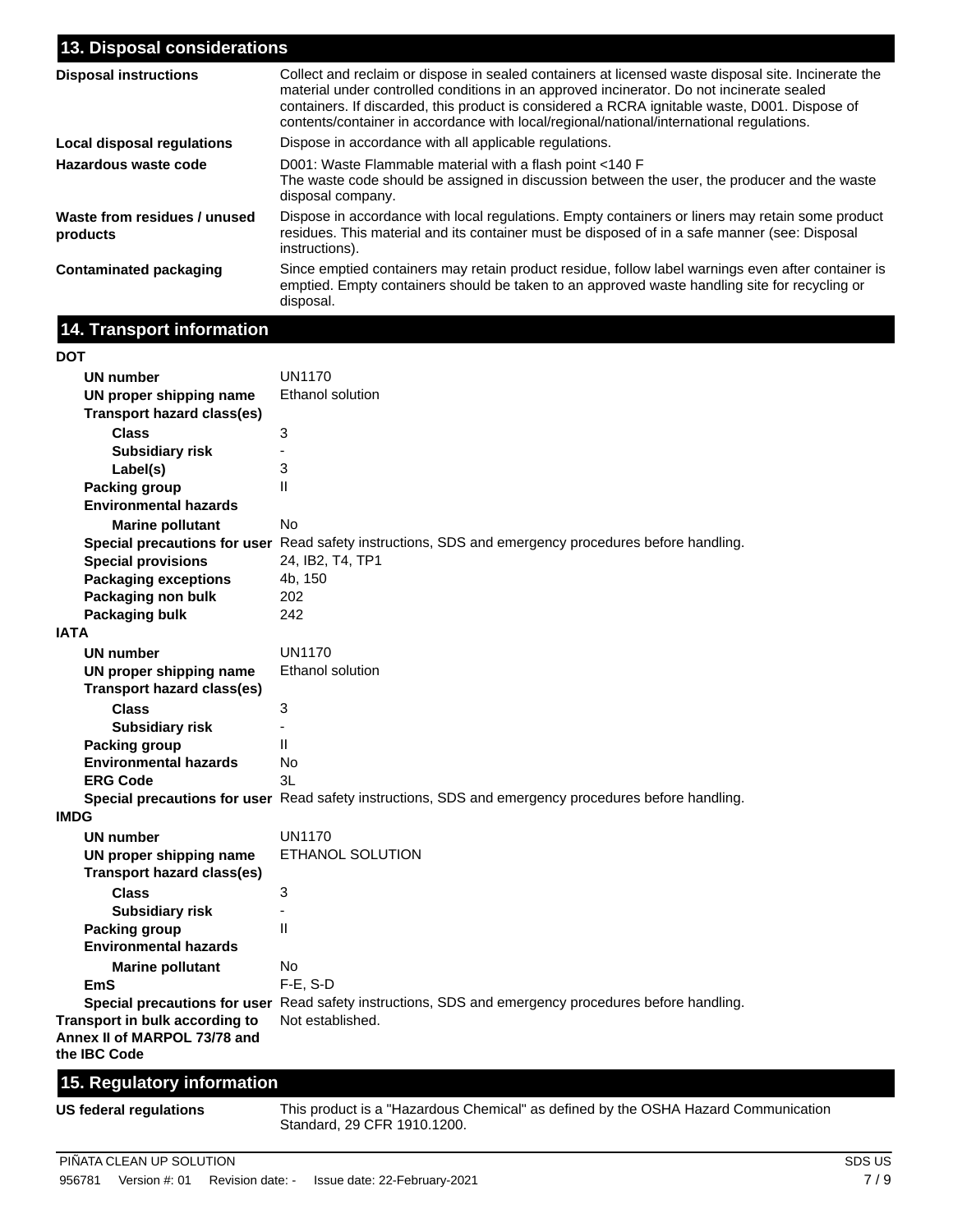| TSCA Section 12(b) Export Notification (40 CFR 707, Subpt. D)<br>Not regulated.                                                                                                                                                                         |                                                                                         |                   |                                                                                                                  |  |
|---------------------------------------------------------------------------------------------------------------------------------------------------------------------------------------------------------------------------------------------------------|-----------------------------------------------------------------------------------------|-------------------|------------------------------------------------------------------------------------------------------------------|--|
| <b>CERCLA Hazardous Substance List (40 CFR 302.4)</b>                                                                                                                                                                                                   |                                                                                         |                   |                                                                                                                  |  |
| Propan-2-ol (CAS 67-63-0)                                                                                                                                                                                                                               |                                                                                         | Listed.           |                                                                                                                  |  |
| Propyl acetate (CAS 109-60-4)<br><b>SARA 304 Emergency release notification</b>                                                                                                                                                                         |                                                                                         | Listed.           |                                                                                                                  |  |
| Not regulated.<br>OSHA Specifically Regulated Substances (29 CFR 1910.1001-1053)                                                                                                                                                                        |                                                                                         |                   |                                                                                                                  |  |
| Not listed.                                                                                                                                                                                                                                             |                                                                                         |                   |                                                                                                                  |  |
| <b>Toxic Substances Control Act (TSCA)</b>                                                                                                                                                                                                              |                                                                                         | "active".         | All components of the mixture on the TSCA 8(b) inventory are designated                                          |  |
| Superfund Amendments and Reauthorization Act of 1986 (SARA)                                                                                                                                                                                             |                                                                                         |                   |                                                                                                                  |  |
| SARA 302 Extremely hazardous substance                                                                                                                                                                                                                  |                                                                                         |                   |                                                                                                                  |  |
| Not listed.                                                                                                                                                                                                                                             |                                                                                         |                   |                                                                                                                  |  |
| SARA 311/312 Hazardous<br>chemical                                                                                                                                                                                                                      | Yes                                                                                     |                   |                                                                                                                  |  |
| <b>Classified hazard</b><br>categories                                                                                                                                                                                                                  | Flammable (gases, aerosols, liquids, or solids)<br>Serious eye damage or eye irritation |                   |                                                                                                                  |  |
| SARA 313 (TRI reporting)                                                                                                                                                                                                                                |                                                                                         |                   |                                                                                                                  |  |
| <b>Chemical name</b>                                                                                                                                                                                                                                    |                                                                                         | <b>CAS number</b> | % by wt.                                                                                                         |  |
| Propan-2-ol                                                                                                                                                                                                                                             |                                                                                         | 67-63-0           | $1 - 5$                                                                                                          |  |
| Other federal regulations                                                                                                                                                                                                                               |                                                                                         |                   |                                                                                                                  |  |
| Clean Air Act (CAA) Section 112 Hazardous Air Pollutants (HAPs) List                                                                                                                                                                                    |                                                                                         |                   |                                                                                                                  |  |
| Not regulated.                                                                                                                                                                                                                                          |                                                                                         |                   |                                                                                                                  |  |
| Clean Air Act (CAA) Section 112(r) Accidental Release Prevention (40 CFR 68.130)                                                                                                                                                                        |                                                                                         |                   |                                                                                                                  |  |
| Not regulated.                                                                                                                                                                                                                                          |                                                                                         |                   |                                                                                                                  |  |
| <b>Safe Drinking Water Act</b><br>(SDWA)                                                                                                                                                                                                                | Not regulated.                                                                          |                   |                                                                                                                  |  |
|                                                                                                                                                                                                                                                         |                                                                                         |                   | FEMA Priority Substances Respiratory Health and Safety in the Flavor Manufacturing Workplace                     |  |
| Ethanol (CAS 64-17-5)                                                                                                                                                                                                                                   |                                                                                         | Low priority      |                                                                                                                  |  |
| Propan-2-ol (CAS 67-63-0)                                                                                                                                                                                                                               |                                                                                         | Low priority      |                                                                                                                  |  |
| Propyl acetate (CAS 109-60-4)                                                                                                                                                                                                                           |                                                                                         | Low priority      |                                                                                                                  |  |
| US state regulations                                                                                                                                                                                                                                    |                                                                                         |                   |                                                                                                                  |  |
| <b>US. Massachusetts RTK - Substance List</b>                                                                                                                                                                                                           |                                                                                         |                   |                                                                                                                  |  |
| Ethanol (CAS 64-17-5)                                                                                                                                                                                                                                   |                                                                                         |                   |                                                                                                                  |  |
| Propan-2-ol (CAS 67-63-0)                                                                                                                                                                                                                               |                                                                                         |                   |                                                                                                                  |  |
| Propyl acetate (CAS 109-60-4)                                                                                                                                                                                                                           |                                                                                         |                   |                                                                                                                  |  |
| US. New Jersey Worker and Community Right-to-Know Act                                                                                                                                                                                                   |                                                                                         |                   |                                                                                                                  |  |
| Ethanol (CAS 64-17-5)<br>Propan-2-ol (CAS 67-63-0)                                                                                                                                                                                                      |                                                                                         |                   |                                                                                                                  |  |
| Propyl acetate (CAS 109-60-4)<br>US. Pennsylvania Worker and Community Right-to-Know Law                                                                                                                                                                |                                                                                         |                   |                                                                                                                  |  |
| Ethanol (CAS 64-17-5)                                                                                                                                                                                                                                   |                                                                                         |                   |                                                                                                                  |  |
| Propan-2-ol (CAS 67-63-0)                                                                                                                                                                                                                               |                                                                                         |                   |                                                                                                                  |  |
| Propyl acetate (CAS 109-60-4)                                                                                                                                                                                                                           |                                                                                         |                   |                                                                                                                  |  |
| <b>US. Rhode Island RTK</b>                                                                                                                                                                                                                             |                                                                                         |                   |                                                                                                                  |  |
| Ethanol (CAS 64-17-5)<br>Propan-2-ol (CAS 67-63-0)<br>Propyl acetate (CAS 109-60-4)                                                                                                                                                                     |                                                                                         |                   |                                                                                                                  |  |
| <b>California Proposition 65</b>                                                                                                                                                                                                                        |                                                                                         |                   |                                                                                                                  |  |
| California Safe Drinking Water and Toxic Enforcement Act of 1986 (Proposition 65): This material<br>is not known to contain any chemicals currently listed as carcinogens or reproductive toxins. For<br>more information go to www.P65Warnings.ca.gov. |                                                                                         |                   |                                                                                                                  |  |
| subd. $(a)$                                                                                                                                                                                                                                             |                                                                                         |                   | US. California. Candidate Chemicals List. Safer Consumer Products Regulations (Cal. Code Regs, tit. 22, 69502.3, |  |
| Propan-2-ol (CAS 67-63-0)                                                                                                                                                                                                                               |                                                                                         |                   |                                                                                                                  |  |
|                                                                                                                                                                                                                                                         |                                                                                         |                   |                                                                                                                  |  |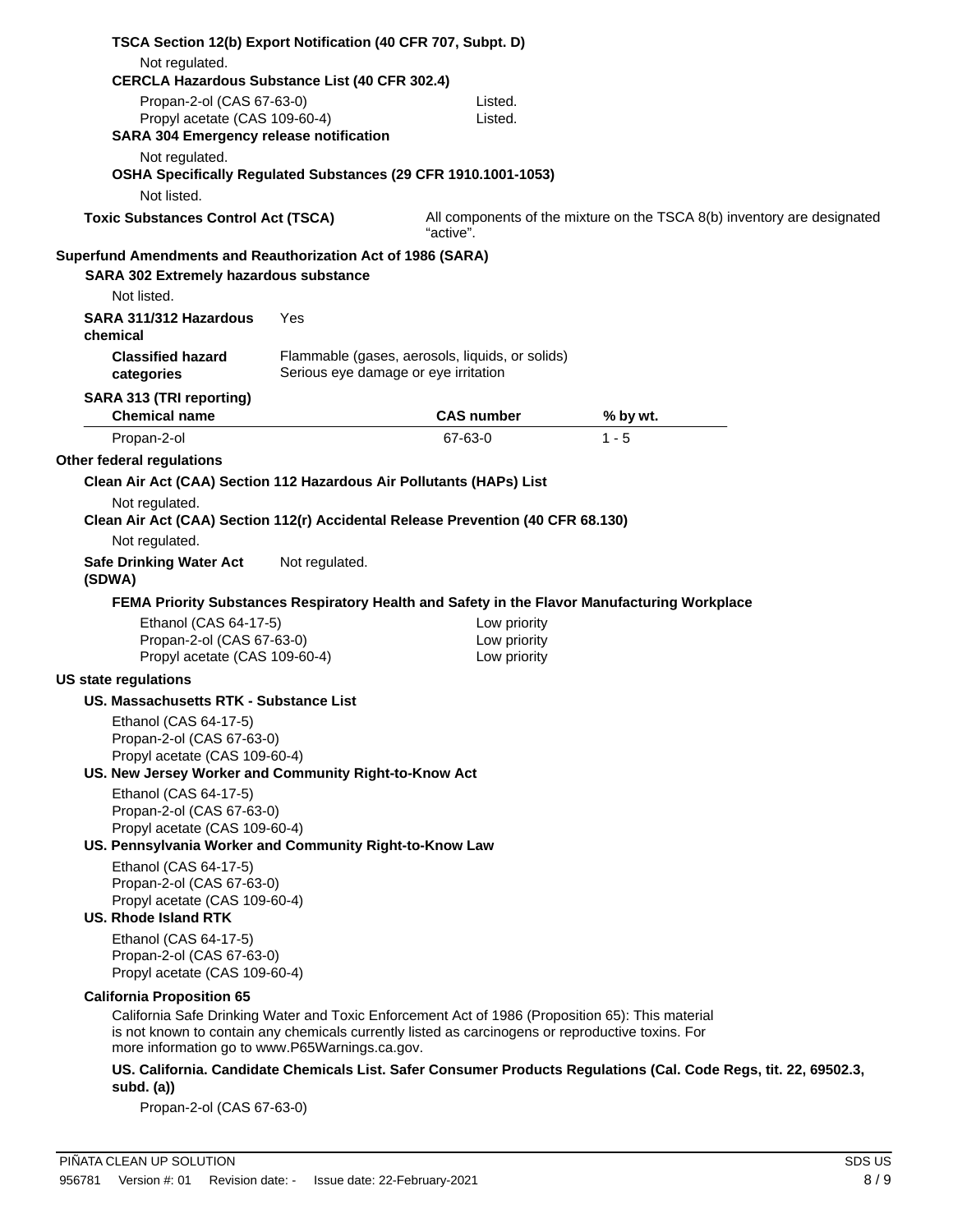#### **International Inventories**

| Country(s) or region        | <b>Inventory name</b>                                                     | On inventory (yes/no)* |
|-----------------------------|---------------------------------------------------------------------------|------------------------|
| Australia                   | Australian Inventory of Industrial Chemicals (AICIS)                      | Yes                    |
| Canada                      | Domestic Substances List (DSL)                                            | Yes                    |
| Canada                      | Non-Domestic Substances List (NDSL)                                       | No.                    |
| China                       | Inventory of Existing Chemical Substances in China (IECSC)                | Yes                    |
| Europe                      | European Inventory of Existing Commercial Chemical<br>Substances (EINECS) | Yes                    |
| Europe                      | European List of Notified Chemical Substances (ELINCS)                    | No.                    |
| Japan                       | Inventory of Existing and New Chemical Substances (ENCS)                  | Yes                    |
| Korea                       | Existing Chemicals List (ECL)                                             | Yes                    |
| New Zealand                 | New Zealand Inventory                                                     | Yes                    |
| <b>Philippines</b>          | Philippine Inventory of Chemicals and Chemical Substances<br>(PICCS)      | Yes                    |
| Taiwan                      | Taiwan Chemical Substance Inventory (TCSI)                                | Yes                    |
| United States & Puerto Rico | Toxic Substances Control Act (TSCA) Inventory                             | Yes                    |

\*A "Yes" indicates that all components of this product comply with the inventory requirements administered by the governing country(s) A "No" indicates that one or more components of the product are not listed or exempt from listing on the inventory administered by the governing country(s).

#### **16. Other information, including date of preparation or last revision**

| <b>Issue date</b>               | 22-February-2021                                                                                                                                                                                                                                                                                                                                                                                                                                                                                                                                                                                                |  |  |
|---------------------------------|-----------------------------------------------------------------------------------------------------------------------------------------------------------------------------------------------------------------------------------------------------------------------------------------------------------------------------------------------------------------------------------------------------------------------------------------------------------------------------------------------------------------------------------------------------------------------------------------------------------------|--|--|
| <b>Revision date</b>            |                                                                                                                                                                                                                                                                                                                                                                                                                                                                                                                                                                                                                 |  |  |
| <b>Version#</b>                 | 01                                                                                                                                                                                                                                                                                                                                                                                                                                                                                                                                                                                                              |  |  |
| <b>HMIS<sup>®</sup></b> ratings | Health: 2<br>Flammability: 3<br>Physical hazard: 0                                                                                                                                                                                                                                                                                                                                                                                                                                                                                                                                                              |  |  |
| List of abbreviations           | DOT: Department of Transportation.<br>EC50: Effective Concentration, 50%.<br>IATA: International Air Transport Association.<br>IBC Code: International Code for the Construction and Equipment of Ships Carrying Dangerous<br>Chemicals in Bulk.<br>IMDG: International Maritime Dangerous Goods.<br>LC50: Lethal Concentration, 50%.<br>LD50: Lethal Dose, 50%.<br>MARPOL: International Convention for the Prevention of Pollution from Ships.<br>NOEC: No observed effect concentration.<br>PEL: Permissible Exposure Limit.<br>STEL: Short-Term Exposure Limit.<br><b>TWA: Time Weighted Average Value.</b> |  |  |
| <b>References</b>               | <b>IARC Monographs. Overall Evaluation of Carcinogenicity</b><br>National Toxicology Program (NTP) Report on Carcinogens<br>ACGIH Documentation of the Threshold Limit Values and Biological Exposure Indices<br>HSDB® - Hazardous Substances Data Bank                                                                                                                                                                                                                                                                                                                                                         |  |  |
| <b>Disclaimer</b>               | Rupert, Gibbon & Spider, Inc. cannot anticipate all conditions under which this information and its<br>product, or the products of other manufacturers in combination with its product, may be used. It is<br>the user's responsibility to ensure safe conditions for handling, storage and disposal of the<br>product, and to assume liability for loss, injury, damage or expense due to improper use. The<br>information in the sheet was written based on the best knowledge and experience currently<br>available.                                                                                         |  |  |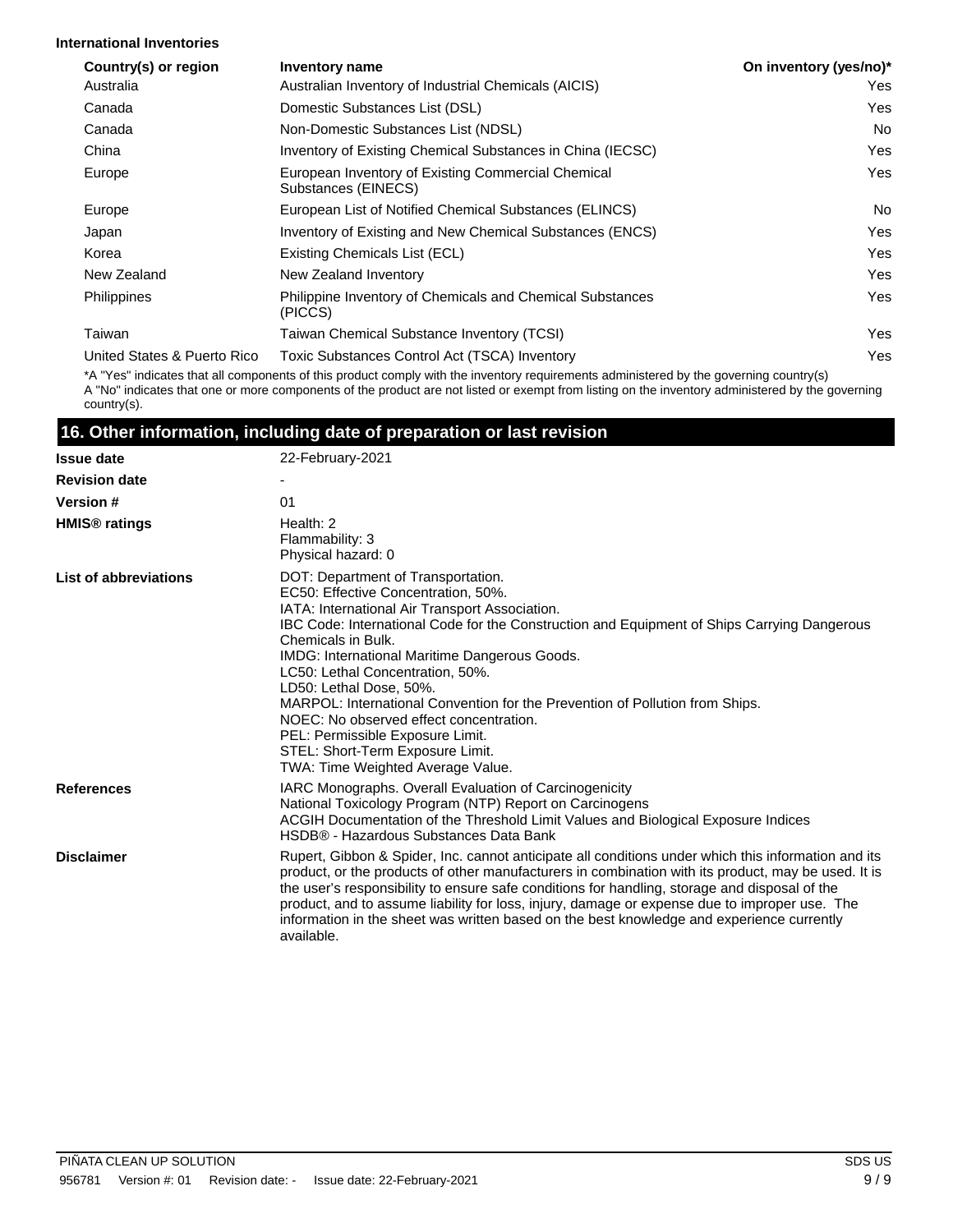

# **SAFETY DATA SHEET**

## **1. Identification**

| <b>Product identifier</b>                              | PIÑATA ALCOHOL INKS - Metallic Colors             |  |
|--------------------------------------------------------|---------------------------------------------------|--|
| Other means of identification                          |                                                   |  |
| <b>Product code</b>                                    | 032, 034, 035                                     |  |
| Recommended use                                        | Arts & crafts.                                    |  |
| <b>Recommended restrictions</b>                        | All other uses.                                   |  |
| Manufacturer/Importer/Supplier/Distributor information |                                                   |  |
| <b>Manufacturer</b>                                    | Jacquard Products   Rupert, Gibbon & Spider, Inc. |  |
|                                                        | 1147 Healdsburg Ave.                              |  |
|                                                        | Healdsburg, CA 95448                              |  |
|                                                        | USA                                               |  |
| Telephone number                                       | 1-800-442-0455 / 1-707-433-9577                   |  |
| <b>Fax</b>                                             | 1-707-433-4906                                    |  |
| Website                                                | www.jacquardproducts.com                          |  |
| E-mail                                                 | service@jacquardproducts.com                      |  |
| <b>Emergency telephone</b><br>number                   | ChemTel, Inc. - Contract #MIS9128344              |  |
|                                                        | N.America: 1-800-255-3924                         |  |
|                                                        | International: 1-813-248-0585                     |  |

## **2. Hazard(s) identification**

| Flammable liquids                                                                                                                                                                                                                                                                                                                                                               | Category 2                                                                                                                                                                                                                                                                                                            |
|---------------------------------------------------------------------------------------------------------------------------------------------------------------------------------------------------------------------------------------------------------------------------------------------------------------------------------------------------------------------------------|-----------------------------------------------------------------------------------------------------------------------------------------------------------------------------------------------------------------------------------------------------------------------------------------------------------------------|
| Serious eye damage/eye irritation                                                                                                                                                                                                                                                                                                                                               | Category 2                                                                                                                                                                                                                                                                                                            |
| Hazardous to the aquatic environment, acute<br>hazard                                                                                                                                                                                                                                                                                                                           | Category 1                                                                                                                                                                                                                                                                                                            |
| Hazardous to the aquatic environment,<br>long-term hazard                                                                                                                                                                                                                                                                                                                       | Category 1                                                                                                                                                                                                                                                                                                            |
| Not classified.                                                                                                                                                                                                                                                                                                                                                                 |                                                                                                                                                                                                                                                                                                                       |
|                                                                                                                                                                                                                                                                                                                                                                                 |                                                                                                                                                                                                                                                                                                                       |
| Danger                                                                                                                                                                                                                                                                                                                                                                          |                                                                                                                                                                                                                                                                                                                       |
| long lasting effects.                                                                                                                                                                                                                                                                                                                                                           | Highly flammable liquid and vapor. Causes serious eye irritation. Very toxic to aquatic life with                                                                                                                                                                                                                     |
|                                                                                                                                                                                                                                                                                                                                                                                 |                                                                                                                                                                                                                                                                                                                       |
|                                                                                                                                                                                                                                                                                                                                                                                 |                                                                                                                                                                                                                                                                                                                       |
| Keep away from heat/sparks/open flames/hot surfaces. - No smoking. Keep container tightly<br>closed. Ground/bond container and receiving equipment. Use explosion-proof<br>electrical/ventilating/lighting equipment. Use only non-sparking tools. Take precautionary<br>measures against static discharge. Wash thoroughly after handling. Avoid release to the<br>protection. | environment. Wear protective gloves/protective clothing/eye protection/face protection. Wear eye                                                                                                                                                                                                                      |
| Use appropriate media to extinguish. Collect spillage.                                                                                                                                                                                                                                                                                                                          | If on skin (or hair): Take off immediately all contaminated clothing. Rinse skin with water/shower.<br>If in eyes: Rinse cautiously with water for several minutes. Remove contact lenses, if present and<br>easy to do. Continue rinsing. If eye irritation persists: Get medical advice/attention. In case of fire: |
| Store in a well-ventilated place. Keep cool.                                                                                                                                                                                                                                                                                                                                    |                                                                                                                                                                                                                                                                                                                       |
|                                                                                                                                                                                                                                                                                                                                                                                 |                                                                                                                                                                                                                                                                                                                       |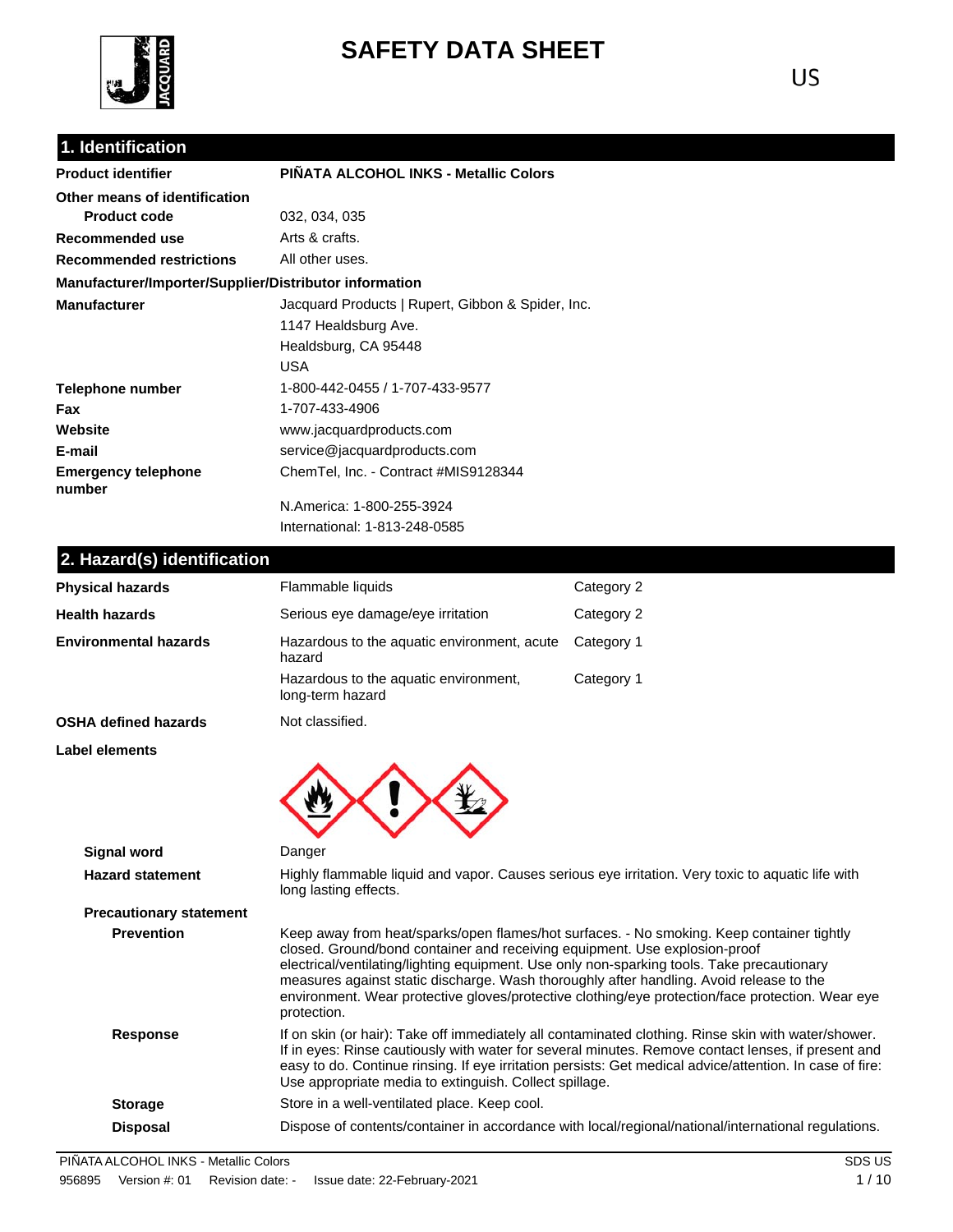None known.

**Supplemental information** None.

#### **3. Composition/information on ingredients**

#### **Mixtures**

| <b>Chemical name</b> | <b>CAS number</b> | %         |
|----------------------|-------------------|-----------|
| Ethanol              | 64-17-5           | 45 - 65   |
| Copper powder        | 7440-50-8         | $5 - 15$  |
| Propan-2-ol          | 67-63-0           | $2.5 - 5$ |
| Propyl acetate       | 109-60-4          | $2.5 - 5$ |
| Zinc powder          | 7440-66-6         | 1 - 5     |

| 4. First-aid measures                                                        |                                                                                                                                                                                                                 |
|------------------------------------------------------------------------------|-----------------------------------------------------------------------------------------------------------------------------------------------------------------------------------------------------------------|
| <b>Inhalation</b>                                                            | Move to fresh air. Call a physician if symptoms develop or persist.                                                                                                                                             |
| <b>Skin contact</b>                                                          | Take off immediately all contaminated clothing. Rinse skin with water/shower. Get medical<br>attention if irritation develops and persists.                                                                     |
| Eye contact                                                                  | Immediately flush eyes with plenty of water for at least 15 minutes. Remove contact lenses, if<br>present and easy to do. Continue rinsing. Get medical attention if irritation develops and persists.          |
| Ingestion                                                                    | Rinse mouth. Get medical attention if symptoms occur.                                                                                                                                                           |
| <b>Most important</b><br>symptoms/effects, acute and<br>delayed              | Headache. Severe eye irritation. Symptoms may include stinging, tearing, redness, swelling, and<br>blurred vision. Coughing.                                                                                    |
| Indication of immediate<br>medical attention and special<br>treatment needed | Provide general supportive measures and treat symptomatically. Keep victim under observation.<br>Symptoms may be delayed.                                                                                       |
| <b>General information</b>                                                   | Take off all contaminated clothing immediately. Ensure that medical personnel are aware of the<br>material(s) involved, and take precautions to protect themselves. Wash contaminated clothing<br>before reuse. |

| <b>U. LIFE LIGILIUS INGGOULES</b>                                |                                                                                                                                                                                       |
|------------------------------------------------------------------|---------------------------------------------------------------------------------------------------------------------------------------------------------------------------------------|
| Suitable extinguishing media                                     | Water fog. Alcohol resistant foam. Dry chemical powder. Carbon dioxide (CO2).                                                                                                         |
| Unsuitable extinguishing<br>media                                | Do not use water jet as an extinguisher, as this will spread the fire.                                                                                                                |
| Specific hazards arising from<br>the chemical                    | Vapors may form explosive mixtures with air. Vapors may travel considerable distance to a source<br>of ignition and flash back. During fire, gases hazardous to health may be formed. |
| Special protective equipment<br>and precautions for firefighters | Self-contained breathing apparatus and full protective clothing must be worn in case of fire.                                                                                         |
| Fire fighting<br>equipment/instructions                          | In case of fire and/or explosion do not breathe fumes. Move containers from fire area if you can do<br>so without risk.                                                               |
| <b>Specific methods</b>                                          | Use standard firefighting procedures and consider the hazards of other involved materials.                                                                                            |
| <b>General fire hazards</b>                                      | Highly flammable liquid and vapor.                                                                                                                                                    |
|                                                                  |                                                                                                                                                                                       |

#### **6. Accidental release measures**

**5. Fire-fighting measures**

**Personal precautions, protective equipment and emergency procedures**

Keep unnecessary personnel away. Keep people away from and upwind of spill/leak. Eliminate all ignition sources (no smoking, flares, sparks, or flames in immediate area). Wear appropriate protective equipment and clothing during clean-up. Do not touch damaged containers or spilled material unless wearing appropriate protective clothing. Ventilate closed spaces before entering them. Local authorities should be advised if significant spillages cannot be contained. For personal protection, see section 8 of the SDS.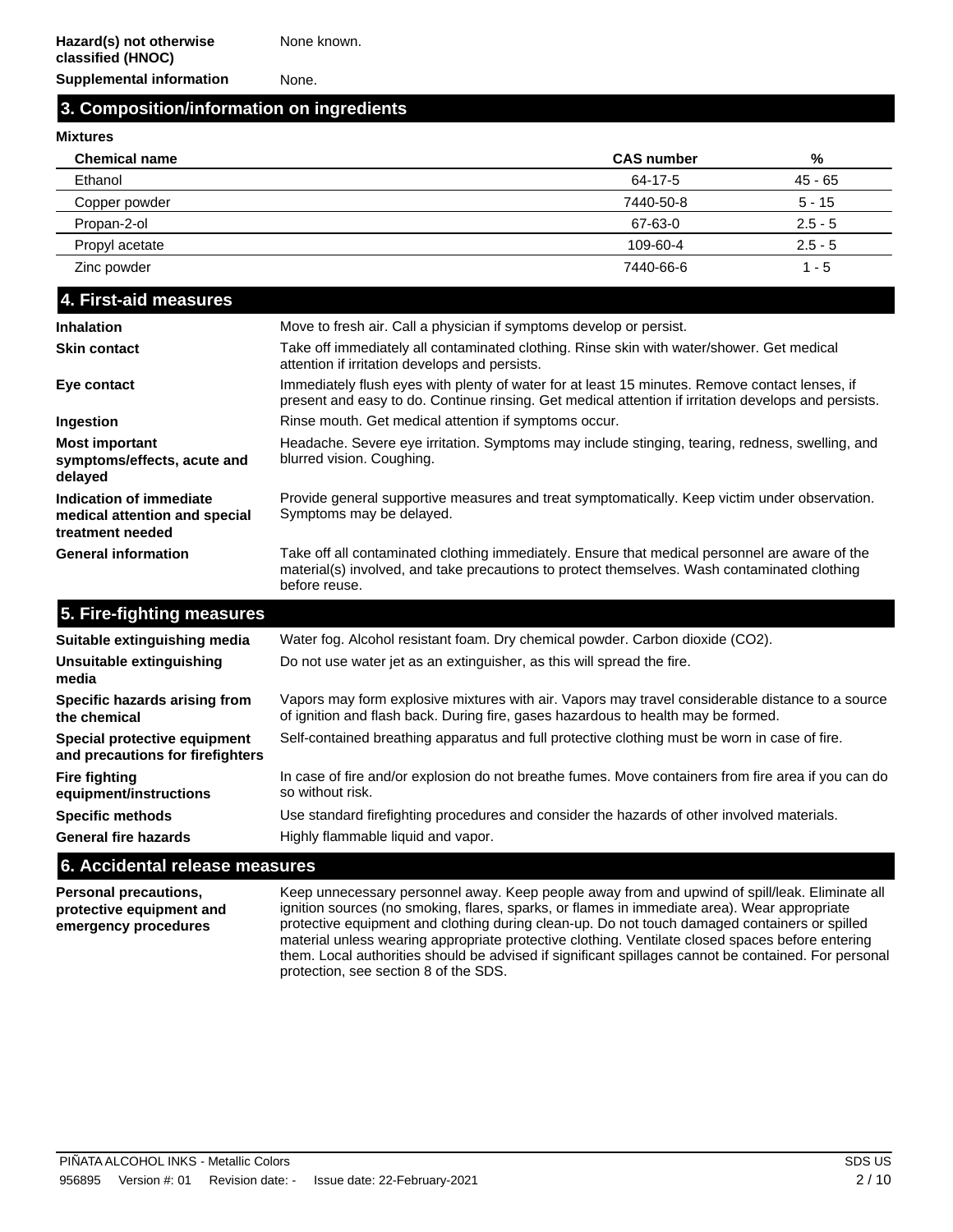| Methods and materials for<br>containment and cleaning up        | Eliminate all ignition sources (no smoking, flares, sparks, or flames in immediate area). Keep<br>combustibles (wood, paper, oil, etc.) away from spilled material. Take precautionary measures<br>against static discharge. Use only non-sparking tools. The product is immiscible with water and will<br>spread on the water surface. This material is classified as a water pollutant under the Clean Water<br>Act and should be prevented from contaminating soil or from entering sewage and drainage<br>systems which lead to waterways. |  |  |
|-----------------------------------------------------------------|------------------------------------------------------------------------------------------------------------------------------------------------------------------------------------------------------------------------------------------------------------------------------------------------------------------------------------------------------------------------------------------------------------------------------------------------------------------------------------------------------------------------------------------------|--|--|
|                                                                 | Large Spills: Stop the flow of material, if this is without risk. Dike the spilled material, where this is<br>possible. Use a non-combustible material like vermiculite, sand or earth to soak up the product<br>and place into a container for later disposal. Following product recovery, flush area with water.                                                                                                                                                                                                                             |  |  |
|                                                                 | Small Spills: Absorb with earth, sand or other non-combustible material and transfer to containers<br>for later disposal. Clean surface thoroughly to remove residual contamination.                                                                                                                                                                                                                                                                                                                                                           |  |  |
| <b>Environmental precautions</b>                                | Never return spills to original containers for re-use. For waste disposal, see section 13 of the SDS.<br>Avoid release to the environment. Inform appropriate managerial or supervisory personnel of all<br>environmental releases. Prevent further leakage or spillage if safe to do so. Avoid discharge into<br>drains, water courses or onto the ground.                                                                                                                                                                                    |  |  |
| 7. Handling and storage                                         |                                                                                                                                                                                                                                                                                                                                                                                                                                                                                                                                                |  |  |
| Precautions for safe handling                                   | Do not handle, store or open near an open flame, sources of heat or sources of ignition. Protect<br>material from direct sunlight. When using do not smoke. Explosion-proof general and local exhaust<br>ventilation. Take precautionary measures against static discharges. Use non-sparking tools and<br>explosion-proof equipment. Avoid contact with eyes. Avoid prolonged exposure. Wear appropriate<br>personal protective equipment. Avoid release to the environment. Observe good industrial hygiene<br>practices.                    |  |  |
| Conditions for safe storage,<br>including any incompatibilities | Keep away from heat, sparks and open flame. Store in a cool, dry place out of direct sunlight.<br>Store in tightly closed container. Store in a well-ventilated place. Store away from incompatible<br>materials (see Section 10 of the SDS).                                                                                                                                                                                                                                                                                                  |  |  |

## **8. Exposure controls/personal protection**

#### **Occupational exposure limits**

**US. OSHA Table Z-1 Limits for Air Contaminants (29 CFR 1910.1000)**

| <b>Components</b>                     | <b>Type</b> | Value                  | <b>Form</b>    |
|---------------------------------------|-------------|------------------------|----------------|
| Copper powder (CAS<br>7440-50-8)      | PEL         | 1 mg/m $3$             | Dust and mist. |
|                                       |             | $0.1 \,\mathrm{mg/m3}$ | Fume.          |
| Ethanol (CAS 64-17-5)                 | <b>PEL</b>  | 1900 mg/m3             |                |
|                                       |             | 1000 ppm               |                |
| Propan-2-ol (CAS 67-63-0)             | <b>PEL</b>  | 980 mg/m3              |                |
|                                       |             | 400 ppm                |                |
| Propyl acetate (CAS<br>$109 - 60 - 4$ | <b>PEL</b>  | 840 mg/m3              |                |

200 ppm

#### **US. ACGIH Threshold Limit Values**

| <b>Components</b>                  | <b>Type</b> | Value                | <b>Form</b>    |
|------------------------------------|-------------|----------------------|----------------|
| Copper powder (CAS<br>7440-50-8)   | <b>TWA</b>  | 1 $mq/m3$            | Dust and mist. |
|                                    |             | $0.2 \text{ mg/m}$ 3 | Fume.          |
| Ethanol (CAS 64-17-5)              | <b>STEL</b> | 1000 ppm             |                |
| Propan-2-ol (CAS 67-63-0)          | <b>STEL</b> | $400$ ppm            |                |
|                                    | <b>TWA</b>  | 200 ppm              |                |
| Propyl acetate (CAS<br>$109-60-4)$ | <b>STEL</b> | $150$ ppm            |                |
|                                    | <b>TWA</b>  | $100$ ppm            |                |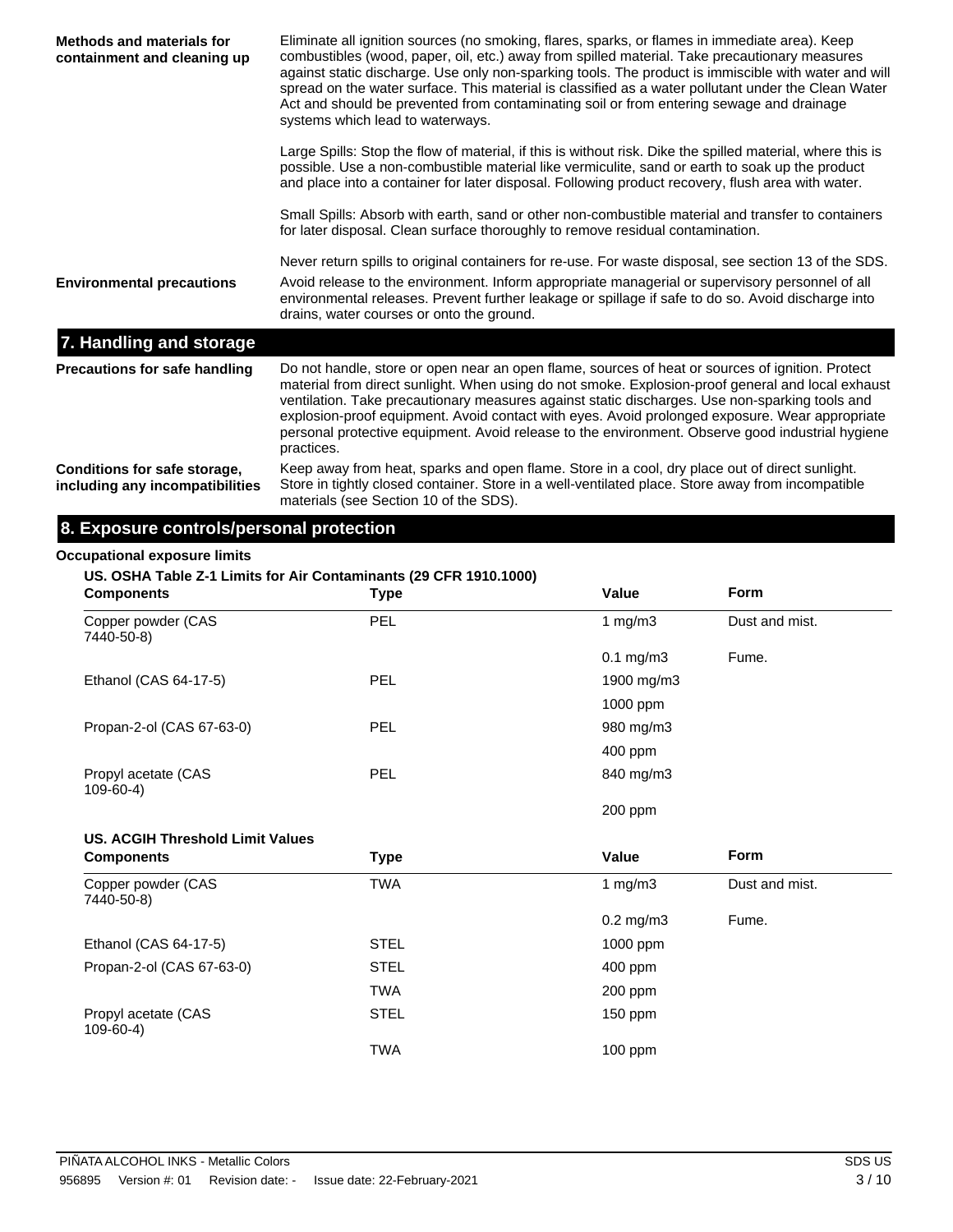| US, NIOSH: Pocket Guide to Chemical Hazards |
|---------------------------------------------|
|---------------------------------------------|

| <b>Components</b>                                                     | <b>Type</b>                                                   |                                                                                                                                                                                                                                                           |                 | Value                | Form                                                                                                                                                                                                                                                                                                                                                                                                    |
|-----------------------------------------------------------------------|---------------------------------------------------------------|-----------------------------------------------------------------------------------------------------------------------------------------------------------------------------------------------------------------------------------------------------------|-----------------|----------------------|---------------------------------------------------------------------------------------------------------------------------------------------------------------------------------------------------------------------------------------------------------------------------------------------------------------------------------------------------------------------------------------------------------|
| Copper powder (CAS<br>7440-50-8)                                      | <b>TWA</b>                                                    |                                                                                                                                                                                                                                                           |                 | 1 $mg/m3$            | Dust and mist.                                                                                                                                                                                                                                                                                                                                                                                          |
|                                                                       |                                                               |                                                                                                                                                                                                                                                           |                 | $0.1$ mg/m $3$       | Fume.                                                                                                                                                                                                                                                                                                                                                                                                   |
| Ethanol (CAS 64-17-5)                                                 | <b>TWA</b>                                                    |                                                                                                                                                                                                                                                           |                 | 1900 mg/m3           |                                                                                                                                                                                                                                                                                                                                                                                                         |
|                                                                       |                                                               |                                                                                                                                                                                                                                                           |                 | 1000 ppm             |                                                                                                                                                                                                                                                                                                                                                                                                         |
| Propan-2-ol (CAS 67-63-0)                                             | <b>STEL</b>                                                   |                                                                                                                                                                                                                                                           |                 | 1225 mg/m3           |                                                                                                                                                                                                                                                                                                                                                                                                         |
|                                                                       |                                                               |                                                                                                                                                                                                                                                           |                 | 500 ppm              |                                                                                                                                                                                                                                                                                                                                                                                                         |
|                                                                       | <b>TWA</b>                                                    |                                                                                                                                                                                                                                                           |                 | 980 mg/m3            |                                                                                                                                                                                                                                                                                                                                                                                                         |
|                                                                       |                                                               |                                                                                                                                                                                                                                                           |                 | 400 ppm              |                                                                                                                                                                                                                                                                                                                                                                                                         |
| Propyl acetate (CAS<br>$109-60-4)$                                    | <b>STEL</b>                                                   |                                                                                                                                                                                                                                                           |                 | 1050 mg/m3           |                                                                                                                                                                                                                                                                                                                                                                                                         |
|                                                                       |                                                               |                                                                                                                                                                                                                                                           |                 | 250 ppm              |                                                                                                                                                                                                                                                                                                                                                                                                         |
|                                                                       | <b>TWA</b>                                                    |                                                                                                                                                                                                                                                           |                 | 840 mg/m3            |                                                                                                                                                                                                                                                                                                                                                                                                         |
|                                                                       |                                                               |                                                                                                                                                                                                                                                           |                 | 200 ppm              |                                                                                                                                                                                                                                                                                                                                                                                                         |
| <b>Biological limit values</b>                                        |                                                               |                                                                                                                                                                                                                                                           |                 |                      |                                                                                                                                                                                                                                                                                                                                                                                                         |
| <b>ACGIH Biological Exposure Indices</b><br><b>Components</b>         | Value                                                         | <b>Determinant</b>                                                                                                                                                                                                                                        | <b>Specimen</b> | <b>Sampling Time</b> |                                                                                                                                                                                                                                                                                                                                                                                                         |
| Propan-2-ol (CAS 67-63-0) 40 mg/l                                     |                                                               | Acetone                                                                                                                                                                                                                                                   | Urine           |                      |                                                                                                                                                                                                                                                                                                                                                                                                         |
| * - For sampling details, please see the source document.             |                                                               |                                                                                                                                                                                                                                                           |                 |                      |                                                                                                                                                                                                                                                                                                                                                                                                         |
| Appropriate engineering<br>controls                                   | acceptable level. Provide eyewash station and safety shower.  |                                                                                                                                                                                                                                                           |                 |                      | Explosion-proof general and local exhaust ventilation. Good general ventilation should be used.<br>Ventilation rates should be matched to conditions. If applicable, use process enclosures, local<br>exhaust ventilation, or other engineering controls to maintain airborne levels below recommended<br>exposure limits. If exposure limits have not been established, maintain airborne levels to an |
| Individual protection measures, such as personal protective equipment |                                                               |                                                                                                                                                                                                                                                           |                 |                      |                                                                                                                                                                                                                                                                                                                                                                                                         |
| <b>Eye/face protection</b>                                            | Wear safety glasses with side shields (or goggles).           |                                                                                                                                                                                                                                                           |                 |                      |                                                                                                                                                                                                                                                                                                                                                                                                         |
| <b>Skin protection</b><br><b>Hand protection</b>                      |                                                               | Wear appropriate chemical resistant gloves.                                                                                                                                                                                                               |                 |                      |                                                                                                                                                                                                                                                                                                                                                                                                         |
| <b>Skin protection</b><br>Other                                       | Wear suitable protective clothing.                            |                                                                                                                                                                                                                                                           |                 |                      |                                                                                                                                                                                                                                                                                                                                                                                                         |
| <b>Respiratory protection</b>                                         |                                                               | If engineering controls do not maintain airborne concentrations below recommended exposure<br>limits (where applicable) or to an acceptable level (in countries where exposure limits have not<br>been established), an approved respirator must be worn. |                 |                      |                                                                                                                                                                                                                                                                                                                                                                                                         |
|                                                                       | Wear appropriate thermal protective clothing, when necessary. |                                                                                                                                                                                                                                                           |                 |                      |                                                                                                                                                                                                                                                                                                                                                                                                         |
| <b>Thermal hazards</b>                                                |                                                               |                                                                                                                                                                                                                                                           |                 |                      |                                                                                                                                                                                                                                                                                                                                                                                                         |

**Appearance Physical state** Liquid.

| Form                                       | Liquid.           |
|--------------------------------------------|-------------------|
| Color                                      | Various.          |
| Odor                                       | Alcoholic.        |
| рH                                         | Neutral           |
| Melting point/freezing point               | Not determined.   |
| Initial boiling point and boiling<br>range | > 95 °F (> 35 °C) |
| <b>Flash point</b>                         | 57.2 °F (14.0 °C) |
| <b>Evaporation rate</b>                    | No data available |
| Flammability (solid, gas)                  | Not applicable.   |

PIÑATA ALCOHOL INKS - Metallic Colors SDS US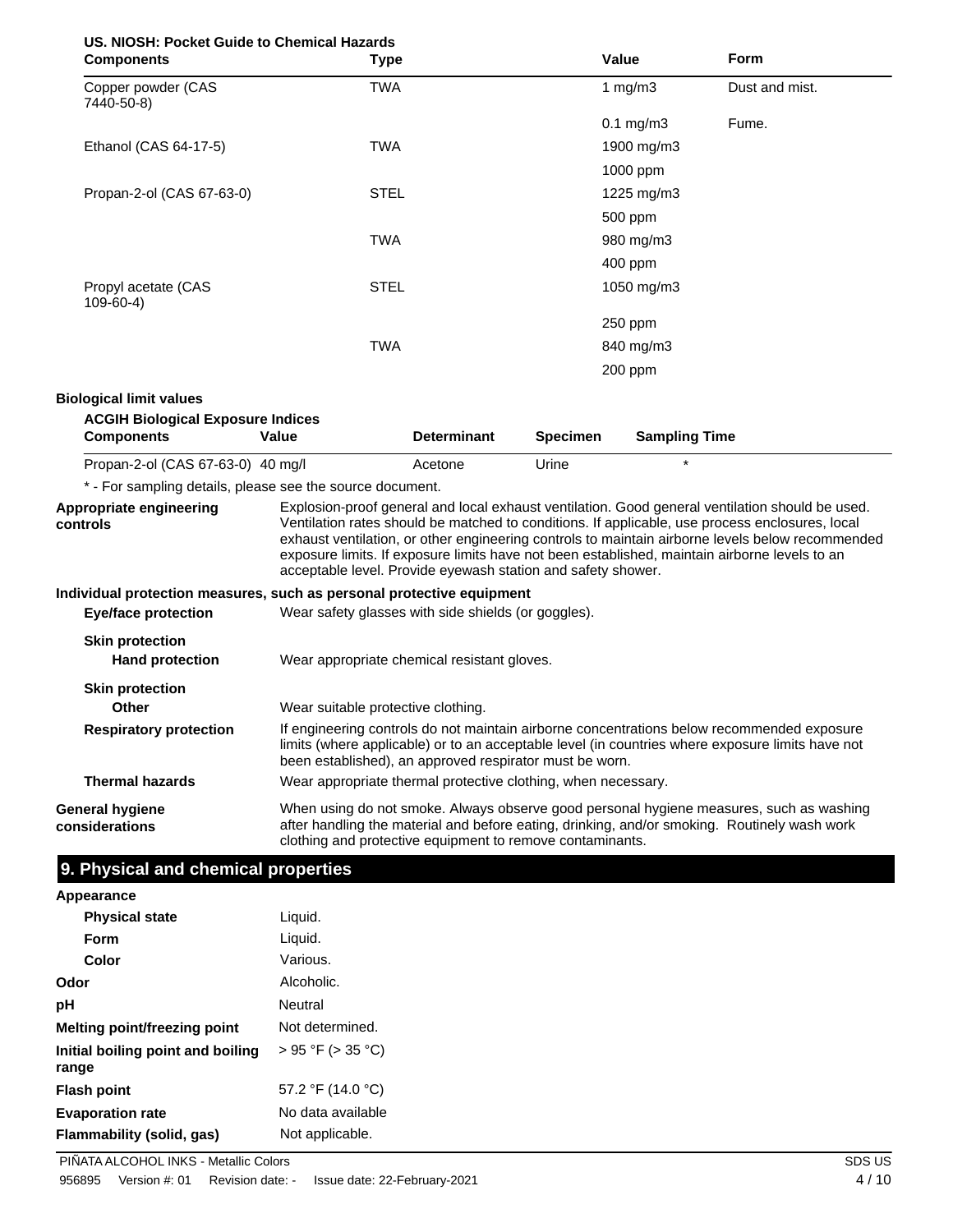#### **Upper/lower flammability or explosive limits**

| <b>Flammability limit - lower</b><br>$(\%)$       | 3.3 (Ethanol)                                                                                                                                     |
|---------------------------------------------------|---------------------------------------------------------------------------------------------------------------------------------------------------|
| <b>Flammability limit - upper</b><br>(%)          | 19 (Ethanol)                                                                                                                                      |
| Vapor pressure                                    | 57.3 hPa (19.6°C) (Ethanol)                                                                                                                       |
| <b>Vapor density</b>                              | Not determined.                                                                                                                                   |
| <b>Relative density</b>                           | Not determined.                                                                                                                                   |
| Solubility(ies)                                   |                                                                                                                                                   |
| <b>Solubility (water)</b>                         | Not miscible or difficult to mix.                                                                                                                 |
| <b>Partition coefficient</b><br>(n-octanol/water) | Not applicable, product is a mixture.                                                                                                             |
| <b>Auto-ignition temperature</b>                  | 685.4 °F (363 °C) (Ethanol)                                                                                                                       |
| <b>Decomposition temperature</b>                  | Not determined.                                                                                                                                   |
| <b>Other information</b>                          |                                                                                                                                                   |
| <b>Kinematic viscosity</b>                        | Not determined.                                                                                                                                   |
| <b>Particle size</b>                              | Not applicable, material is a liquid.                                                                                                             |
| 10. Stability and reactivity                      |                                                                                                                                                   |
| <b>Reactivity</b>                                 | The product is stable and non-reactive under normal conditions of use, storage and transport.                                                     |
| <b>Chemical stability</b>                         | Material is stable under normal conditions.                                                                                                       |
| <b>Possibility of hazardous</b><br>reactions      | No dangerous reaction known under conditions of normal use.                                                                                       |
| <b>Conditions to avoid</b>                        | Avoid heat, sparks, open flames and other ignition sources. Avoid temperatures exceeding the<br>flash point. Contact with incompatible materials. |
| Incompatible materials                            | Strong oxidizing agents.                                                                                                                          |
| <b>Hazardous decomposition</b><br>products        | No hazardous decomposition products are known.                                                                                                    |

### **11. Toxicological information**

#### **Information on likely routes of exposure**

| Prolonged inhalation may be harmful.                                                                                         |
|------------------------------------------------------------------------------------------------------------------------------|
| Components of the product may be absorbed into the body through the skin.                                                    |
| Causes serious eye irritation.                                                                                               |
| May be harmful if swallowed. However, ingestion is not likely to be a primary route of occupational<br>exposure.             |
| Headache. Severe eye irritation. Symptoms may include stinging, tearing, redness, swelling, and<br>blurred vision. Coughing. |
|                                                                                                                              |

#### **Information on toxicological effects**

Acute toxicity **May be harmful if swallowed.** 

| <b>Species</b><br><b>Components</b> |       | <b>Test Results</b> |  |
|-------------------------------------|-------|---------------------|--|
| Ethanol (CAS 64-17-5)               |       |                     |  |
| <b>Acute</b>                        |       |                     |  |
| <b>Dermal</b>                       |       |                     |  |
| LD50                                | Rat   | > 2000 mg/kg        |  |
| Inhalation                          |       |                     |  |
| Vapor                               |       |                     |  |
| <b>LC50</b>                         | Mouse | 39 g/m3, 4 Hours    |  |
| Oral                                |       |                     |  |
| LD50                                | Rat   | 7000 - 11000 mg/kg  |  |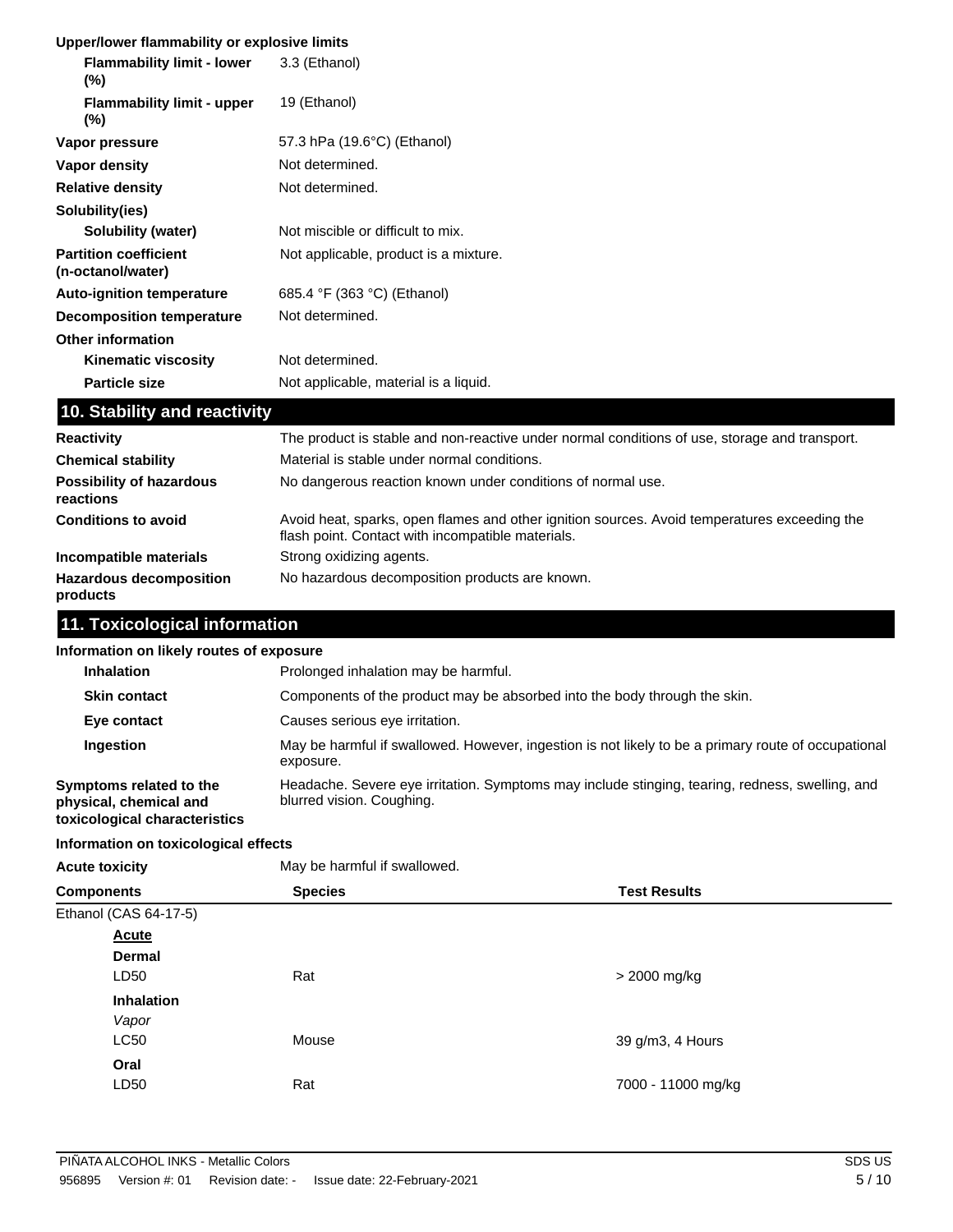| <b>Components</b>                                      | <b>Species</b>                                                                                                                       | <b>Test Results</b>                                 |  |
|--------------------------------------------------------|--------------------------------------------------------------------------------------------------------------------------------------|-----------------------------------------------------|--|
| Propan-2-ol (CAS 67-63-0)                              |                                                                                                                                      |                                                     |  |
| <u>Acute</u>                                           |                                                                                                                                      |                                                     |  |
| <b>Dermal</b>                                          |                                                                                                                                      |                                                     |  |
| LD50                                                   | Rabbit                                                                                                                               | 12870 mg/kg                                         |  |
| <b>Inhalation</b>                                      |                                                                                                                                      |                                                     |  |
| Vapor<br><b>LC50</b>                                   | Rat                                                                                                                                  |                                                     |  |
|                                                        |                                                                                                                                      | 72.6 mg/l, 4 hours                                  |  |
| Oral<br>LD50                                           | Rat                                                                                                                                  | 4710 mg/kg                                          |  |
| Propyl acetate (CAS 109-60-4)                          |                                                                                                                                      |                                                     |  |
| <b>Acute</b>                                           |                                                                                                                                      |                                                     |  |
| <b>Dermal</b>                                          |                                                                                                                                      |                                                     |  |
| LD50                                                   | Rabbit                                                                                                                               | > 17800 mg/kg, 24 Hours                             |  |
| <b>Inhalation</b>                                      |                                                                                                                                      |                                                     |  |
| Vapor                                                  |                                                                                                                                      |                                                     |  |
| <b>LC50</b>                                            | Rat                                                                                                                                  | 32 mg/l, 4 Hours                                    |  |
| Oral                                                   |                                                                                                                                      |                                                     |  |
| LD50                                                   | Rat                                                                                                                                  | 8700 mg/kg                                          |  |
| <b>Skin corrosion/irritation</b>                       | Prolonged skin contact may cause temporary irritation.                                                                               |                                                     |  |
| Serious eye damage/eye<br>irritation                   | Causes serious eye irritation.                                                                                                       |                                                     |  |
| Respiratory or skin sensitization                      |                                                                                                                                      |                                                     |  |
| <b>Respiratory sensitization</b>                       | Not a respiratory sensitizer.                                                                                                        |                                                     |  |
| <b>Skin sensitization</b>                              | This product is not expected to cause skin sensitization.                                                                            |                                                     |  |
| <b>Germ cell mutagenicity</b>                          | No data available to indicate product or any components present at greater than 0.1% are<br>mutagenic or genotoxic.                  |                                                     |  |
| Carcinogenicity                                        | Not classifiable as to carcinogenicity to humans.                                                                                    |                                                     |  |
| IARC Monographs. Overall Evaluation of Carcinogenicity |                                                                                                                                      |                                                     |  |
| Propan-2-ol (CAS 67-63-0)                              |                                                                                                                                      | 3 Not classifiable as to carcinogenicity to humans. |  |
| <b>NTP Report on Carcinogens</b><br>Not listed.        |                                                                                                                                      |                                                     |  |
|                                                        | OSHA Specifically Regulated Substances (29 CFR 1910.1001-1053)                                                                       |                                                     |  |
| Not listed.                                            |                                                                                                                                      |                                                     |  |
| <b>Reproductive toxicity</b>                           | This product is not expected to cause reproductive or developmental effects.                                                         |                                                     |  |
| Specific target organ toxicity -<br>single exposure    | Not classified.                                                                                                                      |                                                     |  |
| Specific target organ toxicity -<br>repeated exposure  | Not classified.                                                                                                                      |                                                     |  |
| <b>Aspiration hazard</b>                               | Not an aspiration hazard.                                                                                                            |                                                     |  |
| <b>Chronic effects</b>                                 | Prolonged inhalation may be harmful.                                                                                                 |                                                     |  |
| <b>Further information</b>                             | Ethanol is metabolized to acetaldehyde and acetic acid which in large quantities result in<br>metabolic acidosis and CNS depression. |                                                     |  |
| 12. Ecological information                             |                                                                                                                                      |                                                     |  |
| <b>Ecotoxicity</b>                                     | Very toxic to aquatic life with long lasting effects.                                                                                |                                                     |  |

| <b>Components</b>             |             | <b>Species</b> | <b>Test Results</b> |
|-------------------------------|-------------|----------------|---------------------|
| Copper powder (CAS 7440-50-8) |             |                |                     |
| <b>Aquatic</b>                |             |                |                     |
| Chronic                       |             |                |                     |
| Other                         | <b>NOEC</b> | Juga plicifera | $6 \mu g/l$         |
|                               |             |                |                     |

▊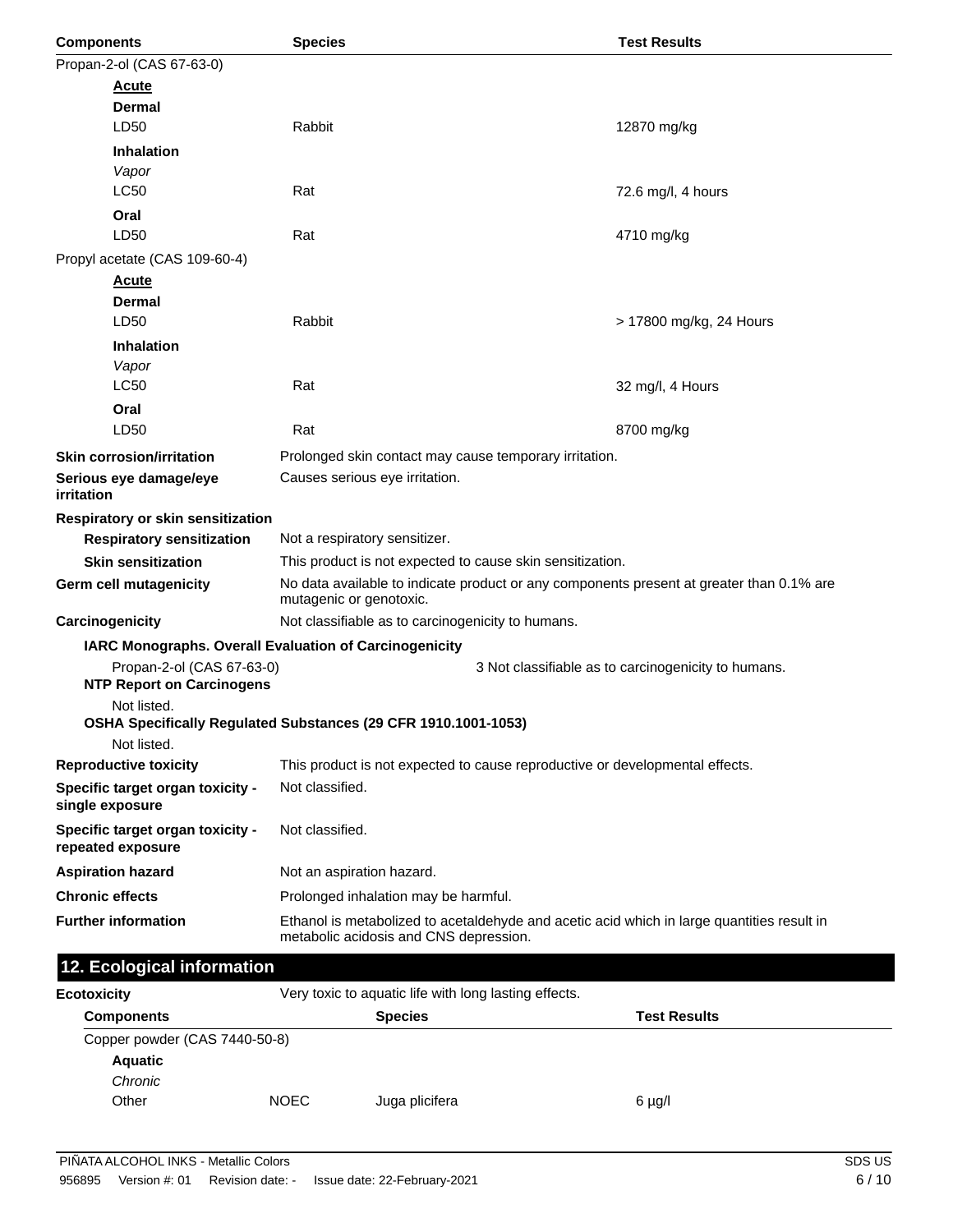| <b>Components</b>                                          |                    | <b>Species</b>                                                                             | <b>Test Results</b>                                                                                                                                                                                 |
|------------------------------------------------------------|--------------------|--------------------------------------------------------------------------------------------|-----------------------------------------------------------------------------------------------------------------------------------------------------------------------------------------------------|
| Ethanol (CAS 64-17-5)                                      |                    |                                                                                            |                                                                                                                                                                                                     |
| <b>Aquatic</b>                                             |                    |                                                                                            |                                                                                                                                                                                                     |
| Acute                                                      |                    |                                                                                            |                                                                                                                                                                                                     |
| Crustacea                                                  | <b>LC50</b>        | Ceriodaphnia dubia                                                                         | 5012 mg/l, 48 hours                                                                                                                                                                                 |
|                                                            |                    | Daphnia magna                                                                              | 454 mg/l, 11 days                                                                                                                                                                                   |
| Fish                                                       | <b>LC50</b>        | Pimephales promelas                                                                        | 13480 mg/l, 96 hours                                                                                                                                                                                |
| Chronic                                                    |                    |                                                                                            |                                                                                                                                                                                                     |
| Crustacea                                                  | <b>NOEC</b>        | Ceriodaphnia dubia                                                                         | 9.6 mg/l, 10 days                                                                                                                                                                                   |
| Propan-2-ol (CAS 67-63-0)                                  |                    |                                                                                            |                                                                                                                                                                                                     |
| <b>Aquatic</b>                                             |                    |                                                                                            |                                                                                                                                                                                                     |
| Acute<br>Crustacea                                         | <b>LC50</b>        |                                                                                            | > 10000 mg/l, 24 hours                                                                                                                                                                              |
|                                                            |                    | Daphnia magna                                                                              |                                                                                                                                                                                                     |
| Fish                                                       | <b>LC50</b>        | Pimephales promelas                                                                        | 9640 mg/l, 96 hours                                                                                                                                                                                 |
| Chronic<br>Crustacea                                       | <b>EC50</b>        | Daphnia magna                                                                              | > 100 mg/l, 21 days                                                                                                                                                                                 |
|                                                            | <b>NOEC</b>        | Daphnia magna                                                                              | 141 mg/l, 16 days                                                                                                                                                                                   |
|                                                            |                    |                                                                                            |                                                                                                                                                                                                     |
|                                                            |                    |                                                                                            | 30 mg/l, 21 days                                                                                                                                                                                    |
| Propyl acetate (CAS 109-60-4)<br><b>Aquatic</b>            |                    |                                                                                            |                                                                                                                                                                                                     |
| Acute                                                      |                    |                                                                                            |                                                                                                                                                                                                     |
| Algae                                                      | <b>EC50</b>        | Pseudokirchnerella subcapitata                                                             | 672 mg/l, 72 hours                                                                                                                                                                                  |
| Crustacea                                                  | <b>EC50</b>        | Daphnia magna                                                                              | 91.5 mg/l, 48 hours                                                                                                                                                                                 |
| Fish                                                       | LC50               | Pimephales promelas                                                                        | 60 mg/l, 96 hours                                                                                                                                                                                   |
| Zinc powder (CAS 7440-66-6)                                |                    |                                                                                            |                                                                                                                                                                                                     |
| <b>Aquatic</b>                                             |                    |                                                                                            |                                                                                                                                                                                                     |
| Acute                                                      |                    |                                                                                            |                                                                                                                                                                                                     |
| Fish                                                       | LC50               | Banded killifish (Fundulus diaphanus)                                                      | 0.84 mg/l, 96 hours                                                                                                                                                                                 |
| Persistence and degradability                              |                    | Expected to be readily biodegradable. Not applicable to inorganic substances.              |                                                                                                                                                                                                     |
| <b>Bioaccumulative potential</b>                           |                    |                                                                                            |                                                                                                                                                                                                     |
| Partition coefficient n-octanol / water (log Kow)          |                    |                                                                                            |                                                                                                                                                                                                     |
| Ethanol (CAS 64-17-5)                                      |                    | $-0.31$                                                                                    |                                                                                                                                                                                                     |
| Propan-2-ol (CAS 67-63-0)<br>Propyl acetate (CAS 109-60-4) |                    | 0.05<br>1.24                                                                               |                                                                                                                                                                                                     |
| <b>Mobility in soil</b>                                    | No data available. |                                                                                            |                                                                                                                                                                                                     |
| Other adverse effects                                      |                    |                                                                                            | The product contains volatile organic compounds which have a photochemical ozone creation                                                                                                           |
|                                                            | potential.         |                                                                                            |                                                                                                                                                                                                     |
| 13. Disposal considerations                                |                    |                                                                                            |                                                                                                                                                                                                     |
| <b>Disposal instructions</b>                               |                    |                                                                                            | Collect and reclaim or dispose in sealed containers at licensed waste disposal site. Incinerate the                                                                                                 |
|                                                            |                    | material under controlled conditions in an approved incinerator. Do not incinerate sealed  |                                                                                                                                                                                                     |
|                                                            |                    | ponds, waterways or ditches with chemical or used container. If discarded, this product is | containers. Do not allow this material to drain into sewers/water supplies. Do not contaminate                                                                                                      |
|                                                            |                    | considered a RCRA ignitable waste, D001. Dispose of contents/container in accordance with  |                                                                                                                                                                                                     |
|                                                            |                    | local/regional/national/international regulations.                                         |                                                                                                                                                                                                     |
| <b>Local disposal regulations</b>                          |                    | Dispose in accordance with all applicable regulations.                                     |                                                                                                                                                                                                     |
| <b>Hazardous waste code</b>                                | disposal company.  | D001: Waste Flammable material with a flash point <140 F                                   | The waste code should be assigned in discussion between the user, the producer and the waste                                                                                                        |
| Waste from residues / unused<br>products                   | instructions).     |                                                                                            | Dispose in accordance with local regulations. Empty containers or liners may retain some product<br>residues. This material and its container must be disposed of in a safe manner (see: Disposal   |
| <b>Contaminated packaging</b>                              | disposal.          |                                                                                            | Since emptied containers may retain product residue, follow label warnings even after container is<br>emptied. Empty containers should be taken to an approved waste handling site for recycling or |
|                                                            |                    |                                                                                            |                                                                                                                                                                                                     |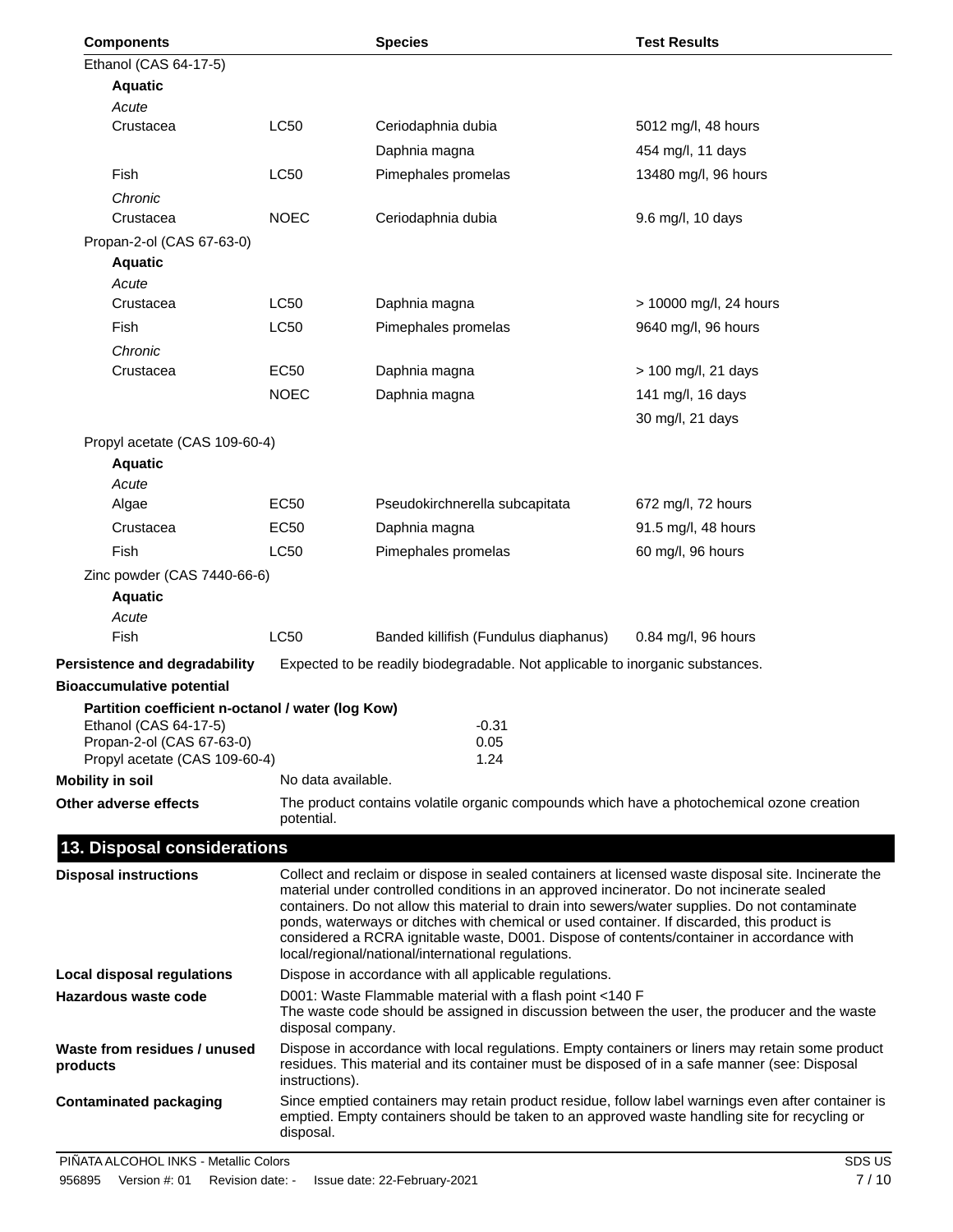| DOT                                                          |                                                                                                                   |
|--------------------------------------------------------------|-------------------------------------------------------------------------------------------------------------------|
| UN number                                                    | <b>UN1170</b>                                                                                                     |
| UN proper shipping name<br><b>Transport hazard class(es)</b> | <b>Ethanol solution</b>                                                                                           |
| <b>Class</b>                                                 | 3                                                                                                                 |
| <b>Subsidiary risk</b>                                       |                                                                                                                   |
|                                                              | 3                                                                                                                 |
| Label(s)                                                     | $\mathsf{II}$                                                                                                     |
| <b>Packing group</b>                                         |                                                                                                                   |
| <b>Environmental hazards</b>                                 |                                                                                                                   |
| <b>Marine pollutant</b>                                      | Yes                                                                                                               |
|                                                              | Special precautions for user Read safety instructions, SDS and emergency procedures before handling.              |
| <b>Special provisions</b>                                    | 24, IB2, T4, TP1                                                                                                  |
| <b>Packaging exceptions</b>                                  | 4b, 150                                                                                                           |
| Packaging non bulk                                           | 202                                                                                                               |
| Packaging bulk                                               | 242                                                                                                               |
| <b>IATA</b>                                                  |                                                                                                                   |
| UN number                                                    | <b>UN1170</b>                                                                                                     |
| UN proper shipping name                                      | Ethanol solution                                                                                                  |
| <b>Transport hazard class(es)</b>                            |                                                                                                                   |
| <b>Class</b>                                                 | 3                                                                                                                 |
| <b>Subsidiary risk</b>                                       |                                                                                                                   |
| <b>Packing group</b>                                         | Ш                                                                                                                 |
| <b>Environmental hazards</b>                                 | Yes                                                                                                               |
| <b>ERG Code</b>                                              | 3L                                                                                                                |
|                                                              | Special precautions for user Read safety instructions, SDS and emergency procedures before handling.              |
| <b>IMDG</b>                                                  |                                                                                                                   |
| UN number                                                    | <b>UN1170</b>                                                                                                     |
| UN proper shipping name                                      | ETHANOL SOLUTION                                                                                                  |
| Transport hazard class(es)                                   |                                                                                                                   |
| <b>Class</b>                                                 | 3                                                                                                                 |
| <b>Subsidiary risk</b>                                       |                                                                                                                   |
| <b>Packing group</b>                                         | $\mathsf{II}$                                                                                                     |
| <b>Environmental hazards</b>                                 |                                                                                                                   |
|                                                              | Yes                                                                                                               |
| <b>Marine pollutant</b><br><b>EmS</b>                        | $F-E$ , $S-D$                                                                                                     |
|                                                              | Special precautions for user Read safety instructions, SDS and emergency procedures before handling.              |
| Transport in bulk according to                               | Not established.                                                                                                  |
| Annex II of MARPOL 73/78 and                                 |                                                                                                                   |
| the IBC Code                                                 |                                                                                                                   |
| <b>General information</b>                                   | IMDG Regulated Marine Pollutant. DOT Regulated Marine Pollutant.                                                  |
|                                                              |                                                                                                                   |
| 15. Regulatory information                                   |                                                                                                                   |
| <b>US federal regulations</b>                                | This product is a "Hazardous Chemical" as defined by the OSHA Hazard Communication<br>Standard, 29 CFR 1910.1200. |
|                                                              | TSCA Section 12(b) Export Notification (40 CFR 707, Subpt. D)                                                     |
| Zinc powder (CAS 7440-66-6)                                  | 1.0 % Annual Export Notification required.<br><b>CERCLA Hazardous Substance List (40 CFR 302.4)</b>               |
| Copper powder (CAS 7440-50-8)                                | Listed.                                                                                                           |
| Propan-2-ol (CAS 67-63-0)                                    | Listed.                                                                                                           |
| Propyl acetate (CAS 109-60-4)                                | Listed.                                                                                                           |
| Zinc powder (CAS 7440-66-6)                                  | Listed.                                                                                                           |
| <b>SARA 304 Emergency release notification</b>               |                                                                                                                   |
| Not regulated.                                               |                                                                                                                   |
|                                                              | OSHA Specifically Regulated Substances (29 CFR 1910.1001-1053)                                                    |
| Not listed.                                                  |                                                                                                                   |
| <b>Toxic Substances Control Act (TSCA)</b>                   | One or more components of the mixture are not on the TSCA 8(b) inventory<br>or are designated "inactive".         |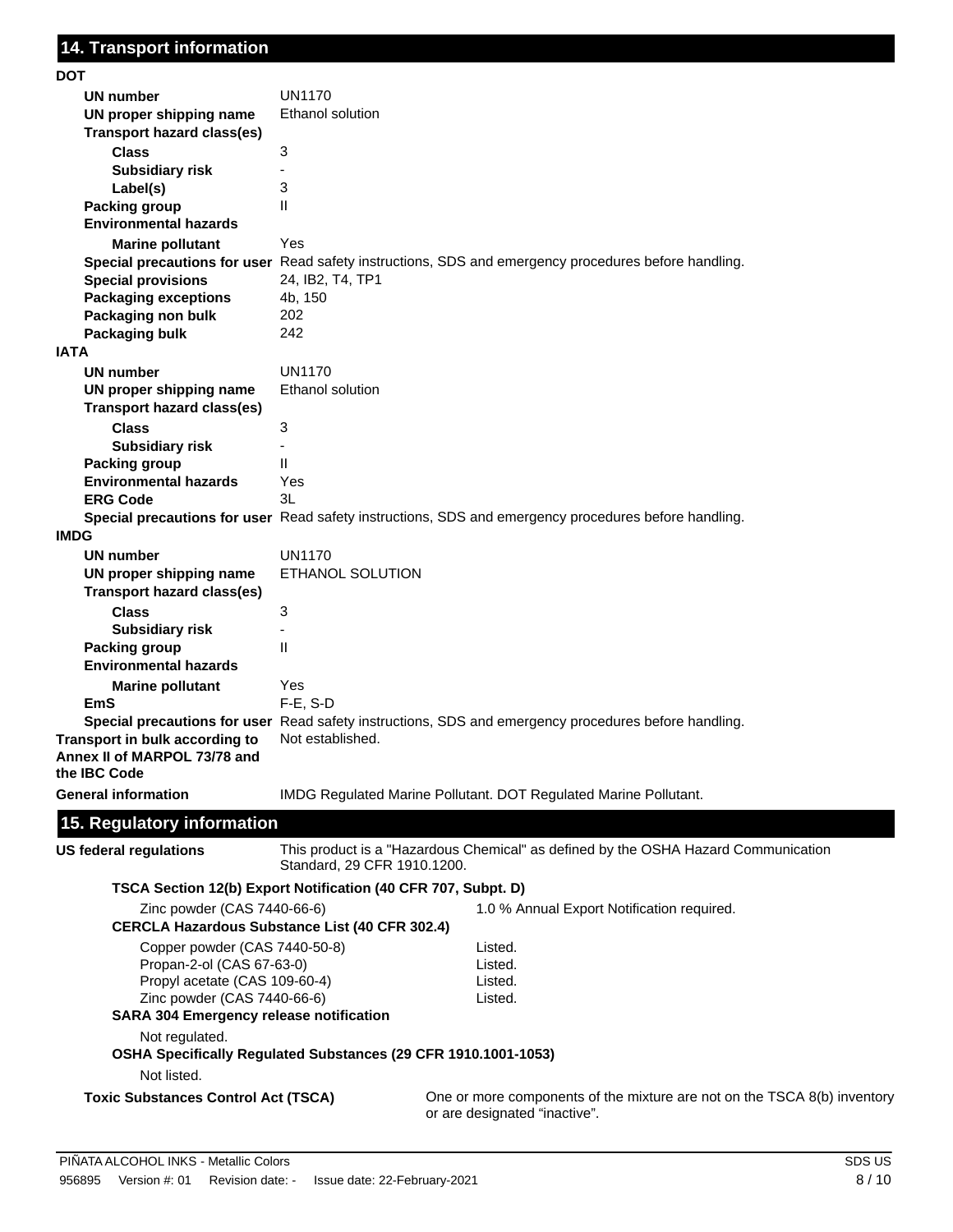| Not listed.                                                                                                                                                                                                    |     |                                                                                         |                                                                                              |
|----------------------------------------------------------------------------------------------------------------------------------------------------------------------------------------------------------------|-----|-----------------------------------------------------------------------------------------|----------------------------------------------------------------------------------------------|
| SARA 311/312 Hazardous<br>chemical                                                                                                                                                                             | Yes |                                                                                         |                                                                                              |
| <b>Classified hazard</b><br>categories                                                                                                                                                                         |     | Flammable (gases, aerosols, liquids, or solids)<br>Serious eye damage or eye irritation |                                                                                              |
| SARA 313 (TRI reporting)                                                                                                                                                                                       |     |                                                                                         |                                                                                              |
| <b>Chemical name</b>                                                                                                                                                                                           |     | <b>CAS number</b>                                                                       | % by wt.                                                                                     |
| Copper powder<br>Propan-2-ol<br>Zinc powder                                                                                                                                                                    |     | 7440-50-8<br>67-63-0<br>7440-66-6                                                       | $5 - 15$<br>$2.5 - 5$<br>$1 - 5$                                                             |
| Other federal regulations                                                                                                                                                                                      |     |                                                                                         |                                                                                              |
| Clean Air Act (CAA) Section 112 Hazardous Air Pollutants (HAPs) List                                                                                                                                           |     |                                                                                         |                                                                                              |
| Not regulated.                                                                                                                                                                                                 |     |                                                                                         |                                                                                              |
| Clean Air Act (CAA) Section 112(r) Accidental Release Prevention (40 CFR 68.130)                                                                                                                               |     |                                                                                         |                                                                                              |
| Not regulated.                                                                                                                                                                                                 |     |                                                                                         |                                                                                              |
| <b>Safe Drinking Water Act</b><br>(SDWA)                                                                                                                                                                       |     | Contains component(s) regulated under the Safe Drinking Water Act.                      |                                                                                              |
|                                                                                                                                                                                                                |     |                                                                                         | FEMA Priority Substances Respiratory Health and Safety in the Flavor Manufacturing Workplace |
| Ethanol (CAS 64-17-5)                                                                                                                                                                                          |     | Low priority                                                                            |                                                                                              |
| Propan-2-ol (CAS 67-63-0)                                                                                                                                                                                      |     | Low priority                                                                            |                                                                                              |
| Propyl acetate (CAS 109-60-4)                                                                                                                                                                                  |     | Low priority                                                                            |                                                                                              |
| <b>US state regulations</b>                                                                                                                                                                                    |     |                                                                                         |                                                                                              |
| US. Massachusetts RTK - Substance List                                                                                                                                                                         |     |                                                                                         |                                                                                              |
| Copper powder (CAS 7440-50-8)<br>Ethanol (CAS 64-17-5)<br>Propan-2-ol (CAS 67-63-0)<br>Propyl acetate (CAS 109-60-4)<br>Zinc powder (CAS 7440-66-6)                                                            |     |                                                                                         |                                                                                              |
| US. New Jersey Worker and Community Right-to-Know Act                                                                                                                                                          |     |                                                                                         |                                                                                              |
| Copper powder (CAS 7440-50-8)<br>Ethanol (CAS 64-17-5)<br>Propan-2-ol (CAS 67-63-0)<br>Propyl acetate (CAS 109-60-4)<br>Zinc powder (CAS 7440-66-6)<br>US. Pennsylvania Worker and Community Right-to-Know Law |     |                                                                                         |                                                                                              |
| Copper powder (CAS 7440-50-8)<br>Ethanol (CAS 64-17-5)<br>Propan-2-ol (CAS 67-63-0)<br>Propyl acetate (CAS 109-60-4)<br>Zinc powder (CAS 7440-66-6)                                                            |     |                                                                                         |                                                                                              |
| <b>US. Rhode Island RTK</b>                                                                                                                                                                                    |     |                                                                                         |                                                                                              |
| Copper powder (CAS 7440-50-8)<br>Ethanol (CAS 64-17-5)<br>Propan-2-ol (CAS 67-63-0)<br>Propyl acetate (CAS 109-60-4)                                                                                           |     |                                                                                         |                                                                                              |

California Safe Drinking Water and Toxic Enforcement Act of 1986 (Proposition 65): This material is not known to contain any chemicals currently listed as carcinogens or reproductive toxins. For more information go to www.P65Warnings.ca.gov.

**US. California. Candidate Chemicals List. Safer Consumer Products Regulations (Cal. Code Regs, tit. 22, 69502.3, subd. (a))**

Copper powder (CAS 7440-50-8) Propan-2-ol (CAS 67-63-0) Zinc powder (CAS 7440-66-6)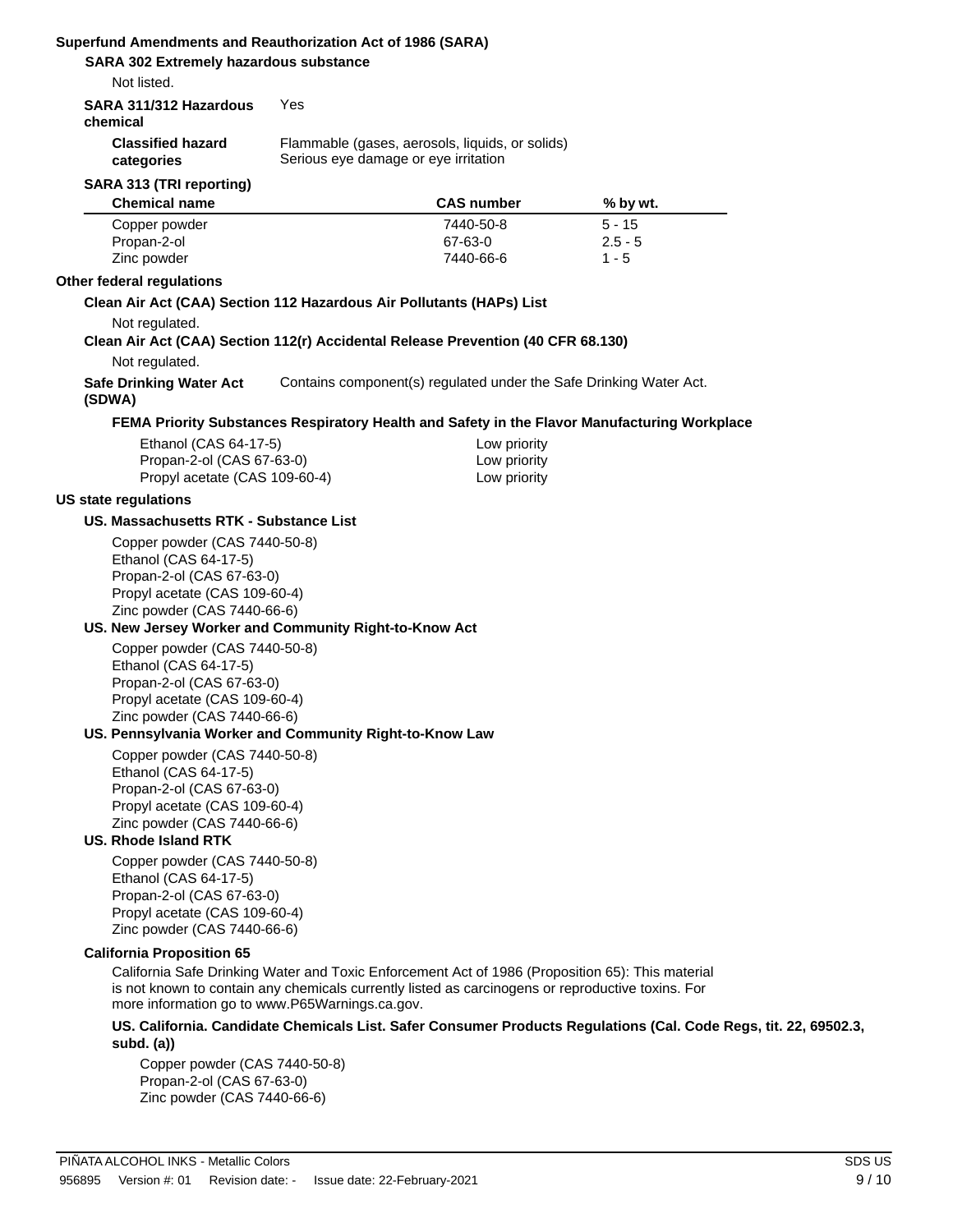#### **International Inventories**

| Country(s) or region        | Inventory name                                                            | On inventory (yes/no)* |
|-----------------------------|---------------------------------------------------------------------------|------------------------|
| Australia                   | Australian Inventory of Industrial Chemicals (AICIS)                      | No.                    |
| Canada                      | Domestic Substances List (DSL)                                            | No.                    |
| Canada                      | Non-Domestic Substances List (NDSL)                                       | <b>No</b>              |
| China                       | Inventory of Existing Chemical Substances in China (IECSC)                | No.                    |
| Europe                      | European Inventory of Existing Commercial Chemical<br>Substances (EINECS) | <b>No</b>              |
| Europe                      | European List of Notified Chemical Substances (ELINCS)                    | No.                    |
| Japan                       | Inventory of Existing and New Chemical Substances (ENCS)                  | No.                    |
| Korea                       | Existing Chemicals List (ECL)                                             | No.                    |
| New Zealand                 | New Zealand Inventory                                                     | No.                    |
| <b>Philippines</b>          | Philippine Inventory of Chemicals and Chemical Substances<br>(PICCS)      | <b>No</b>              |
| Taiwan                      | Taiwan Chemical Substance Inventory (TCSI)                                | <b>No</b>              |
| United States & Puerto Rico | Toxic Substances Control Act (TSCA) Inventory                             | Yes                    |

\*A "Yes" indicates that all components of this product comply with the inventory requirements administered by the governing country(s) A "No" indicates that one or more components of the product are not listed or exempt from listing on the inventory administered by the governing country(s).

#### **16. Other information, including date of preparation or last revision**

| <b>Issue date</b>               | 22-February-2021                                                                                                                                                                                                                                                                                                                                                                                                                                                                                                                                                                                                |
|---------------------------------|-----------------------------------------------------------------------------------------------------------------------------------------------------------------------------------------------------------------------------------------------------------------------------------------------------------------------------------------------------------------------------------------------------------------------------------------------------------------------------------------------------------------------------------------------------------------------------------------------------------------|
| <b>Revision date</b>            |                                                                                                                                                                                                                                                                                                                                                                                                                                                                                                                                                                                                                 |
| <b>Version #</b>                | 01                                                                                                                                                                                                                                                                                                                                                                                                                                                                                                                                                                                                              |
| <b>HMIS<sup>®</sup></b> ratings | Health: 2<br>Flammability: 3<br>Physical hazard: 0                                                                                                                                                                                                                                                                                                                                                                                                                                                                                                                                                              |
| List of abbreviations           | DOT: Department of Transportation.<br>EC50: Effective Concentration, 50%.<br>IATA: International Air Transport Association.<br>IBC Code: International Code for the Construction and Equipment of Ships Carrying Dangerous<br>Chemicals in Bulk.<br>IMDG: International Maritime Dangerous Goods.<br>LC50: Lethal Concentration, 50%.<br>LD50: Lethal Dose, 50%.<br>MARPOL: International Convention for the Prevention of Pollution from Ships.<br>NOEC: No observed effect concentration.<br>PEL: Permissible Exposure Limit.<br>STEL: Short-Term Exposure Limit.<br><b>TWA: Time Weighted Average Value.</b> |
| <b>References</b>               | IARC Monographs. Overall Evaluation of Carcinogenicity<br>National Toxicology Program (NTP) Report on Carcinogens<br>ACGIH Documentation of the Threshold Limit Values and Biological Exposure Indices<br>HSDB® - Hazardous Substances Data Bank                                                                                                                                                                                                                                                                                                                                                                |
| <b>Disclaimer</b>               | Rupert, Gibbon & Spider, Inc. cannot anticipate all conditions under which this information and its<br>product, or the products of other manufacturers in combination with its product, may be used. It is<br>the user's responsibility to ensure safe conditions for handling, storage and disposal of the<br>product, and to assume liability for loss, injury, damage or expense due to improper use. The<br>information in the sheet was written based on the best knowledge and experience currently<br>available.                                                                                         |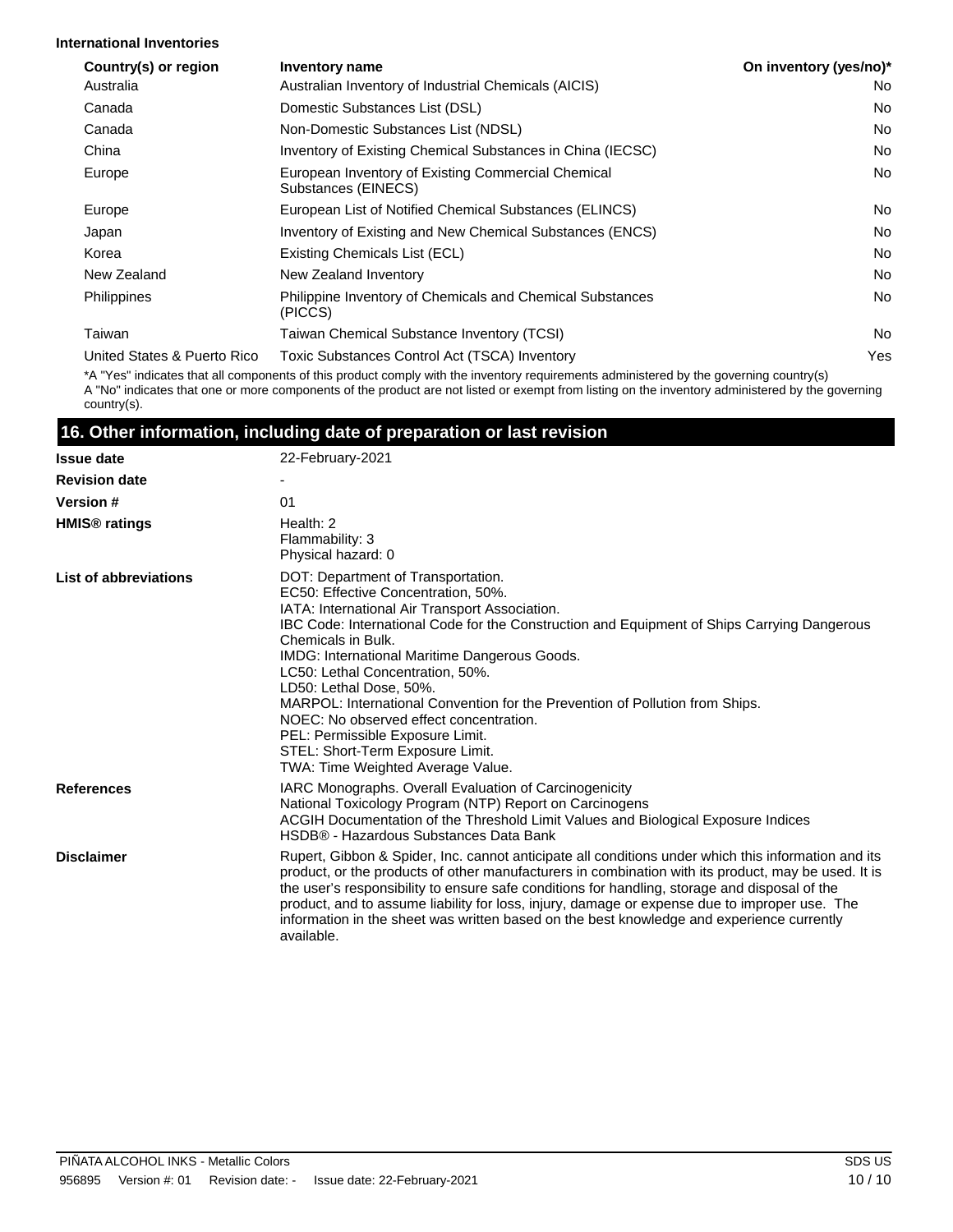

# **SAFETY DATA SHEET**

US

## **1. Identification**

| <b>Product identifier</b>                              | <b>PIÑATA CLARO EXTENDER</b>                      |
|--------------------------------------------------------|---------------------------------------------------|
| Other means of identification                          |                                                   |
| <b>Product code</b>                                    | JFC1001, JFC2001                                  |
| Recommended use                                        | Arts & crafts.                                    |
| <b>Recommended restrictions</b>                        | All other uses.                                   |
| Manufacturer/Importer/Supplier/Distributor information |                                                   |
| <b>Manufacturer</b>                                    | Jacquard Products   Rupert, Gibbon & Spider, Inc. |
|                                                        | 1147 Healdsburg Ave.                              |
|                                                        | Healdsburg, CA 95448                              |
|                                                        | USA                                               |
| Telephone number                                       | 1-800-442-0455 / 1-707-433-9577                   |
| Fax                                                    | 1-707-433-4906                                    |
| Website                                                | www.jacquardproducts.com                          |
| E-mail                                                 | service@jacquardproducts.com                      |
| <b>Emergency telephone</b><br>number                   | ChemTel, Inc. - Contract #MIS9128344              |
|                                                        | N.America: 1-800-255-3924                         |

International: 1-813-248-0585

## **2. Hazard(s) identification**

| <b>Physical hazards</b>                      | Flammable liquids                                                                                                                                             | Category 2                                                                                                                                                                                                                                                                                                            |
|----------------------------------------------|---------------------------------------------------------------------------------------------------------------------------------------------------------------|-----------------------------------------------------------------------------------------------------------------------------------------------------------------------------------------------------------------------------------------------------------------------------------------------------------------------|
| <b>Health hazards</b>                        | Serious eye damage/eye irritation                                                                                                                             | Category 2                                                                                                                                                                                                                                                                                                            |
| OSHA defined hazards                         | Not classified.                                                                                                                                               |                                                                                                                                                                                                                                                                                                                       |
| Label elements                               |                                                                                                                                                               |                                                                                                                                                                                                                                                                                                                       |
|                                              |                                                                                                                                                               |                                                                                                                                                                                                                                                                                                                       |
| <b>Signal word</b>                           | Danger                                                                                                                                                        |                                                                                                                                                                                                                                                                                                                       |
| <b>Hazard statement</b>                      | Highly flammable liquid and vapor. Causes serious eye irritation.                                                                                             |                                                                                                                                                                                                                                                                                                                       |
| <b>Precautionary statement</b>               |                                                                                                                                                               |                                                                                                                                                                                                                                                                                                                       |
| <b>Prevention</b>                            | closed. Ground/bond container and receiving equipment. Use explosion-proof<br>gloves/protective clothing/eye protection/face protection. Wear eye protection. | Keep away from heat/sparks/open flames/hot surfaces. - No smoking. Keep container tightly<br>electrical/ventilating/lighting equipment. Use only non-sparking tools. Take precautionary<br>measures against static discharge. Wash thoroughly after handling. Wear protective                                         |
| <b>Response</b>                              | Use appropriate media to extinguish.                                                                                                                          | If on skin (or hair): Take off immediately all contaminated clothing. Rinse skin with water/shower.<br>If in eyes: Rinse cautiously with water for several minutes. Remove contact lenses, if present and<br>easy to do. Continue rinsing. If eye irritation persists: Get medical advice/attention. In case of fire: |
| <b>Storage</b>                               | Store in a well-ventilated place. Keep cool.                                                                                                                  |                                                                                                                                                                                                                                                                                                                       |
| <b>Disposal</b>                              |                                                                                                                                                               | Dispose of contents/container in accordance with local/regional/national/international regulations.                                                                                                                                                                                                                   |
| Hazard(s) not otherwise<br>classified (HNOC) | None known.                                                                                                                                                   |                                                                                                                                                                                                                                                                                                                       |
| <b>Supplemental information</b>              | None.                                                                                                                                                         |                                                                                                                                                                                                                                                                                                                       |

## **3. Composition/information on ingredients**

#### **Mixtures**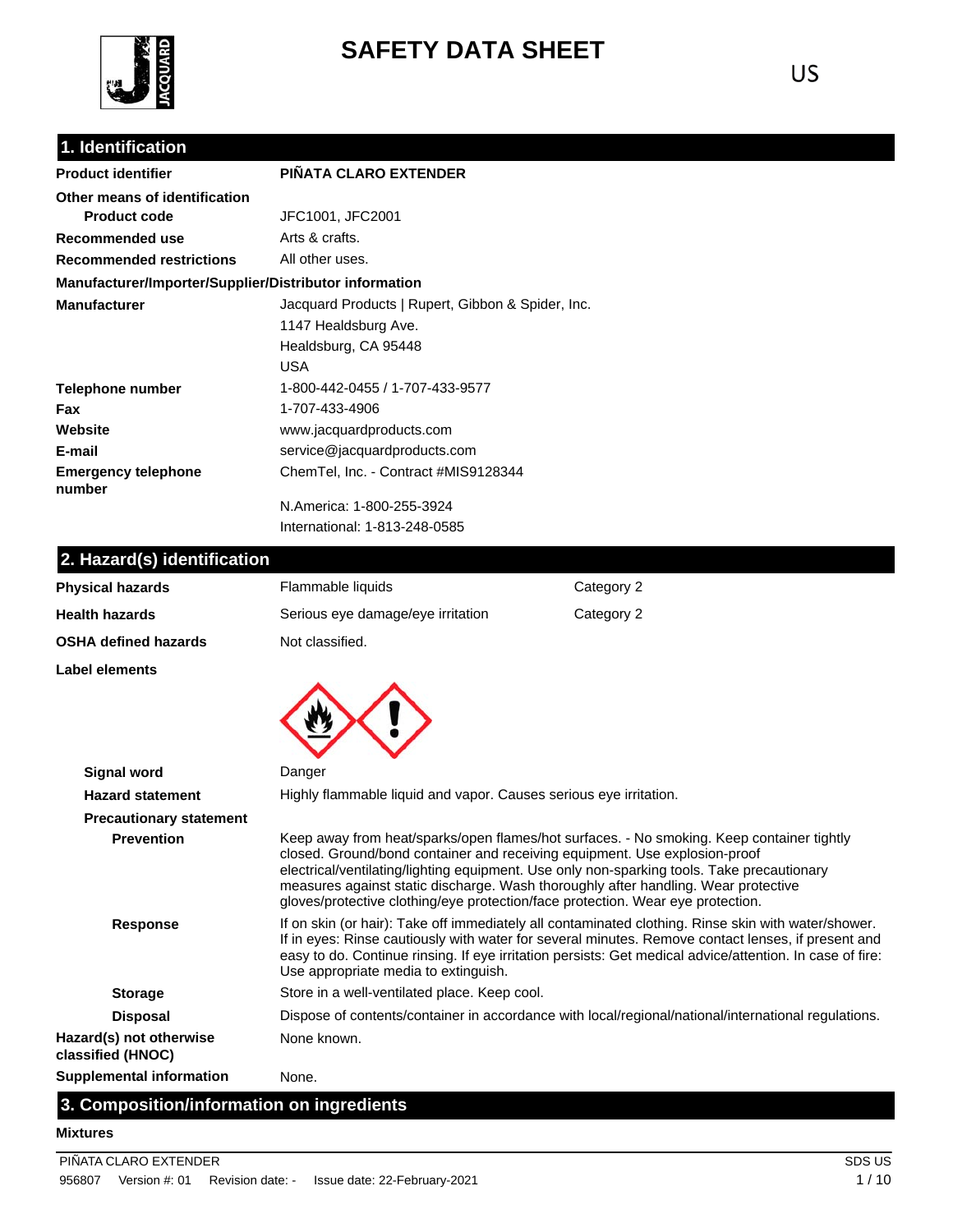| <b>Chemical name</b>             | <b>CAS</b> number | %         |
|----------------------------------|-------------------|-----------|
| Ethanol                          | 64-17-5           | $60 - 75$ |
| Ethylene glycol monopropyl ether | 2807-30-9         | $10 - 20$ |
| Propan-2-ol                      | 67-63-0           | 1 - 5     |
| Propyl acetate                   | 109-60-4          | $1 - 5$   |
|                                  |                   |           |

| 14. First-ald measures                                                       |                                                                                                                                                                                                                 |  |  |  |  |
|------------------------------------------------------------------------------|-----------------------------------------------------------------------------------------------------------------------------------------------------------------------------------------------------------------|--|--|--|--|
| <b>Inhalation</b>                                                            | Move to fresh air. Call a physician if symptoms develop or persist.                                                                                                                                             |  |  |  |  |
| <b>Skin contact</b>                                                          | Take off immediately all contaminated clothing. Rinse skin with water/shower. Get medical<br>attention if irritation develops and persists.                                                                     |  |  |  |  |
| Eye contact                                                                  | Immediately flush eyes with plenty of water for at least 15 minutes. Remove contact lenses, if<br>present and easy to do. Continue rinsing. Get medical attention if irritation develops and persists.          |  |  |  |  |
| Ingestion                                                                    | Rinse mouth. Get medical attention if symptoms occur.                                                                                                                                                           |  |  |  |  |
| <b>Most important</b><br>symptoms/effects, acute and<br>delayed              | Headache. Severe eye irritation. Symptoms may include stinging, tearing, redness, swelling, and<br>blurred vision. Coughing.                                                                                    |  |  |  |  |
| Indication of immediate<br>medical attention and special<br>treatment needed | Provide general supportive measures and treat symptomatically. Keep victim under observation.<br>Symptoms may be delayed.                                                                                       |  |  |  |  |
| <b>General information</b>                                                   | Take off all contaminated clothing immediately. Ensure that medical personnel are aware of the<br>material(s) involved, and take precautions to protect themselves. Wash contaminated clothing<br>before reuse. |  |  |  |  |

### **5. Fire-fighting measures Suitable extinguishing media** Water fog. Alcohol resistant foam. Dry chemical powder. Carbon dioxide (CO2).

| Suitable extinguishing media                                     | Water fog. Alcohol resistant foam. Dry chemical powder. Carbon dioxide (CO2).                                                                                                         |
|------------------------------------------------------------------|---------------------------------------------------------------------------------------------------------------------------------------------------------------------------------------|
| Unsuitable extinguishing<br>media                                | Do not use water jet as an extinguisher, as this will spread the fire.                                                                                                                |
| Specific hazards arising from<br>the chemical                    | Vapors may form explosive mixtures with air. Vapors may travel considerable distance to a source<br>of ignition and flash back. During fire, gases hazardous to health may be formed. |
| Special protective equipment<br>and precautions for firefighters | Self-contained breathing apparatus and full protective clothing must be worn in case of fire.                                                                                         |
| <b>Fire fighting</b><br>equipment/instructions                   | In case of fire and/or explosion do not breathe fumes. Move containers from fire area if you can do<br>so without risk.                                                               |
| <b>Specific methods</b>                                          | Use standard firefighting procedures and consider the hazards of other involved materials.                                                                                            |
| <b>General fire hazards</b>                                      | Highly flammable liquid and vapor.                                                                                                                                                    |
|                                                                  |                                                                                                                                                                                       |

## **6. Accidental release measures**

| <b>Personal precautions,</b><br>protective equipment and<br>emergency procedures | Keep unnecessary personnel away. Keep people away from and upwind of spill/leak. Eliminate all<br>ignition sources (no smoking, flares, sparks, or flames in immediate area). Wear appropriate<br>protective equipment and clothing during clean-up. Do not touch damaged containers or spilled<br>material unless wearing appropriate protective clothing. Ventilate closed spaces before entering<br>them. Local authorities should be advised if significant spillages cannot be contained. For personal<br>protection, see section 8 of the SDS. |
|----------------------------------------------------------------------------------|------------------------------------------------------------------------------------------------------------------------------------------------------------------------------------------------------------------------------------------------------------------------------------------------------------------------------------------------------------------------------------------------------------------------------------------------------------------------------------------------------------------------------------------------------|
| <b>Methods and materials for</b><br>containment and cleaning up                  | Use water spray to reduce vapors or divert vapor cloud drift. Eliminate all ignition sources (no<br>smoking, flares, sparks, or flames in immediate area). Keep combustibles (wood, paper, oil, etc.)<br>away from spilled material. Take precautionary measures against static discharge. Use only<br>non-sparking tools.                                                                                                                                                                                                                           |
|                                                                                  | Large Spills: Stop the flow of material, if this is without risk. Dike the spilled material, where this is<br>possible. Use a non-combustible material like vermiculite, sand or earth to soak up the product<br>and place into a container for later disposal. Following product recovery, flush area with water.                                                                                                                                                                                                                                   |
|                                                                                  | Small Spills: Absorb with earth, sand or other non-combustible material and transfer to containers<br>for later disposal. Clean surface thoroughly to remove residual contamination.                                                                                                                                                                                                                                                                                                                                                                 |
| <b>Environmental precautions</b>                                                 | Never return spills to original containers for re-use. For waste disposal, see section 13 of the SDS.<br>Avoid discharge into drains, water courses or onto the ground.                                                                                                                                                                                                                                                                                                                                                                              |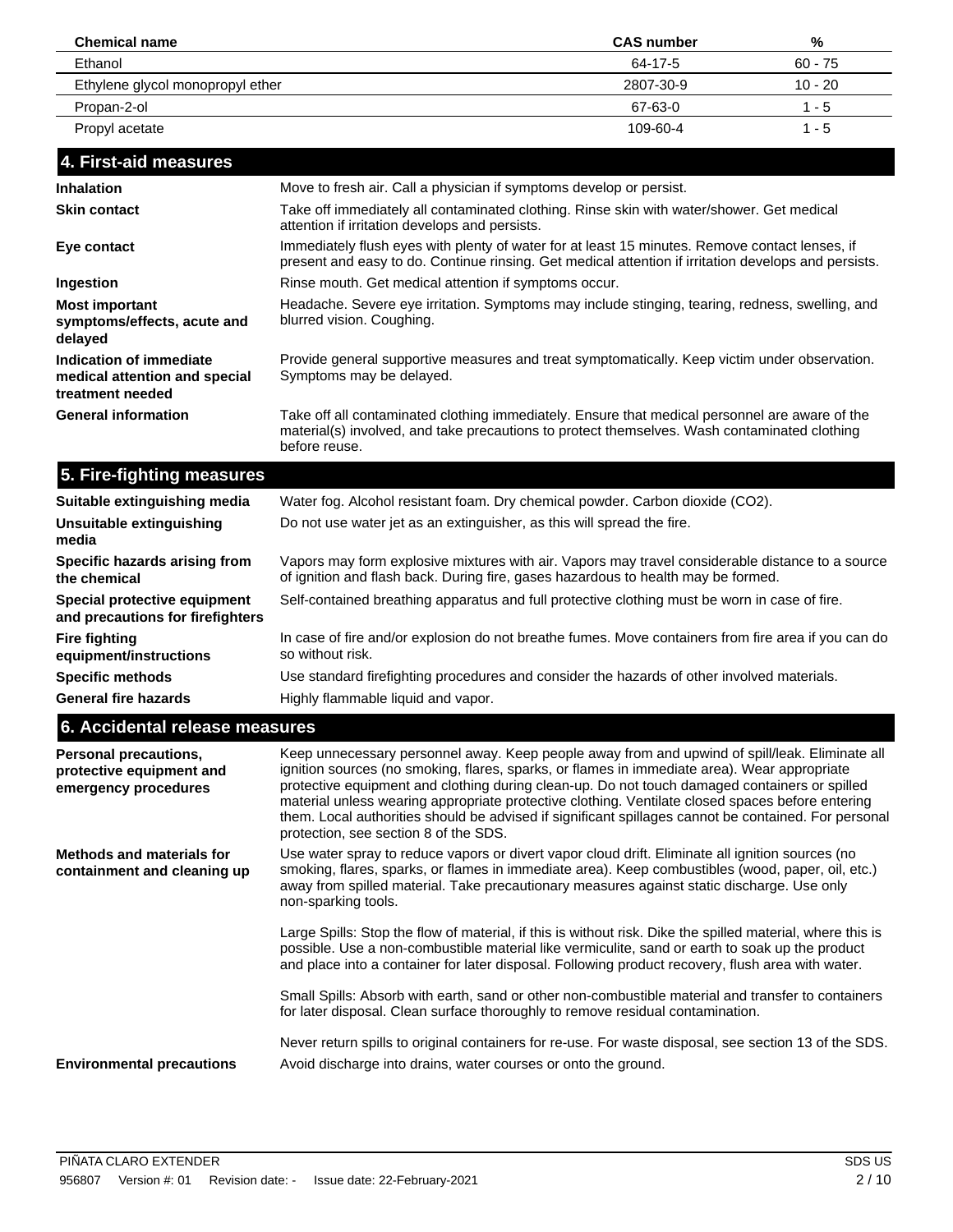### **7. Handling and storage**

**Precautions for safe handling**

Do not handle, store or open near an open flame, sources of heat or sources of ignition. Protect material from direct sunlight. When using do not smoke. Explosion-proof general and local exhaust ventilation. Take precautionary measures against static discharges. Use non-sparking tools and explosion-proof equipment. Avoid contact with eyes. Avoid prolonged exposure. Wear appropriate personal protective equipment. Observe good industrial hygiene practices.

**Conditions for safe storage, including any incompatibilities**

Keep away from heat, sparks and open flame. Store in a cool, dry place out of direct sunlight. Store in tightly closed container. Store in a well-ventilated place. Store away from incompatible materials (see Section 10 of the SDS).

#### **8. Exposure controls/personal protection**

#### **Occupational exposure limits**

#### **US. OSHA Table Z-1 Limits for Air Contaminants (29 CFR 1910.1000)**

| <b>Components</b>                           | <b>Type</b> |                    |                 | Value                |
|---------------------------------------------|-------------|--------------------|-----------------|----------------------|
| Ethanol (CAS 64-17-5)                       | PEL         |                    |                 | 1900 mg/m3           |
|                                             |             |                    |                 | 1000 ppm             |
| Propan-2-ol (CAS 67-63-0)                   | <b>PEL</b>  |                    |                 | 980 mg/m3            |
|                                             |             |                    |                 | 400 ppm              |
| Propyl acetate (CAS<br>$109 - 60 - 4$       | PEL         |                    |                 | 840 mg/m3            |
|                                             |             |                    |                 | 200 ppm              |
| <b>US. ACGIH Threshold Limit Values</b>     |             |                    |                 |                      |
| <b>Components</b>                           | <b>Type</b> |                    |                 | Value                |
| Ethanol (CAS 64-17-5)                       | <b>STEL</b> |                    |                 | 1000 ppm             |
| Propan-2-ol (CAS 67-63-0)                   | <b>STEL</b> |                    |                 | 400 ppm              |
|                                             | <b>TWA</b>  |                    |                 | 200 ppm              |
| Propyl acetate (CAS<br>$109-60-4)$          | <b>STEL</b> |                    |                 | 150 ppm              |
|                                             | <b>TWA</b>  |                    |                 | 100 ppm              |
| US. NIOSH: Pocket Guide to Chemical Hazards |             |                    |                 |                      |
| <b>Components</b>                           | <b>Type</b> |                    |                 | Value                |
| Ethanol (CAS 64-17-5)                       | <b>TWA</b>  |                    |                 | 1900 mg/m3           |
|                                             |             |                    |                 | 1000 ppm             |
| Propan-2-ol (CAS 67-63-0)                   | <b>STEL</b> |                    |                 | 1225 mg/m3           |
|                                             |             |                    |                 | 500 ppm              |
|                                             | <b>TWA</b>  |                    |                 | 980 mg/m3            |
|                                             |             |                    |                 | 400 ppm              |
| Propyl acetate (CAS<br>$109 - 60 - 4$       | <b>STEL</b> |                    |                 | 1050 mg/m3           |
|                                             |             |                    |                 | 250 ppm              |
|                                             | <b>TWA</b>  |                    |                 | 840 mg/m3            |
|                                             |             |                    |                 | 200 ppm              |
| <b>Biological limit values</b>              |             |                    |                 |                      |
| <b>ACGIH Biological Exposure Indices</b>    |             |                    |                 |                      |
| <b>Components</b>                           | Value       | <b>Determinant</b> | <b>Specimen</b> | <b>Sampling Time</b> |
| Propan-2-ol (CAS 67-63-0) 40 mg/l           |             | Acetone            | Urine           | $\star$              |

\* - For sampling details, please see the source document.

Explosion-proof general and local exhaust ventilation. Good general ventilation should be used. Ventilation rates should be matched to conditions. If applicable, use process enclosures, local exhaust ventilation, or other engineering controls to maintain airborne levels below recommended exposure limits. If exposure limits have not been established, maintain airborne levels to an acceptable level. Provide eyewash station and safety shower.

**Appropriate engineering controls**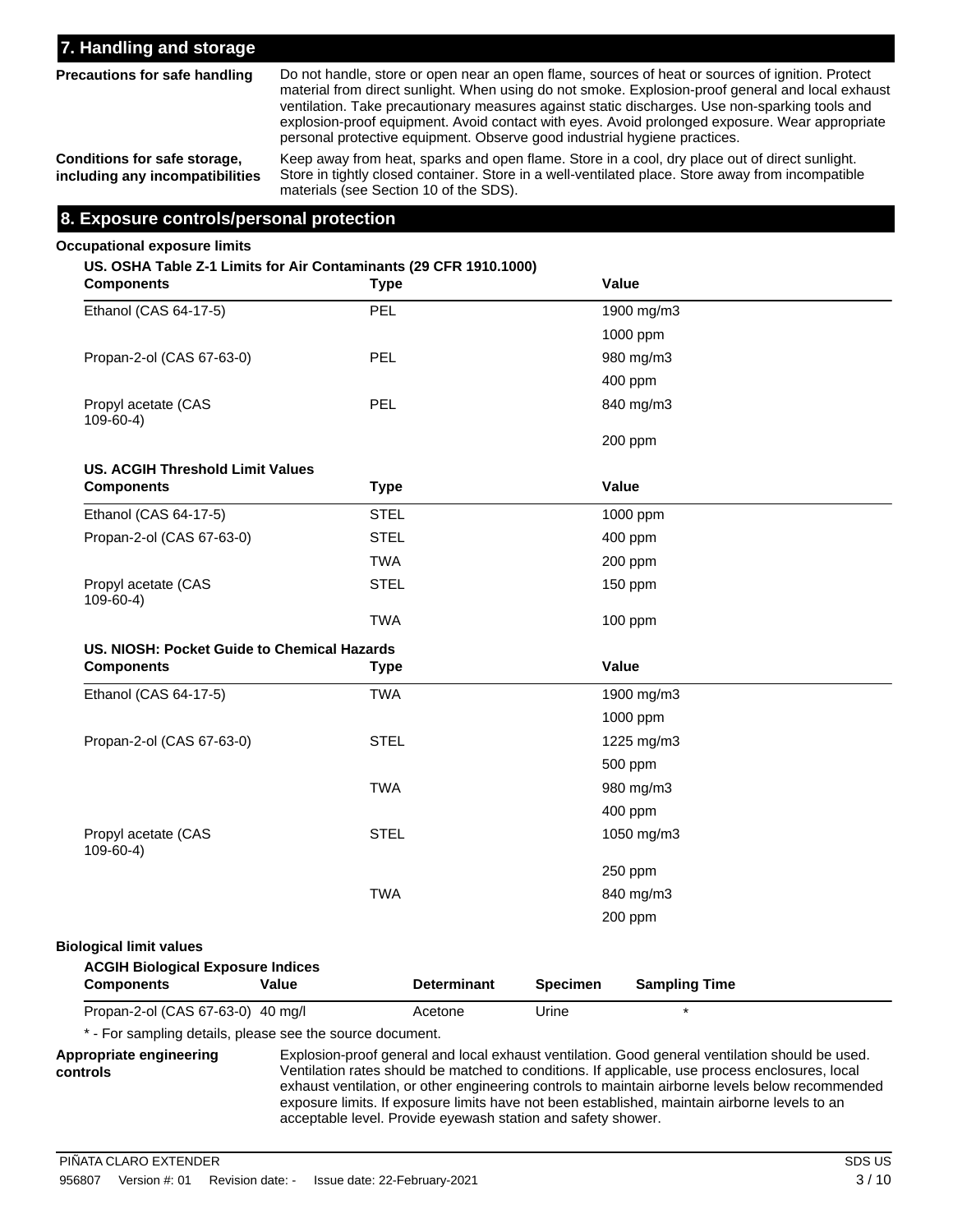|                                                  | Individual protection measures, such as personal protective equipment                                                                                                                                                                                     |  |  |
|--------------------------------------------------|-----------------------------------------------------------------------------------------------------------------------------------------------------------------------------------------------------------------------------------------------------------|--|--|
| <b>Eye/face protection</b>                       | Wear safety glasses with side shields (or goggles).                                                                                                                                                                                                       |  |  |
| <b>Skin protection</b><br><b>Hand protection</b> | Wear appropriate chemical resistant gloves.                                                                                                                                                                                                               |  |  |
| <b>Skin protection</b>                           |                                                                                                                                                                                                                                                           |  |  |
| Other                                            | Wear suitable protective clothing.                                                                                                                                                                                                                        |  |  |
| <b>Respiratory protection</b>                    | If engineering controls do not maintain airborne concentrations below recommended exposure<br>limits (where applicable) or to an acceptable level (in countries where exposure limits have not<br>been established), an approved respirator must be worn. |  |  |
| <b>Thermal hazards</b>                           | Wear appropriate thermal protective clothing, when necessary.                                                                                                                                                                                             |  |  |
| General hygiene<br>considerations                | When using do not smoke. Always observe good personal hygiene measures, such as washing<br>after handling the material and before eating, drinking, and/or smoking. Routinely wash work<br>clothing and protective equipment to remove contaminants.      |  |  |

## **9. Physical and chemical properties**

**Appearance**

| <b>Physical state</b>                             | Liquid.                                                                                                                                           |
|---------------------------------------------------|---------------------------------------------------------------------------------------------------------------------------------------------------|
| Form                                              | Liquid.                                                                                                                                           |
| Color                                             | Colorless to pale yellow.                                                                                                                         |
| Odor                                              | Alcoholic.                                                                                                                                        |
| рH                                                | Neutral                                                                                                                                           |
| Melting point/freezing point                      | Not determined.                                                                                                                                   |
| Initial boiling point and boiling<br>range        | > 95 °F (> 35 °C)                                                                                                                                 |
| <b>Flash point</b>                                | 57.2 °F (14.0 °C)                                                                                                                                 |
| <b>Evaporation rate</b>                           | No data available                                                                                                                                 |
| Flammability (solid, gas)                         | Not applicable.                                                                                                                                   |
| Upper/lower flammability or explosive limits      |                                                                                                                                                   |
| <b>Flammability limit - lower</b><br>(%)          | 3.3 (Ethanol)                                                                                                                                     |
| <b>Flammability limit - upper</b><br>(%)          | 19 (Ethanol)                                                                                                                                      |
| Vapor pressure                                    | 57.3 hPa (19.6°C) (Ethanol)                                                                                                                       |
| Vapor density                                     | Not determined.                                                                                                                                   |
| <b>Relative density</b>                           | Not determined.                                                                                                                                   |
| Solubility(ies)                                   |                                                                                                                                                   |
| <b>Solubility (water)</b>                         | Not miscible or difficult to mix.                                                                                                                 |
| <b>Partition coefficient</b><br>(n-octanol/water) | Not applicable, product is a mixture.                                                                                                             |
| <b>Auto-ignition temperature</b>                  | 685.4 °F (363 °C) (Ethanol)                                                                                                                       |
| <b>Decomposition temperature</b>                  | Not determined.                                                                                                                                   |
| <b>Other information</b>                          |                                                                                                                                                   |
| <b>Kinematic viscosity</b>                        | Not determined.                                                                                                                                   |
| <b>Particle size</b>                              | Not applicable, material is a liquid.                                                                                                             |
| 10. Stability and reactivity                      |                                                                                                                                                   |
| <b>Reactivity</b>                                 | The product is stable and non-reactive under normal conditions of use, storage and transport.                                                     |
| <b>Chemical stability</b>                         | Material is stable under normal conditions.                                                                                                       |
| <b>Possibility of hazardous</b><br>reactions      | Hazardous polymerization does not occur.                                                                                                          |
| <b>Conditions to avoid</b>                        | Avoid heat, sparks, open flames and other ignition sources. Avoid temperatures exceeding the<br>flash point. Contact with incompatible materials. |

**Incompatible materials** Strong oxidizing agents. Nitrates.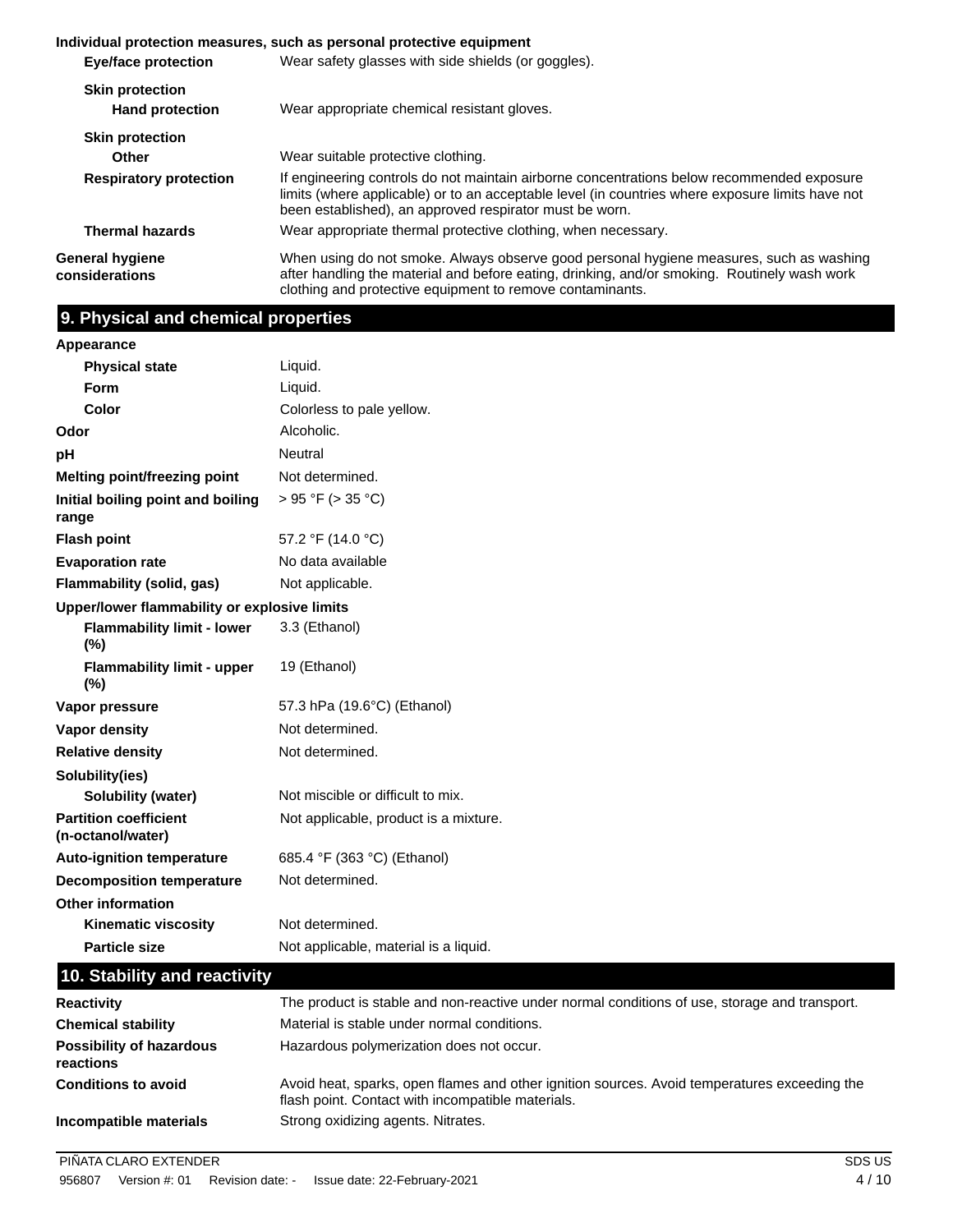| 11. Toxicological information |  |
|-------------------------------|--|

| Information on likely routes of exposure                                           |                                                                                                                              |  |
|------------------------------------------------------------------------------------|------------------------------------------------------------------------------------------------------------------------------|--|
| <b>Inhalation</b>                                                                  | Prolonged inhalation may be harmful.                                                                                         |  |
| <b>Skin contact</b>                                                                | Components of the product may be absorbed into the body through the skin.                                                    |  |
| Eye contact                                                                        | Causes serious eye irritation.                                                                                               |  |
| Ingestion                                                                          | May be harmful if swallowed. However, ingestion is not likely to be a primary route of occupational<br>exposure.             |  |
| Symptoms related to the<br>physical, chemical and<br>toxicological characteristics | Headache. Severe eye irritation. Symptoms may include stinging, tearing, redness, swelling, and<br>blurred vision. Coughing. |  |

#### **Information on toxicological effects**

Acute toxicity **May be harmful if swallowed.** 

| <b>Components</b>                                | <b>Species</b> | <b>Test Results</b>     |
|--------------------------------------------------|----------------|-------------------------|
| Ethanol (CAS 64-17-5)                            |                |                         |
| <b>Acute</b>                                     |                |                         |
| <b>Dermal</b>                                    |                |                         |
| LD50                                             | Rat            | > 2000 mg/kg            |
| Inhalation                                       |                |                         |
| Vapor                                            |                |                         |
| <b>LC50</b>                                      | Mouse          | 39 g/m3, 4 Hours        |
| Oral                                             |                |                         |
| LD50                                             | Rat            | 7000 - 11000 mg/kg      |
| Ethylene glycol monopropyl ether (CAS 2807-30-9) |                |                         |
| <b>Acute</b>                                     |                |                         |
| <b>Dermal</b><br>LD50                            | Rabbit         | 1300 mg/kg              |
|                                                  |                |                         |
| Inhalation<br>Vapor                              |                |                         |
| LC50                                             | Rat            | > 2132 ppm, 6 hours     |
| Oral                                             |                |                         |
| LD50                                             | Mouse          | 1774 mg/kg              |
|                                                  | Rat            | 3089 mg/kg              |
| Propan-2-ol (CAS 67-63-0)                        |                |                         |
| <b>Acute</b>                                     |                |                         |
| <b>Dermal</b>                                    |                |                         |
| LD50                                             | Rabbit         | 12870 mg/kg             |
| <b>Inhalation</b>                                |                |                         |
| Vapor                                            |                |                         |
| <b>LC50</b>                                      | Rat            | 72.6 mg/l, 4 hours      |
| Oral                                             |                |                         |
| LD50                                             | Rat            | 4710 mg/kg              |
| Propyl acetate (CAS 109-60-4)                    |                |                         |
| <b>Acute</b>                                     |                |                         |
| <b>Dermal</b>                                    |                |                         |
| LD50                                             | Rabbit         | > 17800 mg/kg, 24 Hours |
| <b>Inhalation</b>                                |                |                         |
| Vapor                                            |                |                         |
| LC50                                             | Rat            | 32 mg/l, 4 Hours        |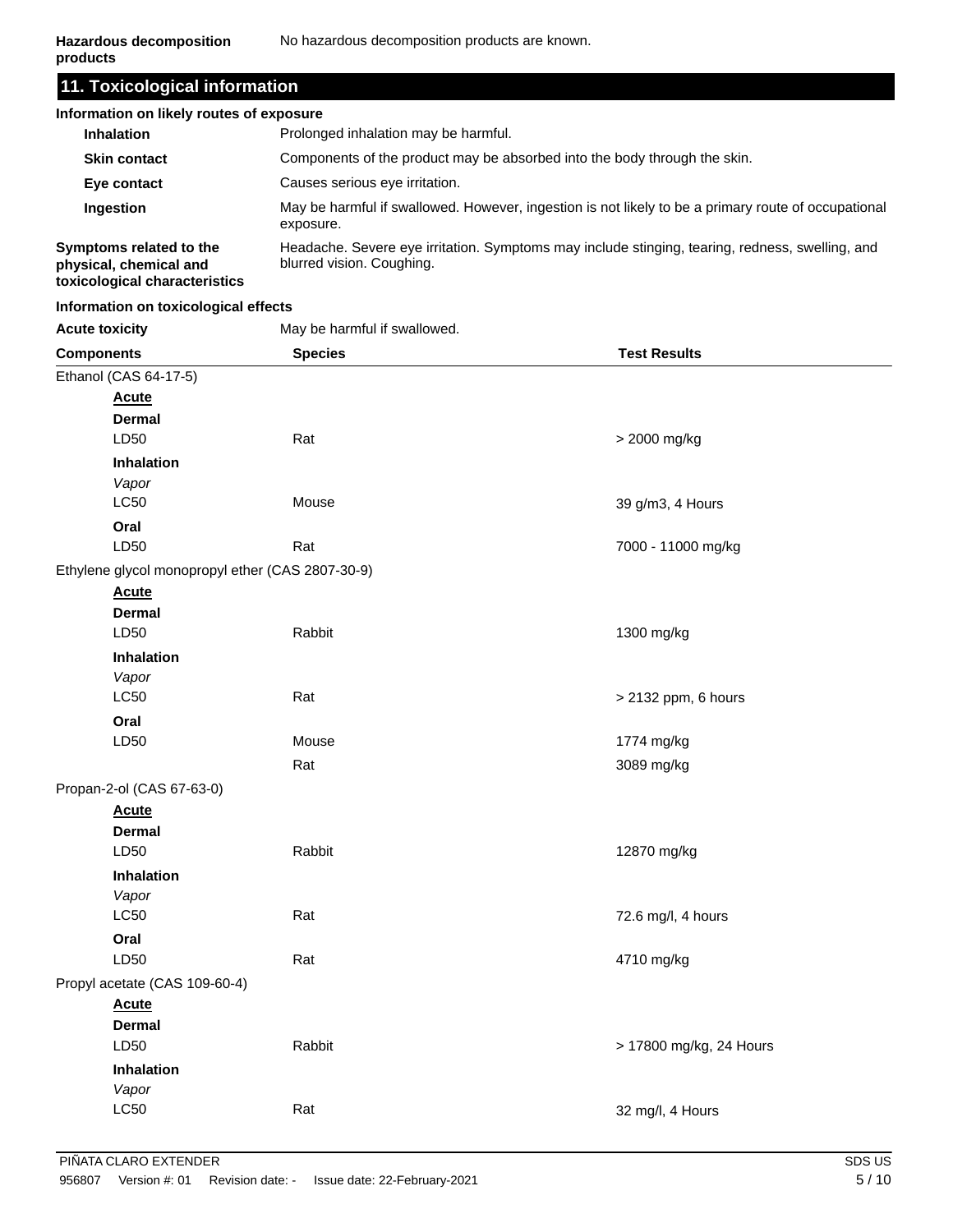| <b>Components</b>                                                             | <b>Species</b>                                    | <b>Test Results</b>                                                                                                                                                                                   |
|-------------------------------------------------------------------------------|---------------------------------------------------|-------------------------------------------------------------------------------------------------------------------------------------------------------------------------------------------------------|
| Oral                                                                          |                                                   |                                                                                                                                                                                                       |
| LD50                                                                          | Rat                                               | 8700 mg/kg                                                                                                                                                                                            |
| <b>Skin corrosion/irritation</b>                                              |                                                   | Prolonged skin contact may cause temporary irritation.                                                                                                                                                |
| Serious eye damage/eye<br>irritation                                          | Causes serious eye irritation.                    |                                                                                                                                                                                                       |
| Respiratory or skin sensitization                                             |                                                   |                                                                                                                                                                                                       |
| <b>Respiratory sensitization</b>                                              | Not a respiratory sensitizer.                     |                                                                                                                                                                                                       |
| <b>Skin sensitization</b>                                                     |                                                   | This product is not expected to cause skin sensitization.                                                                                                                                             |
| Germ cell mutagenicity                                                        | mutagenic or genotoxic.                           | No data available to indicate product or any components present at greater than 0.1% are                                                                                                              |
| Carcinogenicity                                                               | Not classifiable as to carcinogenicity to humans. |                                                                                                                                                                                                       |
| IARC Monographs. Overall Evaluation of Carcinogenicity                        |                                                   |                                                                                                                                                                                                       |
| Propan-2-ol (CAS 67-63-0)<br><b>NTP Report on Carcinogens</b>                 |                                                   | 3 Not classifiable as to carcinogenicity to humans.                                                                                                                                                   |
| Not listed.<br>OSHA Specifically Regulated Substances (29 CFR 1910.1001-1053) |                                                   |                                                                                                                                                                                                       |
| Not listed.                                                                   |                                                   |                                                                                                                                                                                                       |
| <b>Reproductive toxicity</b>                                                  | Not classified.                                   | This product is not expected to cause reproductive or developmental effects.                                                                                                                          |
| Specific target organ toxicity -<br>single exposure                           |                                                   |                                                                                                                                                                                                       |
| Specific target organ toxicity -<br>repeated exposure                         | Not classified.                                   |                                                                                                                                                                                                       |
| <b>Aspiration hazard</b>                                                      | Not an aspiration hazard.                         |                                                                                                                                                                                                       |
| <b>Chronic effects</b>                                                        | Prolonged inhalation may be harmful.              |                                                                                                                                                                                                       |
| <b>Further information</b>                                                    | metabolic acidosis and CNS depression.            | Ethanol is metabolized to acetaldehyde and acetic acid which in large quantities result in                                                                                                            |
| 12. Ecological information                                                    |                                                   |                                                                                                                                                                                                       |
| <b>Ecotoxicity</b>                                                            |                                                   | The product is not classified as environmentally hazardous. However, this does not exclude the<br>possibility that large or frequent spills can have a harmful or damaging effect on the environment. |
| <b>Components</b>                                                             | <b>Species</b>                                    | <b>Test Results</b>                                                                                                                                                                                   |
| Ethanol (CAS 64-17-5)                                                         |                                                   |                                                                                                                                                                                                       |
| <b>Aquatic</b>                                                                |                                                   |                                                                                                                                                                                                       |

Crustacea LC50 Ceriodaphnia dubia 5012 mg/l, 48 hours

Fish CC50 Pimephales promelas 13480 mg/l, 96 hours

Crustacea NOEC Ceriodaphnia dubia 9.6 mg/l, 10 days

Fish CC50 Pimephales promelas 4926 mg/l, 96 hours

Crustacea LC50 Daphnia magna > 10000 mg/l, 24 hours Fish LC50 Pimephales promelas 9640 mg/l, 96 hours

Daphnia magna **1988** and 154 mg/l, 11 days

NOEC Selenastrum capricornutum 125 mg/l, 7 days (Pseudokirchnerella subcapitata)

Ethylene glycol monopropyl ether (CAS 2807-30-9)

*Acute*

*Chronic*

*Chronic*

**Aquatic** *Acute*

**Aquatic** *Acute*

Propan-2-ol (CAS 67-63-0)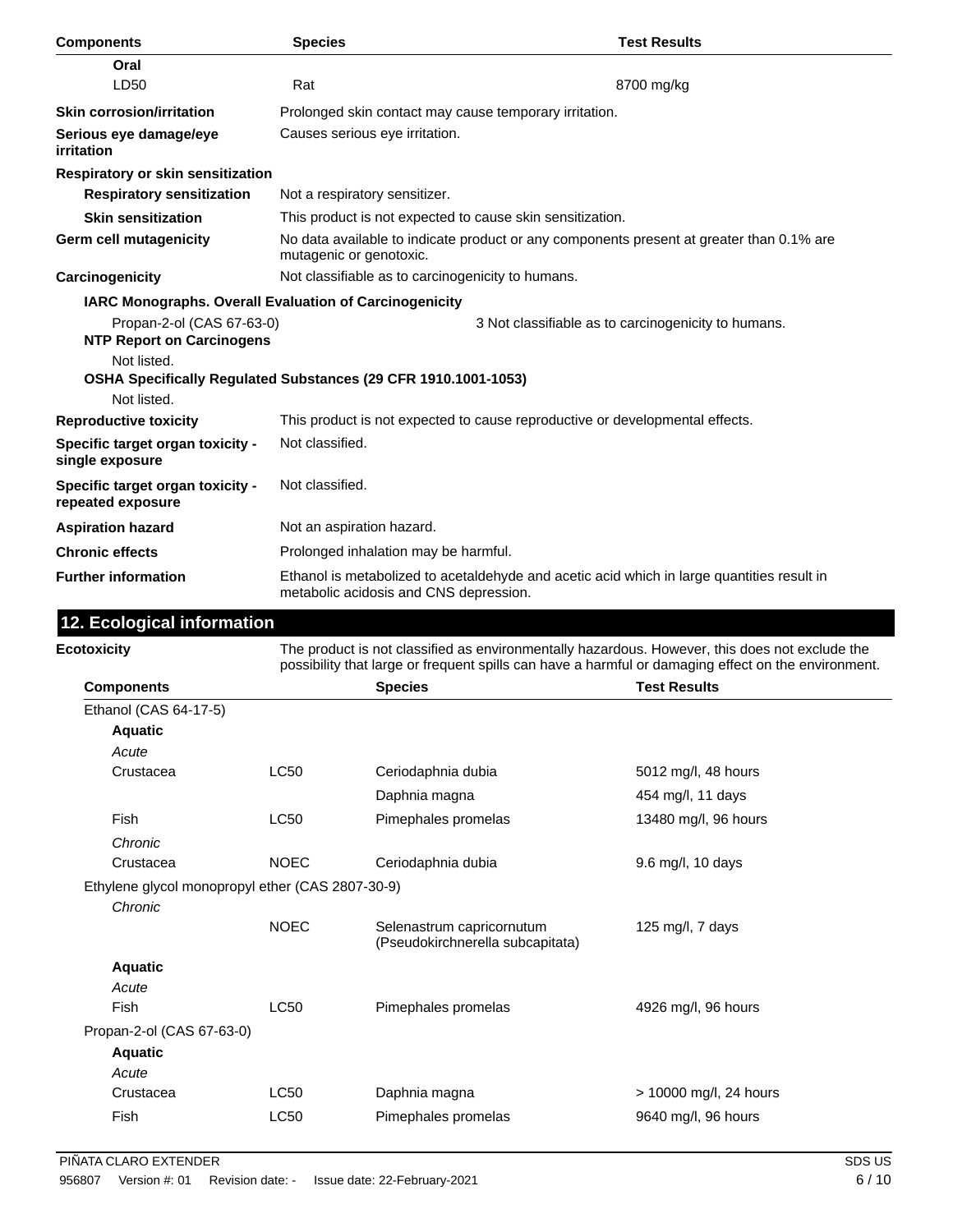| <b>Components</b>                                                                                                                        |                                                        | <b>Species</b>                                                                                                                                                                                                                                                                                                                                                                                | <b>Test Results</b> |
|------------------------------------------------------------------------------------------------------------------------------------------|--------------------------------------------------------|-----------------------------------------------------------------------------------------------------------------------------------------------------------------------------------------------------------------------------------------------------------------------------------------------------------------------------------------------------------------------------------------------|---------------------|
| Chronic                                                                                                                                  |                                                        |                                                                                                                                                                                                                                                                                                                                                                                               |                     |
| Crustacea                                                                                                                                | EC50                                                   | Daphnia magna                                                                                                                                                                                                                                                                                                                                                                                 | > 100 mg/l, 21 days |
|                                                                                                                                          | <b>NOEC</b>                                            | Daphnia magna                                                                                                                                                                                                                                                                                                                                                                                 | 141 mg/l, 16 days   |
|                                                                                                                                          |                                                        |                                                                                                                                                                                                                                                                                                                                                                                               | 30 mg/l, 21 days    |
| Propyl acetate (CAS 109-60-4)                                                                                                            |                                                        |                                                                                                                                                                                                                                                                                                                                                                                               |                     |
| <b>Aquatic</b>                                                                                                                           |                                                        |                                                                                                                                                                                                                                                                                                                                                                                               |                     |
| Acute                                                                                                                                    |                                                        |                                                                                                                                                                                                                                                                                                                                                                                               |                     |
| Algae                                                                                                                                    | EC50                                                   | Pseudokirchnerella subcapitata                                                                                                                                                                                                                                                                                                                                                                | 672 mg/l, 72 hours  |
| Crustacea                                                                                                                                | EC50                                                   | Daphnia magna                                                                                                                                                                                                                                                                                                                                                                                 | 91.5 mg/l, 48 hours |
| Fish                                                                                                                                     | LC50                                                   | Pimephales promelas                                                                                                                                                                                                                                                                                                                                                                           | 60 mg/l, 96 hours   |
| Persistence and degradability                                                                                                            |                                                        | Expected to be readily biodegradable.                                                                                                                                                                                                                                                                                                                                                         |                     |
| <b>Bioaccumulative potential</b>                                                                                                         |                                                        |                                                                                                                                                                                                                                                                                                                                                                                               |                     |
| Partition coefficient n-octanol / water (log Kow)<br>Ethanol (CAS 64-17-5)<br>Propan-2-ol (CAS 67-63-0)<br>Propyl acetate (CAS 109-60-4) |                                                        | $-0.31$<br>0.05<br>1.24                                                                                                                                                                                                                                                                                                                                                                       |                     |
| <b>Mobility in soil</b>                                                                                                                  | No data available.                                     |                                                                                                                                                                                                                                                                                                                                                                                               |                     |
| Other adverse effects                                                                                                                    | potential.                                             | The product contains volatile organic compounds which have a photochemical ozone creation                                                                                                                                                                                                                                                                                                     |                     |
| 13. Disposal considerations                                                                                                              |                                                        |                                                                                                                                                                                                                                                                                                                                                                                               |                     |
| <b>Disposal instructions</b>                                                                                                             |                                                        | Collect and reclaim or dispose in sealed containers at licensed waste disposal site. Incinerate the<br>material under controlled conditions in an approved incinerator. Do not incinerate sealed<br>containers. If discarded, this product is considered a RCRA ignitable waste, D001. Dispose of<br>contents/container in accordance with local/regional/national/international regulations. |                     |
| <b>Local disposal regulations</b>                                                                                                        | Dispose in accordance with all applicable regulations. |                                                                                                                                                                                                                                                                                                                                                                                               |                     |
| Hazardous waste code                                                                                                                     | disposal company.                                      | D001: Waste Flammable material with a flash point <140 F<br>The waste code should be assigned in discussion between the user, the producer and the waste                                                                                                                                                                                                                                      |                     |
| Waste from residues / unused<br>products                                                                                                 | instructions).                                         | Dispose in accordance with local regulations. Empty containers or liners may retain some product<br>residues. This material and its container must be disposed of in a safe manner (see: Disposal                                                                                                                                                                                             |                     |
| <b>Contaminated packaging</b>                                                                                                            | disposal.                                              | Since emptied containers may retain product residue, follow label warnings even after container is<br>emptied. Empty containers should be taken to an approved waste handling site for recycling or                                                                                                                                                                                           |                     |

## **14. Transport information**

| <b>DOT</b>                   |                                                                                                      |
|------------------------------|------------------------------------------------------------------------------------------------------|
| <b>UN number</b>             | UN1170                                                                                               |
| UN proper shipping name      | Ethanol solution                                                                                     |
| Transport hazard class(es)   |                                                                                                      |
| <b>Class</b>                 | 3                                                                                                    |
| <b>Subsidiary risk</b>       |                                                                                                      |
| Label(s)                     | 3                                                                                                    |
| Packing group                | $\mathsf{II}$                                                                                        |
| <b>Environmental hazards</b> |                                                                                                      |
| <b>Marine pollutant</b>      | <b>No</b>                                                                                            |
|                              | Special precautions for user Read safety instructions, SDS and emergency procedures before handling. |
| <b>Special provisions</b>    | 24, IB2, T4, TP1                                                                                     |
| <b>Packaging exceptions</b>  | 4b, 150                                                                                              |
| Packaging non bulk           | 202                                                                                                  |
| Packaging bulk               | 242                                                                                                  |
| <b>IATA</b>                  |                                                                                                      |
| <b>UN number</b>             | UN1170                                                                                               |
| UN proper shipping name      | Ethanol solution                                                                                     |
| Transport hazard class(es)   |                                                                                                      |
| <b>Class</b>                 | 3                                                                                                    |
|                              |                                                                                                      |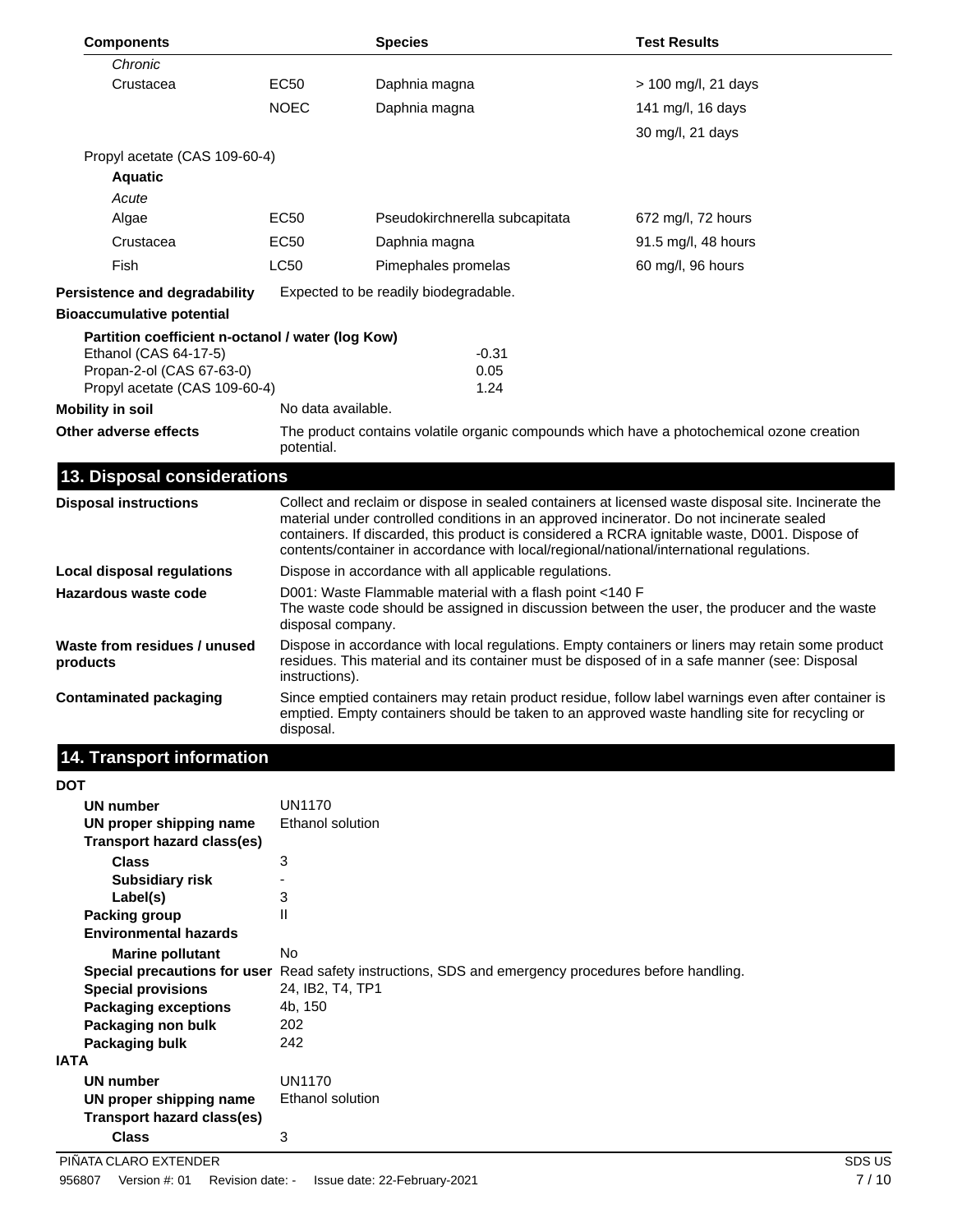| <b>Subsidiary risk</b>            |                                                                                                                   |  |  |
|-----------------------------------|-------------------------------------------------------------------------------------------------------------------|--|--|
| Packing group                     | Ш                                                                                                                 |  |  |
| <b>Environmental hazards</b>      | No                                                                                                                |  |  |
| <b>ERG Code</b>                   | 3L                                                                                                                |  |  |
|                                   | <b>Special precautions for user</b> Read safety instructions, SDS and emergency procedures before handling.       |  |  |
| <b>IMDG</b>                       |                                                                                                                   |  |  |
| <b>UN number</b>                  | <b>UN1170</b>                                                                                                     |  |  |
| UN proper shipping name           | ETHANOL SOLUTION                                                                                                  |  |  |
| <b>Transport hazard class(es)</b> |                                                                                                                   |  |  |
| <b>Class</b>                      | 3                                                                                                                 |  |  |
| <b>Subsidiary risk</b>            |                                                                                                                   |  |  |
| Packing group                     | $\mathsf{II}$                                                                                                     |  |  |
| <b>Environmental hazards</b>      |                                                                                                                   |  |  |
| <b>Marine pollutant</b>           | No                                                                                                                |  |  |
| EmS                               | $F-E. S-D$                                                                                                        |  |  |
|                                   | Special precautions for user Read safety instructions, SDS and emergency procedures before handling.              |  |  |
| Transport in bulk according to    | Not established.                                                                                                  |  |  |
| Annex II of MARPOL 73/78 and      |                                                                                                                   |  |  |
| the IBC Code                      |                                                                                                                   |  |  |
| 15. Regulatory information        |                                                                                                                   |  |  |
| <b>US federal regulations</b>     | This product is a "Hazardous Chemical" as defined by the OSHA Hazard Communication<br>Standard, 29 CFR 1910.1200. |  |  |
|                                   | TSCA Section 12(b) Export Notification (40 CFR 707, Subpt. D)                                                     |  |  |
| Not regulated.                    |                                                                                                                   |  |  |
|                                   | <b>CERCLA Hazardous Substance List (40 CFR 302.4)</b>                                                             |  |  |
| Propan-2-ol (CAS 67-63-0)         | Ethylene glycol monopropyl ether (CAS 2807-30-9)<br>Listed.<br>Listed.                                            |  |  |

Propyl acetate (CAS 109-60-4) Listed. **SARA 304 Emergency release notification**

Not regulated.

**OSHA Specifically Regulated Substances (29 CFR 1910.1001-1053)**

Not listed.

**Toxic Substances Control Act (TSCA)**

**Superfund Amendments and Reauthorization Act of 1986 (SARA)**

#### **SARA 302 Extremely hazardous substance**

Not listed.

| SARA 311/312 Hazardous<br>chemical | Yes                                     |  |
|------------------------------------|-----------------------------------------|--|
| <b>Classified hazard</b>           | Flammable (gases, aerosols, liquids, or |  |
| categories                         | Serious eye damage or eye irritation    |  |

### **SARA 313 (TRI reporting)**

| <b>Chemical name</b>             | <b>CAS number</b> | % by wt. |  |
|----------------------------------|-------------------|----------|--|
| Ethylene glycol monopropyl ether | 2807-30-9         | 10 - 20  |  |
| Propan-2-ol                      | 67-63-0           | $1 - 5$  |  |

solids)

**Other federal regulations**

L,

#### **Clean Air Act (CAA) Section 112 Hazardous Air Pollutants (HAPs) List**

Ethylene glycol monopropyl ether (CAS 2807-30-9)

#### **Clean Air Act (CAA) Section 112(r) Accidental Release Prevention (40 CFR 68.130)**

Not regulated.

**Safe Drinking Water Act** Not regulated.

**(SDWA)**

#### **FEMA Priority Substances Respiratory Health and Safety in the Flavor Manufacturing Workplace**

| Ethanol (CAS 64-17-5)         | Low priority |
|-------------------------------|--------------|
| Propan-2-ol (CAS 67-63-0)     | Low priority |
| Propyl acetate (CAS 109-60-4) | Low priority |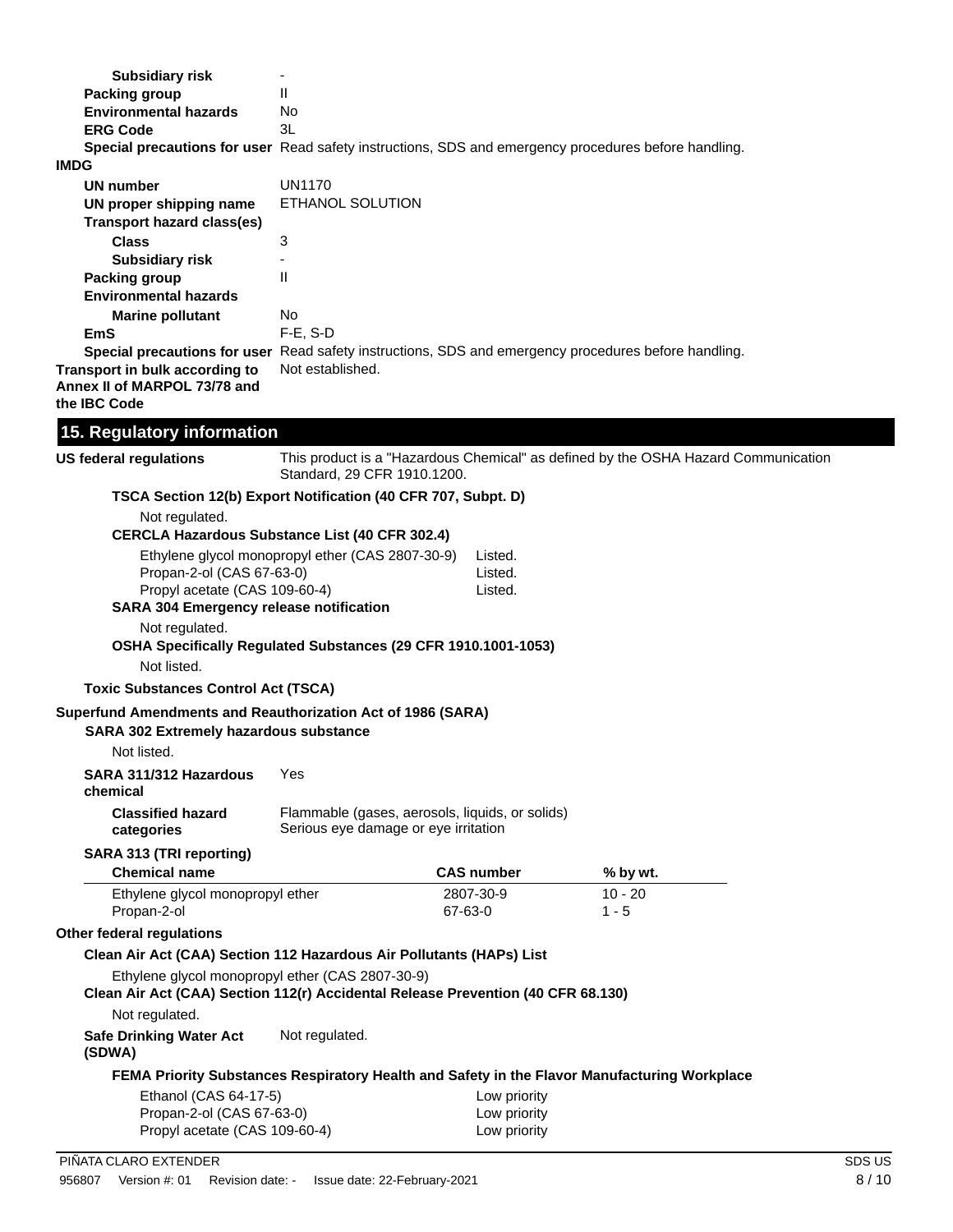#### **US state regulations**

#### **US. Massachusetts RTK - Substance List**

Ethanol (CAS 64-17-5) Propan-2-ol (CAS 67-63-0) Propyl acetate (CAS 109-60-4)

#### **US. New Jersey Worker and Community Right-to-Know Act**

Ethanol (CAS 64-17-5) Ethylene glycol monopropyl ether (CAS 2807-30-9) Propan-2-ol (CAS 67-63-0) Propyl acetate (CAS 109-60-4)

#### **US. Pennsylvania Worker and Community Right-to-Know Law**

Ethanol (CAS 64-17-5) Ethylene glycol monopropyl ether (CAS 2807-30-9) Propan-2-ol (CAS 67-63-0) Propyl acetate (CAS 109-60-4)

#### **US. Rhode Island RTK**

Ethanol (CAS 64-17-5) Propan-2-ol (CAS 67-63-0) Propyl acetate (CAS 109-60-4)

#### **California Proposition 65**

California Safe Drinking Water and Toxic Enforcement Act of 1986 (Proposition 65): This material is not known to contain any chemicals currently listed as carcinogens or reproductive toxins. For more information go to www.P65Warnings.ca.gov.

#### **US. California. Candidate Chemicals List. Safer Consumer Products Regulations (Cal. Code Regs, tit. 22, 69502.3, subd. (a))**

Ethylene glycol monopropyl ether (CAS 2807-30-9) Propan-2-ol (CAS 67-63-0)

#### **International Inventories**

| Country(s) or region        | Inventory name                                                            | On inventory (yes/no)* |
|-----------------------------|---------------------------------------------------------------------------|------------------------|
| Australia                   | Australian Inventory of Industrial Chemicals (AICIS)                      | No                     |
| Canada                      | Domestic Substances List (DSL)                                            | No                     |
| Canada                      | Non-Domestic Substances List (NDSL)                                       | No                     |
| China                       | Inventory of Existing Chemical Substances in China (IECSC)                | No                     |
| Europe                      | European Inventory of Existing Commercial Chemical<br>Substances (EINECS) | No                     |
| Europe                      | European List of Notified Chemical Substances (ELINCS)                    | No                     |
| Japan                       | Inventory of Existing and New Chemical Substances (ENCS)                  | No                     |
| Korea                       | Existing Chemicals List (ECL)                                             | <b>No</b>              |
| New Zealand                 | New Zealand Inventory                                                     | No                     |
| Philippines                 | Philippine Inventory of Chemicals and Chemical Substances<br>(PICCS)      | <b>No</b>              |
| Taiwan                      | Taiwan Chemical Substance Inventory (TCSI)                                | No                     |
| United States & Puerto Rico | Toxic Substances Control Act (TSCA) Inventory                             | Yes                    |
|                             |                                                                           |                        |

\*A "Yes" indicates that all components of this product comply with the inventory requirements administered by the governing country(s) A "No" indicates that one or more components of the product are not listed or exempt from listing on the inventory administered by the governing country(s).

#### **16. Other information, including date of preparation or last revision**

| <b>Issue date</b>               | 22-February-2021   |  |
|---------------------------------|--------------------|--|
| <b>Revision date</b>            |                    |  |
| Version #                       | 01                 |  |
| <b>HMIS<sup>®</sup> ratings</b> | Health: 2          |  |
|                                 | Flammability: 3    |  |
|                                 | Physical hazard: 0 |  |